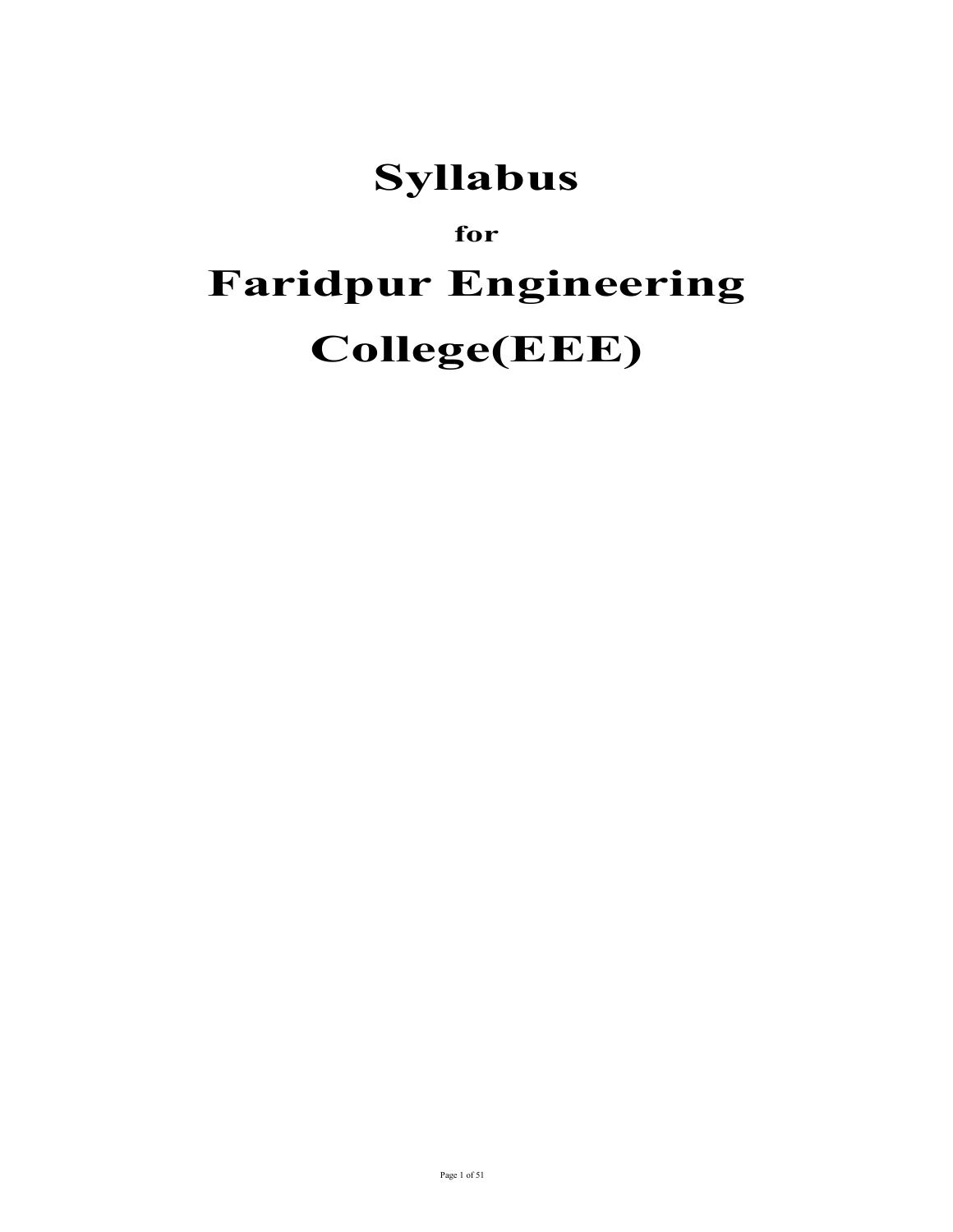## Draft Syllabus for **Faridpur Engineering College**

## **Department of Electrical & Electronics Engineering**

## **Semester-I**

| SI.            | Course          |                                                         | <b>Hours/Week</b> |                                        |                |
|----------------|-----------------|---------------------------------------------------------|-------------------|----------------------------------------|----------------|
| N <sub>0</sub> | <b>Number</b>   | <b>Course Name</b>                                      | <b>Theory</b>     | <b>Practical</b> /<br><b>Sessional</b> | <b>Credit</b>  |
| $\mathbf{1}$   | <b>EEE 101</b>  | <b>Electrical Circuits I</b>                            | 3                 |                                        | 3              |
| $\overline{2}$ | <b>CSE 101</b>  | <b>Computer Programming</b>                             | 3                 |                                        | 3              |
| 3              | <b>CSE 102</b>  | <b>Computer Programming Sessional</b>                   |                   | 3                                      | 1.5            |
| $\overline{4}$ | <b>PHY 111</b>  | Waves & Oscillations, Optics,<br><b>Thermal Physics</b> | 3                 |                                        | 3              |
| 5              | <b>PHY 112</b>  | Physics Sessional                                       |                   | 3                                      | 1.5            |
| 6              | <b>MATH 111</b> | Calculus I                                              | 3                 |                                        | 3              |
| $\overline{7}$ | <b>MATH 113</b> | Calculus II                                             | 3                 |                                        | 3              |
| 8              | <b>CE 102</b>   | <b>Engineering Drawing</b>                              |                   | 3                                      | 1.5            |
| 9              | <b>SS 101</b>   | Social Studies                                          | 2                 |                                        | $\overline{2}$ |
|                |                 | $Subtotal =$                                            | 17                | 9                                      | 21.5           |

| <b>Subject</b>    | Credit |
|-------------------|--------|
| Engineering       |        |
| Science & General | 12.5   |
| $Total =$         | 21.5   |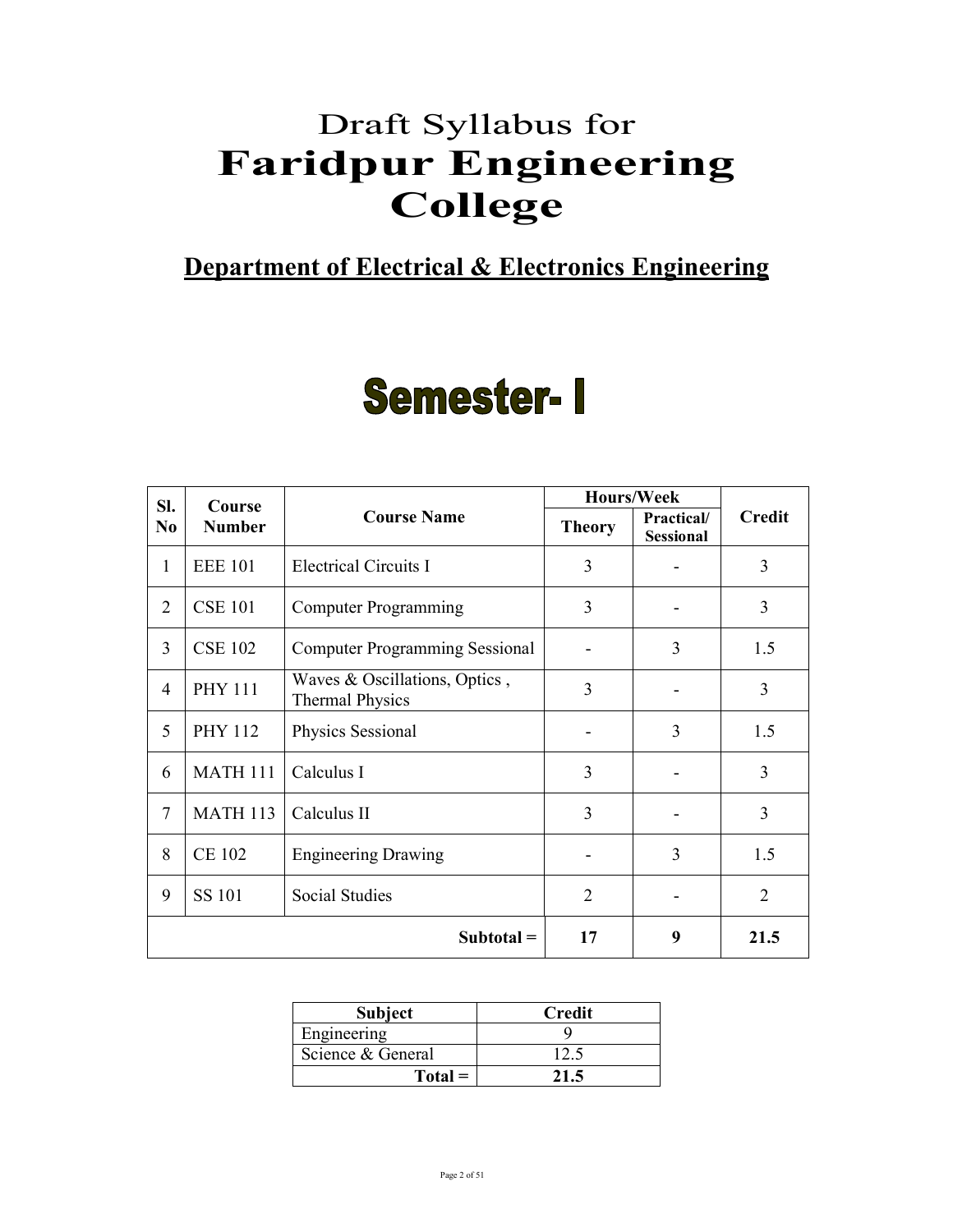# **Semester-II**

| SI.            | Course          |                                                            | <b>Hours/Week</b> |                                |                |
|----------------|-----------------|------------------------------------------------------------|-------------------|--------------------------------|----------------|
| N <sub>0</sub> | <b>Number</b>   | <b>Course Name</b>                                         | <b>Theory</b>     | Practical/<br><b>Sessional</b> | <b>Credit</b>  |
| 1              | <b>EEE 201</b>  | <b>Electrical Circuits II</b>                              | 3                 |                                | 3              |
| $\overline{2}$ | <b>EEE 202</b>  | <b>Electrical Circuits Laboratory</b>                      |                   | 3                              | 1.5            |
| 3              | <b>EEE 204</b>  | <b>Electrical Circuits Simulation</b><br>Laboratory        |                   | 3                              | 1.5            |
| $\overline{4}$ | <b>PHY 211</b>  | Electricity and Magnetism,<br>Modern Physics and Mechanics | 3                 |                                | 3              |
| 5              | <b>PHY 212</b>  | Physics Sessional                                          |                   | 3                              | 1.5            |
| 6              | <b>CHEM 211</b> | Chemistry I                                                | 3                 |                                | 3              |
| $\overline{7}$ | <b>CHEM 212</b> | Inorganic and Quantitative<br>Analysis Laboratory          |                   | 3                              | 1.5            |
| 8              | <b>MATH 215</b> | Ordinary and Partial Differential<br>Equations             | 3                 |                                | 3              |
| 9              | <b>ENG 201</b>  | English Language                                           | $\overline{2}$    |                                | $\overline{2}$ |
| 10             | <b>ENG 202</b>  | Communication in English<br>(Practice)                     |                   | $\overline{2}$                 | 1              |
|                |                 | $Subtotal =$                                               | 14                | 14                             | 21             |

| <b>Subject</b>    | <b>Credit</b> |
|-------------------|---------------|
| Engineering       |               |
| Science & General |               |
| $Total =$         |               |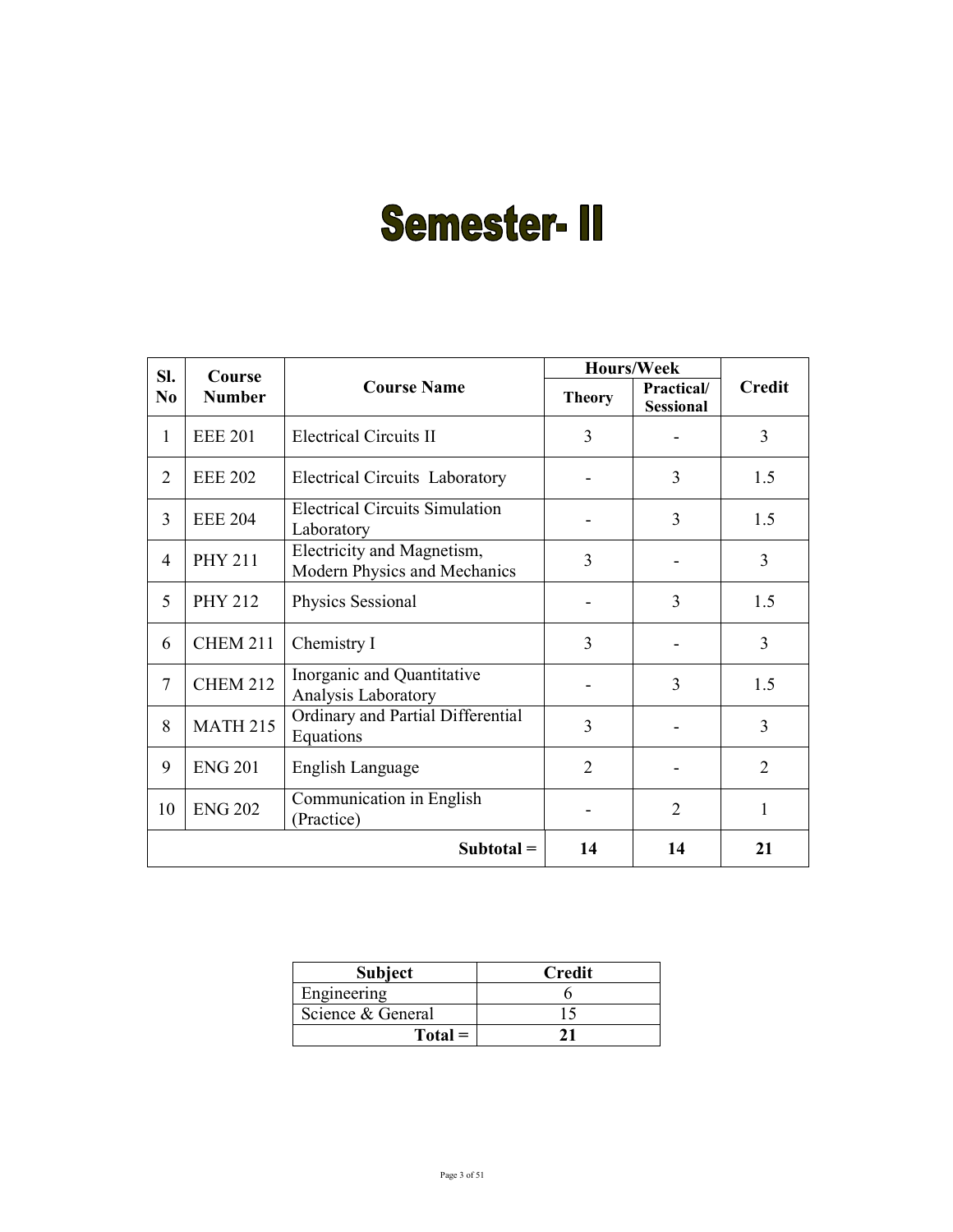# **Semester- III**

| SI.            | Course                              |                                                    |                                | Hours/Week    |                |
|----------------|-------------------------------------|----------------------------------------------------|--------------------------------|---------------|----------------|
| N <sub>0</sub> | <b>Course Name</b><br><b>Number</b> | <b>Theory</b>                                      | Practical/<br><b>Sessional</b> | <b>Credit</b> |                |
| $\mathbf{1}$   | <b>EEE 301</b>                      | Electronics I                                      | 3                              |               | 3              |
| $\overline{2}$ | <b>EEE 302</b>                      | <b>Electronic Circuit Simulation</b><br>Laboratory |                                | 3             | 1.5            |
| 3              | <b>EEE 303</b>                      | <b>Energy Conversion I</b>                         | 3                              |               | 3              |
| $\overline{4}$ | <b>MATH 317</b>                     | Linear Algebra                                     | 3                              |               | 3              |
| 5              | SS 301                              | Managerial Economics                               | $\overline{2}$                 |               | $\overline{2}$ |
| 6              | SS 303                              | Govt. & Public Administration                      | $\overline{2}$                 |               | $\overline{2}$ |
| $\overline{7}$ | SS 305                              | Sociology and Industrial Law                       | $\overline{2}$                 |               | $\overline{2}$ |
|                |                                     | $Subtotal =$                                       | 15                             | 3             | 16.5           |

| <b>Subject</b>    | <b>Credit</b> |
|-------------------|---------------|
| Engineering       |               |
| Science & General |               |
| $Total =$         | 16.5          |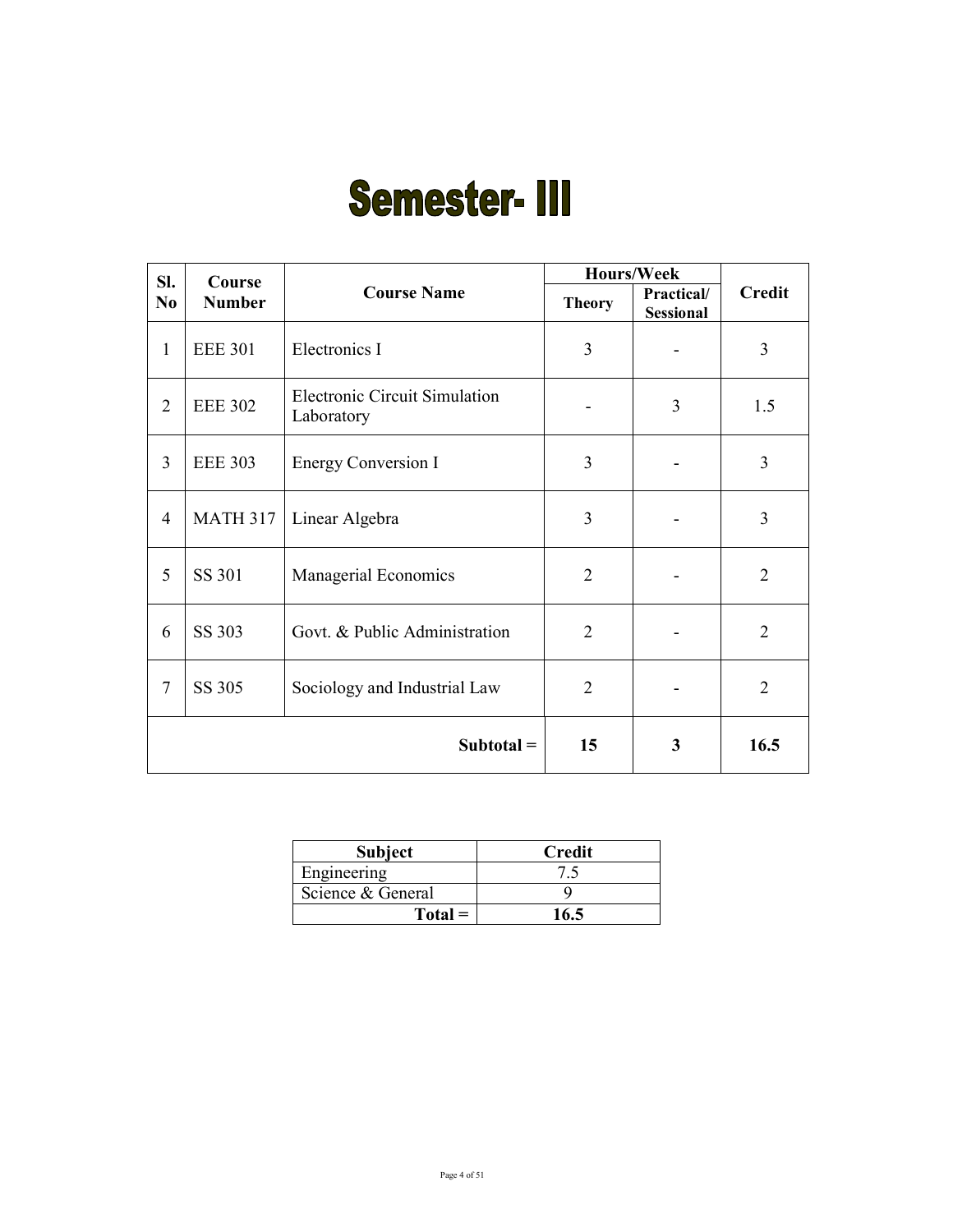# **Semester-IV**

| SI.<br>Course  |                 |                                        | Hours/Week     |                                |                |
|----------------|-----------------|----------------------------------------|----------------|--------------------------------|----------------|
| N <sub>0</sub> | <b>Number</b>   | <b>Course Name</b>                     | <b>Theory</b>  | Practical/<br><b>Sessional</b> | <b>Credit</b>  |
| $\mathbf{1}$   | <b>EEE 403</b>  | Electronics II                         | $\overline{3}$ |                                | $\overline{3}$ |
| $\overline{2}$ | <b>EEE 404</b>  | Electronics II Laboratory              |                | 3                              | 1.5            |
| 3              | <b>EEE 405</b>  | <b>Energy Conversion II</b>            | 3              |                                | 3              |
| $\overline{4}$ | <b>EEE 406</b>  | <b>Energy Conversion Laboratory</b>    |                | 3                              | 1.5            |
| 5              | <b>EEE 407</b>  | Engineering Electromagnetic            | 3              |                                | $\overline{3}$ |
| 6              | <b>EEE 410</b>  | Numerical Technique Laboratory         |                | 3                              | 1.5            |
| $\overline{7}$ | <b>ME 401</b>   | Mechanical Engineering<br>Fundamentals | 3              |                                | 3              |
| 8              | <b>ME 402</b>   | Mechanical Engineering<br>Fundamentals |                | 3                              | 1.5            |
| 9              | <b>MATH 419</b> | Probability and Statistics             | 3              |                                | 3              |
|                |                 | $Subtotal =$                           | 15             | 12                             | 21             |

| <b>Subject</b>    | <b>Credit</b> |
|-------------------|---------------|
| Engineering       |               |
| Science & General |               |
| $Total =$         |               |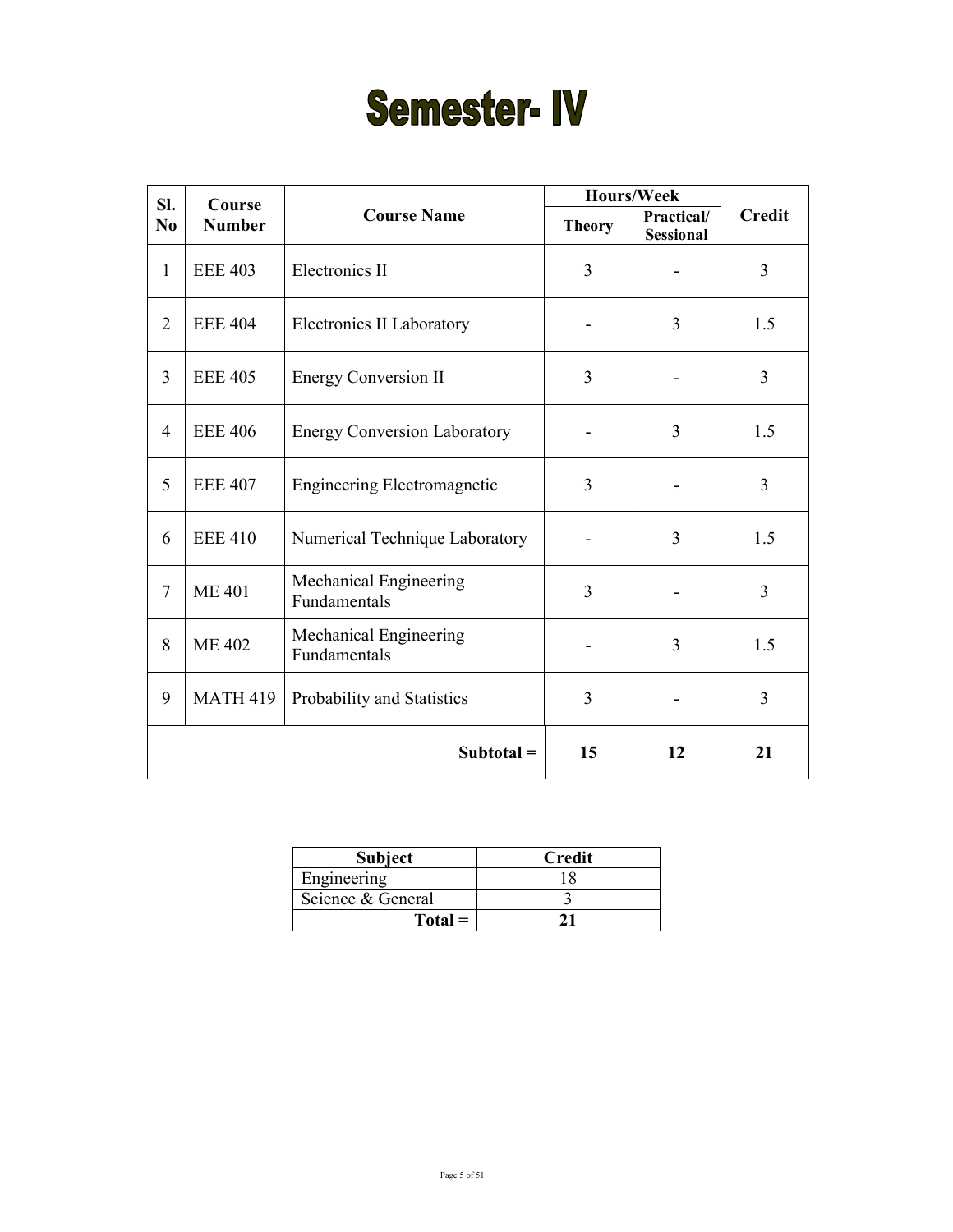# **Semester-V**

## **Semester- V**

| SI.<br>Course  |                |                                             | Hours/Week     |                                |                |
|----------------|----------------|---------------------------------------------|----------------|--------------------------------|----------------|
| N <sub>0</sub> | <b>Number</b>  | <b>Course Name</b>                          | <b>Theory</b>  | Practical/<br><b>Sessional</b> | <b>Credit</b>  |
| $\mathbf{1}$   | <b>EEE 501</b> | Signals and Linear<br>Continuous<br>Systems | $\overline{3}$ |                                | 3              |
| $\overline{2}$ | <b>EEE 503</b> | Digital Electronics                         | 3              |                                | $\overline{3}$ |
| $\overline{3}$ | <b>EEE 504</b> | Digital Electronics Laboratory              |                | 3                              | 1.5            |
| $\overline{4}$ | <b>EEE 505</b> | Power System I                              | 3              |                                | 3              |
| 5              | <b>EEE 506</b> | Power System I Laboratory                   |                | 3                              | 1.5            |
| 6              | <b>EEE 507</b> | <b>Electrical Properties of Materials</b>   | 3              |                                | 3              |
| $\overline{7}$ | <b>EEE 510</b> | <b>Electrical Services Design</b>           |                | 3                              | 1.5            |
| 8              | SS 507         | Financial Management and<br>Accounting      | 3              |                                | 3              |
| 9              | SS 510         | Project Planning & Management               |                | $\overline{2}$                 | $\mathbf{1}$   |
|                |                | Subtotal $=$                                | 15             | 11                             | 20.5           |

| <b>Subject</b>    | Credit |
|-------------------|--------|
| Engineering       | 16.5   |
| Science & General |        |
| $Total =$         | 20.5   |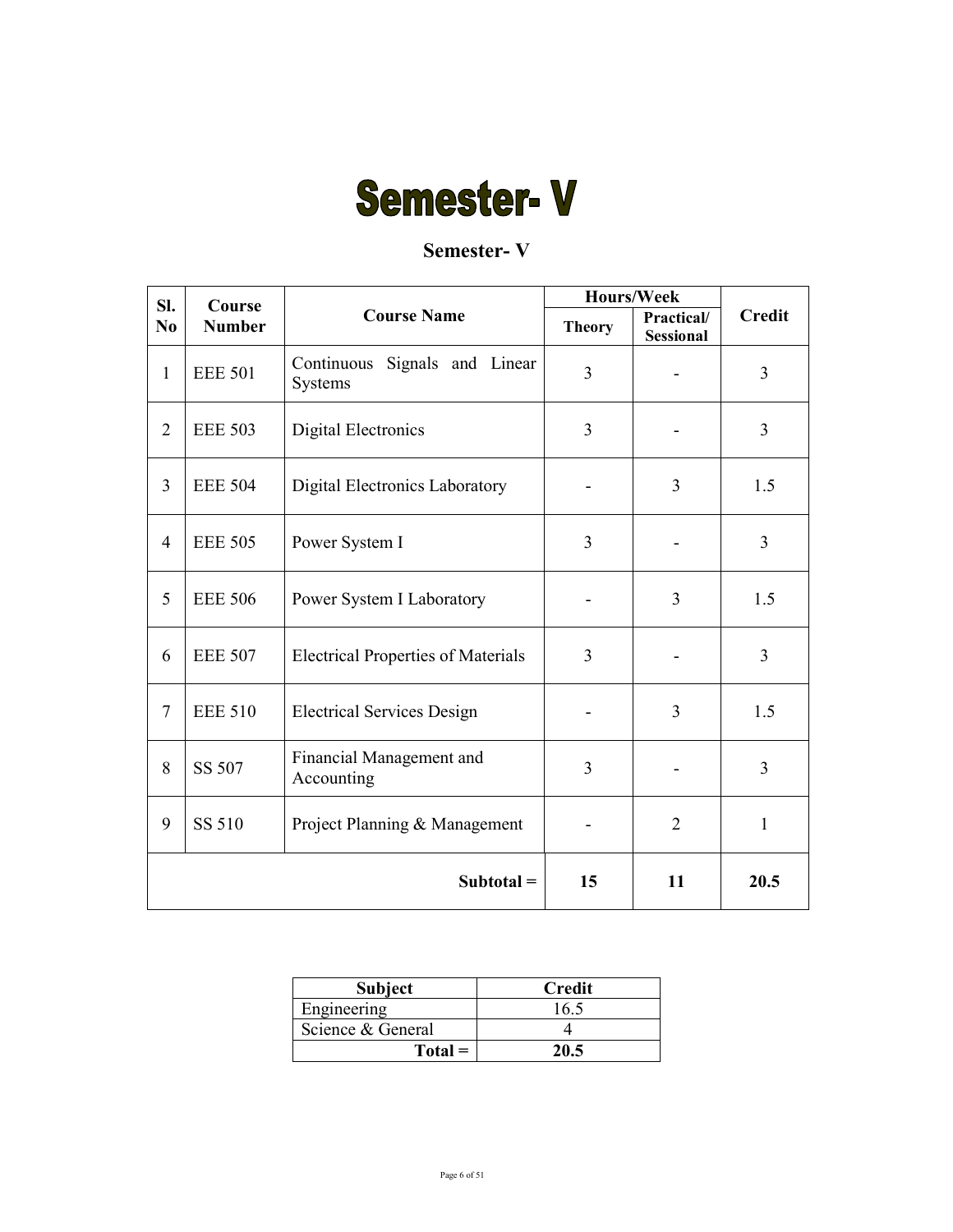# **Semester-VI**

## **Semester- VI**

| SI.<br>Course  |                                                    |                                                                                                                                                    | Hours/Week    |                                        |               |
|----------------|----------------------------------------------------|----------------------------------------------------------------------------------------------------------------------------------------------------|---------------|----------------------------------------|---------------|
| N <sub>0</sub> | <b>Number</b>                                      | <b>Course Name</b>                                                                                                                                 | <b>Theory</b> | <b>Practical</b> /<br><b>Sessional</b> | <b>Credit</b> |
| 1              | <b>IPE 601</b>                                     | <b>Industrial Management</b>                                                                                                                       | 3             |                                        | 3             |
| $\overline{2}$ | <b>EEE 601</b>                                     | <b>Communication Theory</b>                                                                                                                        | 3             |                                        | 3             |
| 3              | <b>EEE 602</b>                                     | Communication Laboratory                                                                                                                           |               | 3                                      | 1.5           |
| $\overline{4}$ | <b>EEE 603</b>                                     | Digital Signal Processing I                                                                                                                        | 3             |                                        | 3             |
| 5              | <b>EEE 604</b>                                     | Digital Signal Processing I<br>Laboratory                                                                                                          |               | 3                                      | 1.5           |
| 6              | <b>EEE 605</b>                                     | Microprocessor and Interfacing                                                                                                                     | 3             |                                        | 3             |
| $\overline{7}$ | <b>EEE 606</b>                                     | Microprocessor and Interfacing<br>Laboratory                                                                                                       |               | 3                                      | 1.5           |
| 8              | <b>EEE 607</b><br><b>EEE 609</b><br><b>EEE 611</b> | Power System II (Power Group)<br><b>Analog Integrated Circuits</b><br>(Electronics Group)<br>Random Signals and Processes<br>(Communication Group) | 3             |                                        | 3             |
|                |                                                    | $Subtotal =$                                                                                                                                       | 15            | 9                                      | 19.5          |

| <b>Subject</b>    | Credit |  |  |
|-------------------|--------|--|--|
| Engineering       | 19.    |  |  |
| Science & General |        |  |  |
| $Total =$         | 10 5   |  |  |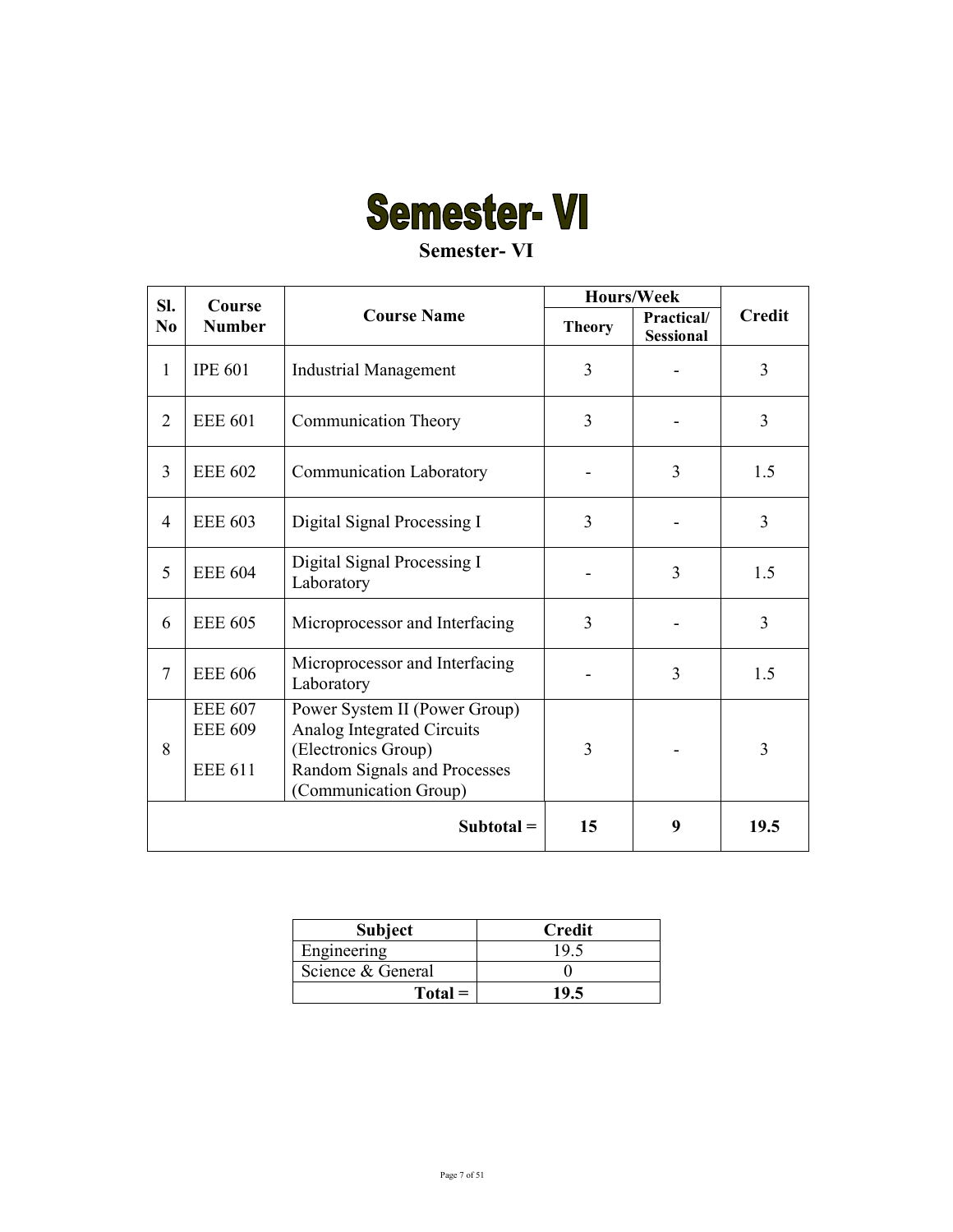# **Semester- VII**

#### **Semester- VII Sl. No Course Number Course Name Hours/Week Credit Theory Practical/ Sessional** 1 | EEE 700 | Project/Thesis 3 | 3 | 3 | 3 | 3 2 EEE 701 Solid State Devices 3 3 - 3 3 EEE 703 Control System I 3 3 - 3 4 | EEE 704 | Control System I Laboratory | - | 3 | 1.5 5 EEE 705 EEE 707 EEE 709 Energy Conversion III (Power Group) Processing and Fabrication Technology (Electronics Group) Multimedia Communications (Communication Group) 3 - 3 6 EEE 711 EEE 713 EEE 715 Power Electronics (Power Group) VLSI I (Electronics Group) Microwave Engineering (Communication Group) 3 - 3 7 EEE 712 EEE 714 EEE 716 Power Electronics Laboratory (Power Group) VLSI I Laboratory (Electronics Group) Microwave Engineering Laboratory (Communication Group) - 3 1.5 8 EEE 717 EEE 719 EEE 721 Power Plant Engineering (Power Group) Compound Semi Conductor and Heterojunction Devices (Electronics Group) Optical Fiber Communication 3 | - | 3

| <b>Subject</b>    | Credit |
|-------------------|--------|
| Engineering       |        |
| Science & General |        |
| $Total =$         |        |

 $\text{Subtotal} = \begin{vmatrix} 18 & 6 & 1 & 21 \end{vmatrix}$ 

(Communication Group)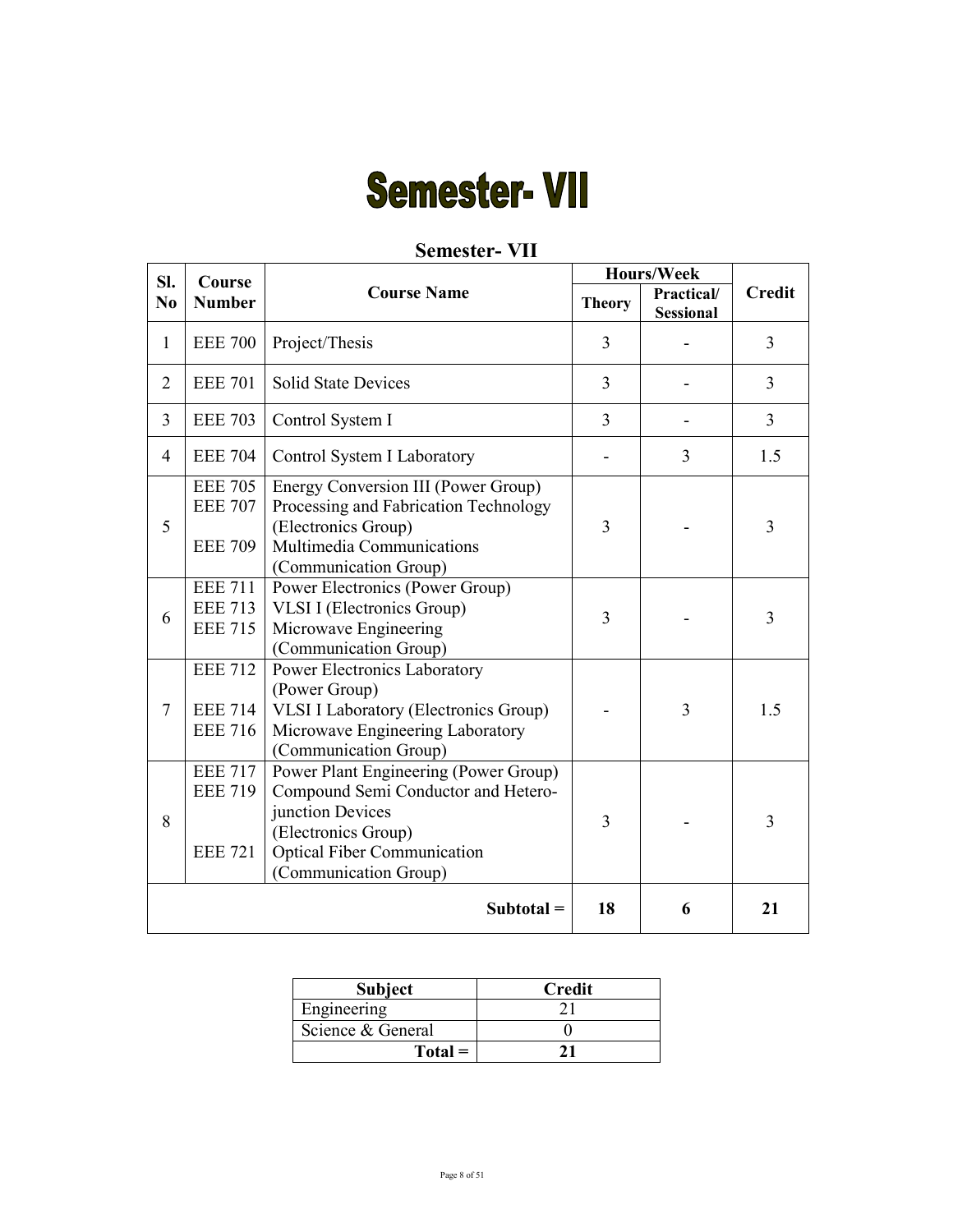# **Semester- VIII**

| SI.            |                                                    | Course                                                                                                                                                                           |               | Hours/Week                     |               |
|----------------|----------------------------------------------------|----------------------------------------------------------------------------------------------------------------------------------------------------------------------------------|---------------|--------------------------------|---------------|
| N <sub>0</sub> | <b>Number</b>                                      | <b>Course Name</b>                                                                                                                                                               | <b>Theory</b> | Practical/<br><b>Sessional</b> | <b>Credit</b> |
| $\mathbf{1}$   | <b>EEE 800</b>                                     | Project/Thesis                                                                                                                                                                   | 3             |                                | 3             |
| $\overline{2}$ | <b>EEE 801</b><br><b>EEE 803</b><br><b>EEE 805</b> | Power System Protection/High<br>Voltage Engineering (Power Group)<br><b>VLSI II</b> (Electronics Group)<br>Digital Communication                                                 | 3             |                                | 3             |
|                | <b>EEE 802</b>                                     | (Communication Group)<br>Power System Protection                                                                                                                                 |               |                                |               |
| 3              | <b>EEE 804</b><br><b>EEE 806</b>                   | Laboratory/High Voltage Engineering<br>Laboratory (Power Group)<br><b>VLSI II Laboratory</b><br>(Electronics Group)<br>Digital Communication Laboratory<br>(Communication Group) |               | 3                              | 1.5           |
| $\overline{4}$ | <b>EEE 807</b><br><b>EEE 809</b><br><b>EEE 811</b> | Power System Reliability<br>(Power Group)<br>Optoelectronics (Electronics Group)<br>Mobile Cellular Communication<br>(Communication Group)                                       | 3             |                                | 3             |
| 5              | <b>EEE 813</b><br><b>EEE 815</b><br><b>EEE 817</b> | Power System Operation and Control<br>(Power Group)<br>Semi-Conductor Device Theory<br>(Electronics Group)<br>Tele Communication Engineering<br>(Communication Group)            | 3             |                                | 3             |
| 6              | <b>EEE 819</b><br><b>EEE 821</b><br><b>EEE 823</b> | Control System II (Power Group)<br>Numerical Methods<br>(Electronics Group)<br>Measurement and Instrumentation<br>(Communication Group)                                          | 3             |                                | 3             |
| $\overline{7}$ | <b>EEE 820</b><br><b>EEE 822</b><br><b>EEE 824</b> | Control System II Laboratory<br>(Power Group)<br>Numerical Methods Laboratory<br>(Electronics Group)<br>Measurement and Instrumentation<br>Laboratory (Communication Group)      |               | 3                              | 1.5           |
|                |                                                    | $Subtotal =$                                                                                                                                                                     | 15            | 6                              | 18            |

| <b>Subject</b>    | Credit |
|-------------------|--------|
| Engineering       |        |
| Science & General |        |
| $Total =$         |        |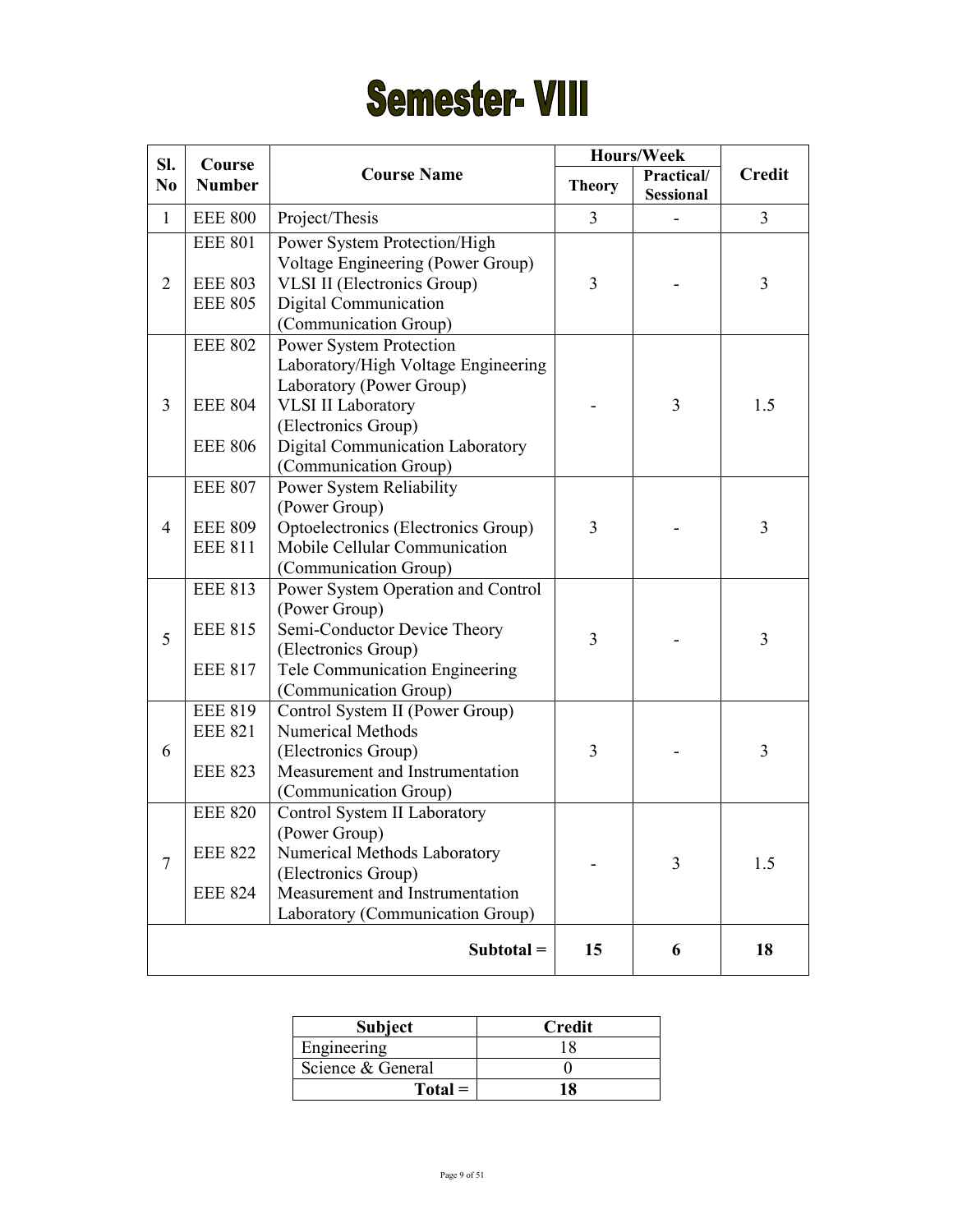## **Summary**

|                 | <b>Subject</b>                 |                               |                     |  |
|-----------------|--------------------------------|-------------------------------|---------------------|--|
| <b>Semester</b> | <b>Engineering</b><br>(Credit) | Science & General<br>(Credit) | <b>Total Credit</b> |  |
| Semester-1      | 9                              | 12.5                          | 21.5                |  |
| Semester-2      | 6                              | 15                            | 21                  |  |
| Semester-3      | 7.5                            | 9                             | 16.5                |  |
| Semester-4      | 18                             | 3                             | 21                  |  |
| Semester-5      | 16.5                           | $\overline{4}$                | 20.5                |  |
| Semester-6      | 19.5                           | $\Omega$                      | 19.5                |  |
| Semester-7      | 21                             | $\theta$                      | 21                  |  |
| Semester-8      | 18                             | $\theta$                      | 18                  |  |
| $Total =$       | 115.5                          | 43.5                          | 159                 |  |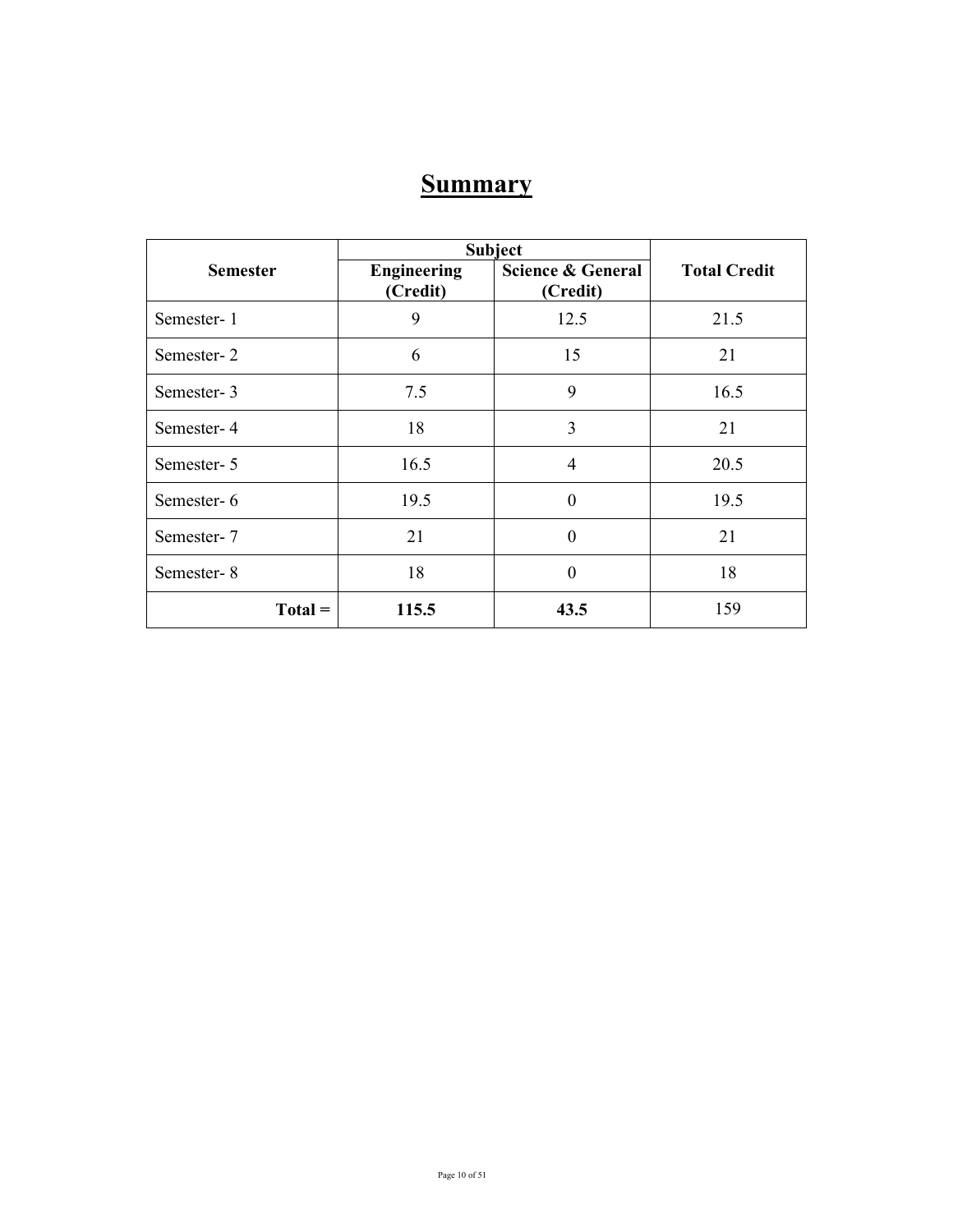## **Elective Course**

## **Elective- I**

| SI.            | Course         |                              |               | Hours/Week                     |               |
|----------------|----------------|------------------------------|---------------|--------------------------------|---------------|
| N <sub>0</sub> | <b>Number</b>  | <b>Course Name</b>           | <b>Theory</b> | Practical/<br><b>Sessional</b> | <b>Credit</b> |
|                | <b>EEE 371</b> | Power System II              |               |                                |               |
|                | <b>EEE 351</b> | Analog Integrated Circuits   |               |                                |               |
|                | <b>EEE 331</b> | Random Signals and Processes |               |                                |               |

## **Elective- II**

| SI.            | Course         |                                                |               | <b>Hours/Week</b>              |               |
|----------------|----------------|------------------------------------------------|---------------|--------------------------------|---------------|
| N <sub>0</sub> | <b>Number</b>  | <b>Course Name</b>                             | <b>Theory</b> | Practical/<br><b>Sessional</b> | <b>Credit</b> |
|                | <b>EEE 471</b> | <b>Energy Conversion III</b>                   |               |                                |               |
|                | <b>EEE 451</b> | Fabrication<br>Processing<br>and<br>Technology |               |                                | 3             |
|                | <b>EEE 431</b> | Digital Signal Processing II                   |               |                                |               |
|                | <b>CSE 491</b> | Multimedia Communications                      |               |                                |               |

## **Elective- III**

| SI.                         | Course         |                                            |               | Hours/Week                             |               |
|-----------------------------|----------------|--------------------------------------------|---------------|----------------------------------------|---------------|
| N <sub>0</sub>              | <b>Number</b>  | <b>Course Name</b>                         | <b>Theory</b> | <b>Practical</b> /<br><b>Sessional</b> | <b>Credit</b> |
|                             | <b>EEE 473</b> | <b>Power Electronics</b>                   | 3             |                                        |               |
| $\mathcal{D}_{\mathcal{L}}$ | <b>EEE 474</b> | <b>Power Electronics Laboratory</b>        |               | 3                                      |               |
| 3                           | <b>EEE 453</b> | VLSI I                                     | 3             |                                        |               |
| 4                           | <b>EEE 454</b> | <b>VLSI I Laboratory</b>                   |               | 3                                      |               |
| 5                           | <b>EEE 433</b> | Microwave Engineering                      | 3             |                                        | $3+1.5=4.5$   |
| 6                           | <b>EEE 434</b> | Microwave Engineering<br>Laboratory        |               | 3                                      |               |
| 7                           | <b>EEE 493</b> | Microprocessor System Design               | 3             |                                        |               |
| 8                           | <b>EEE 494</b> | Microprocessor System Design<br>Laboratory |               | 3                                      |               |

## **Elective- IV**

| SI.<br>Course  |                |                                                       | Hours/Week    |                                |               |
|----------------|----------------|-------------------------------------------------------|---------------|--------------------------------|---------------|
| N <sub>0</sub> | <b>Number</b>  | <b>Course Name</b>                                    | <b>Theory</b> | Practical/<br><b>Sessional</b> | <b>Credit</b> |
|                | <b>EEE 475</b> | Power Plant Engineering                               |               |                                |               |
|                | <b>EEE 455</b> | Compound Semiconductor and<br>Hetero-Junction Devices | 3             |                                | 3             |
|                | <b>EEE 435</b> | <b>Optical Fiber Communication</b>                    |               |                                |               |
|                | <b>EEE 495</b> | Real Time Computer System                             |               |                                |               |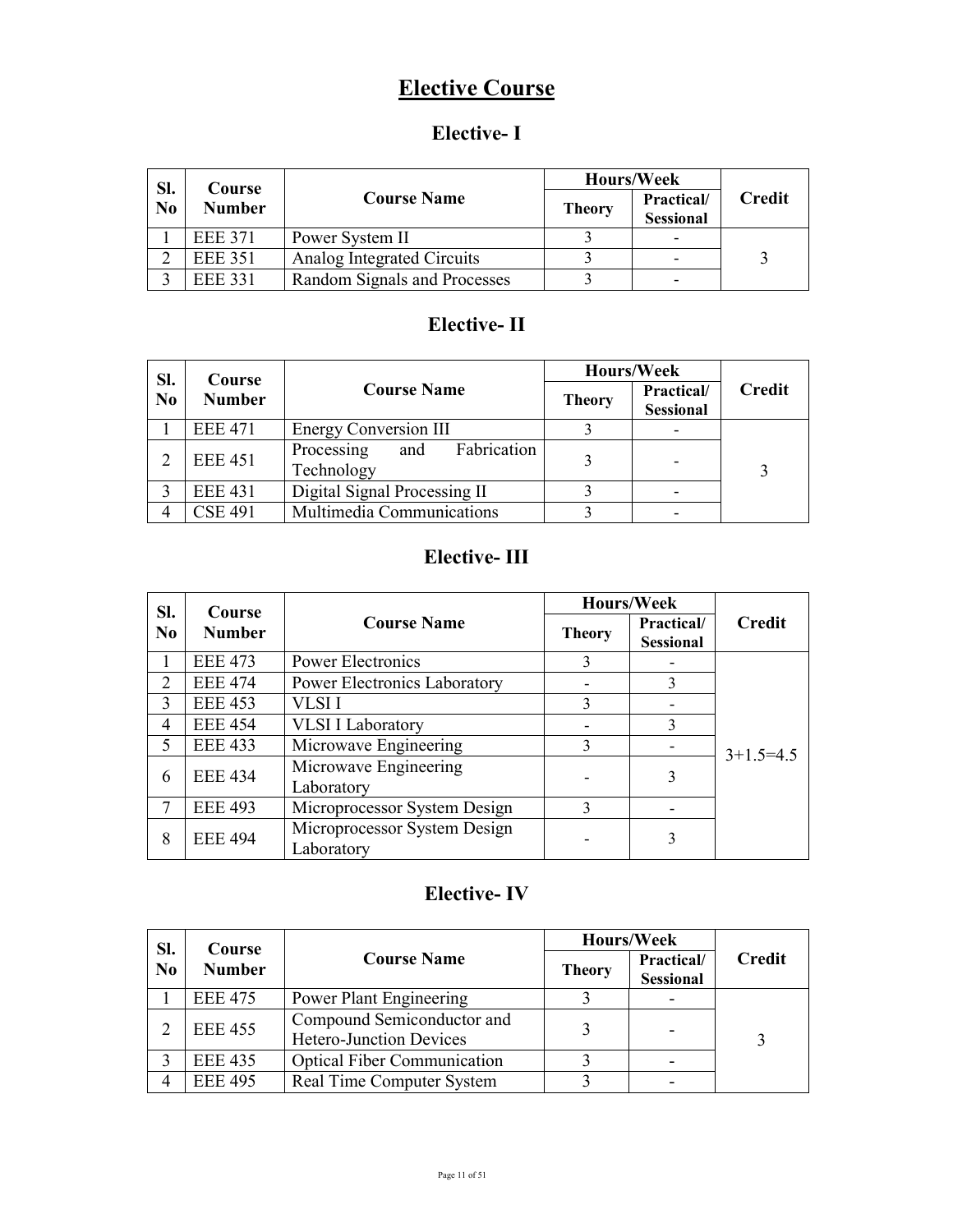## **Elective- V**

| SI.            | Course          |                                     |               | <b>Hours/Week</b>                      |               |
|----------------|-----------------|-------------------------------------|---------------|----------------------------------------|---------------|
| N <sub>0</sub> | <b>Number</b>   | <b>Course Name</b>                  | <b>Theory</b> | <b>Practical</b> /<br><b>Sessional</b> | <b>Credit</b> |
| 1              | <b>EEE 477/</b> | Power System Protection/            | 3             |                                        |               |
|                | <b>EEE 483</b>  | High Voltage Engineering            |               |                                        |               |
| $\overline{2}$ | <b>EEE 478/</b> | Power System Protection Laboratory/ |               | 3                                      |               |
|                | <b>EEE 484</b>  | High Voltage Engineering Laboratory |               |                                        |               |
| 3              | <b>EEE 457</b>  | <b>VLSI II</b>                      | 3             |                                        |               |
| 4              | <b>EEE 458</b>  | <b>VLSI II Laboratory</b>           |               | 3                                      | $3+1.5=4.5$   |
| 5              | <b>EEE 437</b>  | Digital Communication               | 3             |                                        |               |
|                |                 | Digital Communication               |               | 3                                      |               |
| 6              | <b>EEE 438</b>  | Laboratory                          |               |                                        |               |
|                | <b>CSE 451</b>  | <b>Computer Networks</b>            | 3             |                                        |               |
| 8              | <b>CSE 452</b>  | <b>Computer Networks Laboratory</b> |               | 3                                      |               |

## **Elective- VI**

| SI.            | Course         |                               |               | Hours/Week                     |               |
|----------------|----------------|-------------------------------|---------------|--------------------------------|---------------|
| N <sub>0</sub> | <b>Number</b>  | <b>Course Name</b>            | <b>Theory</b> | Practical/<br><b>Sessional</b> | <b>Credit</b> |
|                | <b>EEE 479</b> | Power System Reliability      |               | $\overline{\phantom{a}}$       |               |
|                | <b>EEE 459</b> | Optoelectronics               | ζ             | $\overline{\phantom{0}}$       |               |
|                | <b>EEE 439</b> | Mobile Cellular Communication |               |                                |               |
|                | <b>CSE 453</b> | Computer Architecture         |               | $\overline{\phantom{0}}$       |               |

## **Elective- VII**

| SI.<br>Course  |                |                                      | Hours/Week    |                                |               |
|----------------|----------------|--------------------------------------|---------------|--------------------------------|---------------|
| N <sub>0</sub> | <b>Number</b>  | <b>Course Name</b>                   | <b>Theory</b> | Practical/<br><b>Sessional</b> | <b>Credit</b> |
|                | <b>EEE 481</b> | Power System Operation and Control   |               |                                |               |
|                | <b>EEE 461</b> | Semiconductor Device Theory          |               |                                | 3             |
|                | <b>EEE 441</b> | <b>Telecommunication Engineering</b> |               |                                |               |
|                | <b>CSE 491</b> | Multimedia Communication             |               |                                |               |

## **Elective- VIII**

| SI.            | Course         |                                                 |               | Hours/Week                             |               |
|----------------|----------------|-------------------------------------------------|---------------|----------------------------------------|---------------|
| N <sub>0</sub> | <b>Number</b>  | <b>Course Name</b>                              | <b>Theory</b> | <b>Practical</b> /<br><b>Sessional</b> | <b>Credit</b> |
|                | <b>EEE 421</b> | Control System II                               | 3             |                                        |               |
| $\mathcal{D}$  | <b>EEE 422</b> | Control System II Laboratory                    |               | 3                                      |               |
| 3              | <b>EEE 423</b> | <b>Numerical Methods</b>                        | 3             |                                        |               |
| 4              | <b>EEE 424</b> | Numerical Methods Laboratory                    |               | 3                                      |               |
| $\overline{5}$ | <b>EEE 425</b> | <b>Biomedical Instrumentation</b>               | 3             |                                        | $3+1.5=4.5$   |
| 6              | <b>EEE 426</b> | <b>Biomedical Instrumentation</b><br>Laboratory |               | 3                                      |               |
|                | <b>EEE 427</b> | Measurement and Instrumentation                 | $\mathbf{3}$  |                                        |               |
| 8              | <b>EEE 428</b> | Measurement and Instrumentation<br>Laboratory   |               |                                        |               |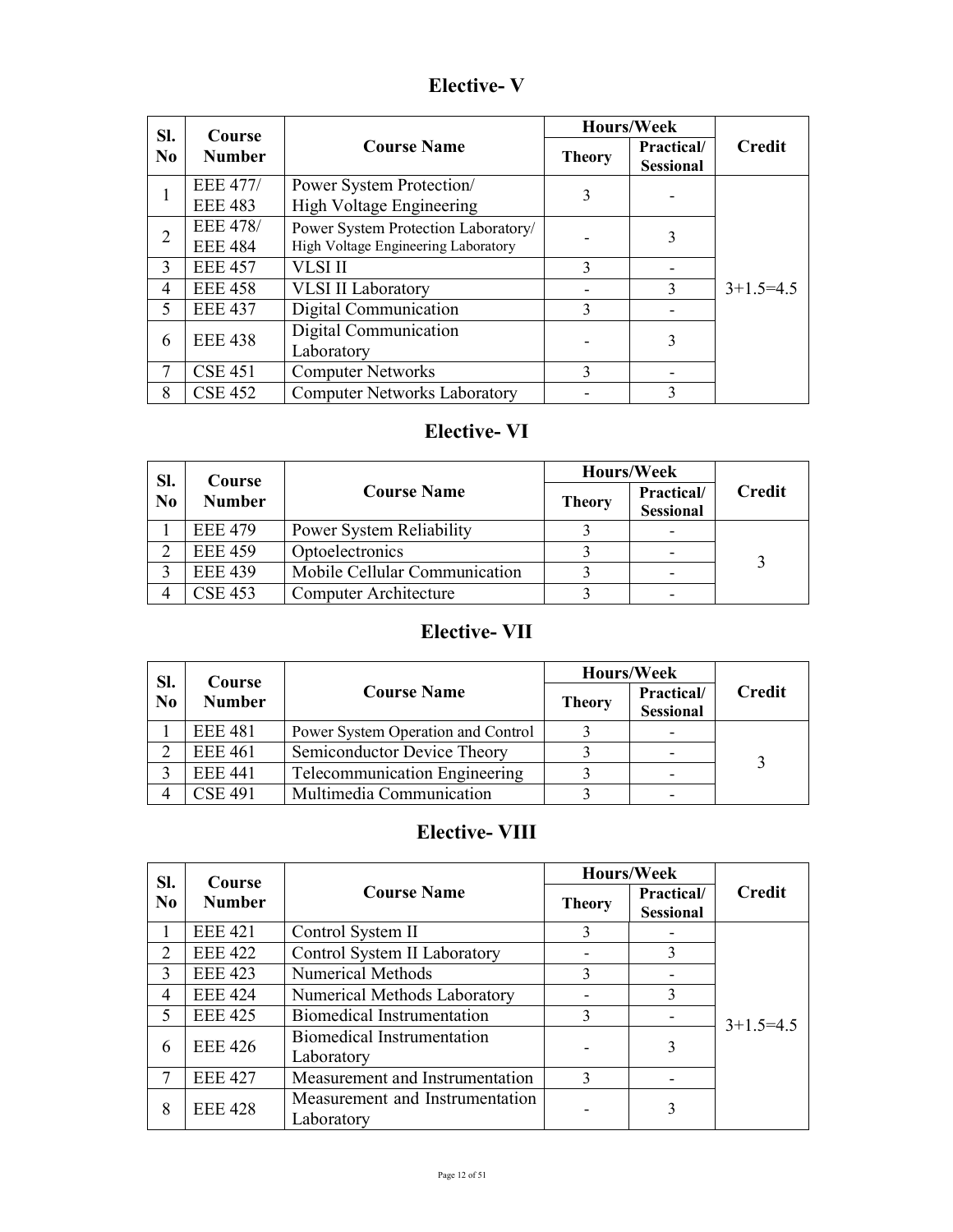## **DEPARTMENTAL SUBJECTS**

### **Semester- I**

| Course |                | Hours/Week                            |               |                                |               |
|--------|----------------|---------------------------------------|---------------|--------------------------------|---------------|
|        | <b>Number</b>  | <b>Course Name</b>                    | <b>Theory</b> | Practical/<br><b>Sessional</b> | <b>Credit</b> |
|        | <b>EEE 101</b> | Electrical Circuits I                 |               |                                |               |
|        | <b>CSE 109</b> | <b>Computer Programming</b>           |               |                                |               |
|        | <b>CSE 110</b> | <b>Computer Programming Sessional</b> |               |                                | 1.5           |
|        | <b>CE 152</b>  | <b>Engineering Drawing</b>            |               |                                | 1.5           |
|        |                | $Subtotal =$                          |               |                                |               |

## **Semester- II**

| Course         |                                              | Hours/Week    |                                |               |
|----------------|----------------------------------------------|---------------|--------------------------------|---------------|
| <b>Number</b>  | <b>Course Name</b>                           | <b>Theory</b> | Practical/<br><b>Sessional</b> | <b>Credit</b> |
| <b>EEE 105</b> | <b>Electrical Circuits II</b>                |               |                                |               |
| <b>EEE 106</b> | <b>Electrical Circuits Laboratory</b>        |               |                                |               |
| <b>EEE 110</b> | Electrical Circuits Simulation<br>Laboratory |               |                                | 1.5           |
|                | $Subtotal =$                                 |               |                                |               |

## **Semester- III**

|  |                | Course                                            |               | Hours/Week                     |               |
|--|----------------|---------------------------------------------------|---------------|--------------------------------|---------------|
|  | <b>Number</b>  | <b>Course Name</b>                                | <b>Theory</b> | Practical/<br><b>Sessional</b> | <b>Credit</b> |
|  | <b>EEE 201</b> | Electronics I                                     |               |                                |               |
|  | <b>EEE 210</b> | Simulation<br>Circuit<br>Electronic<br>Laboratory |               |                                | 1.5           |
|  | <b>EEE 203</b> | <b>Energy Conversion I</b>                        |               |                                |               |
|  |                | $Subtotal =$                                      |               |                                | 7.5           |

## **Semester- IV**

| <b>Course</b>  |                                        |               | Hours/Week                             |        |
|----------------|----------------------------------------|---------------|----------------------------------------|--------|
| <b>Number</b>  | <b>Course Name</b>                     | <b>Theory</b> | <b>Practical</b> /<br><b>Sessional</b> | Credit |
| <b>EEE 205</b> | <b>Energy Conversion II</b>            | 3             |                                        | 3      |
| <b>EEE 206</b> | <b>Energy Conversion Laboratory</b>    |               |                                        | 1.5    |
| <b>EEE 207</b> | Electronics II                         | 3             |                                        | 3      |
| <b>EEE 208</b> | Electronics II                         |               | 3                                      | 1.5    |
| <b>EEE 209</b> | <b>Engineering Electromagnetics</b>    | 3             |                                        | 3      |
| <b>EEE 212</b> | Numerical Technique Laboratory         |               |                                        | 1.5    |
| <b>ME 267</b>  | Mechanical Engineering<br>Fundamentals | 3             |                                        | 3      |
| ME 268         | Mechanical Engineering<br>Fundamentals |               |                                        | 1.5    |
| $Subtotal =$   |                                        |               | 12                                     | 18     |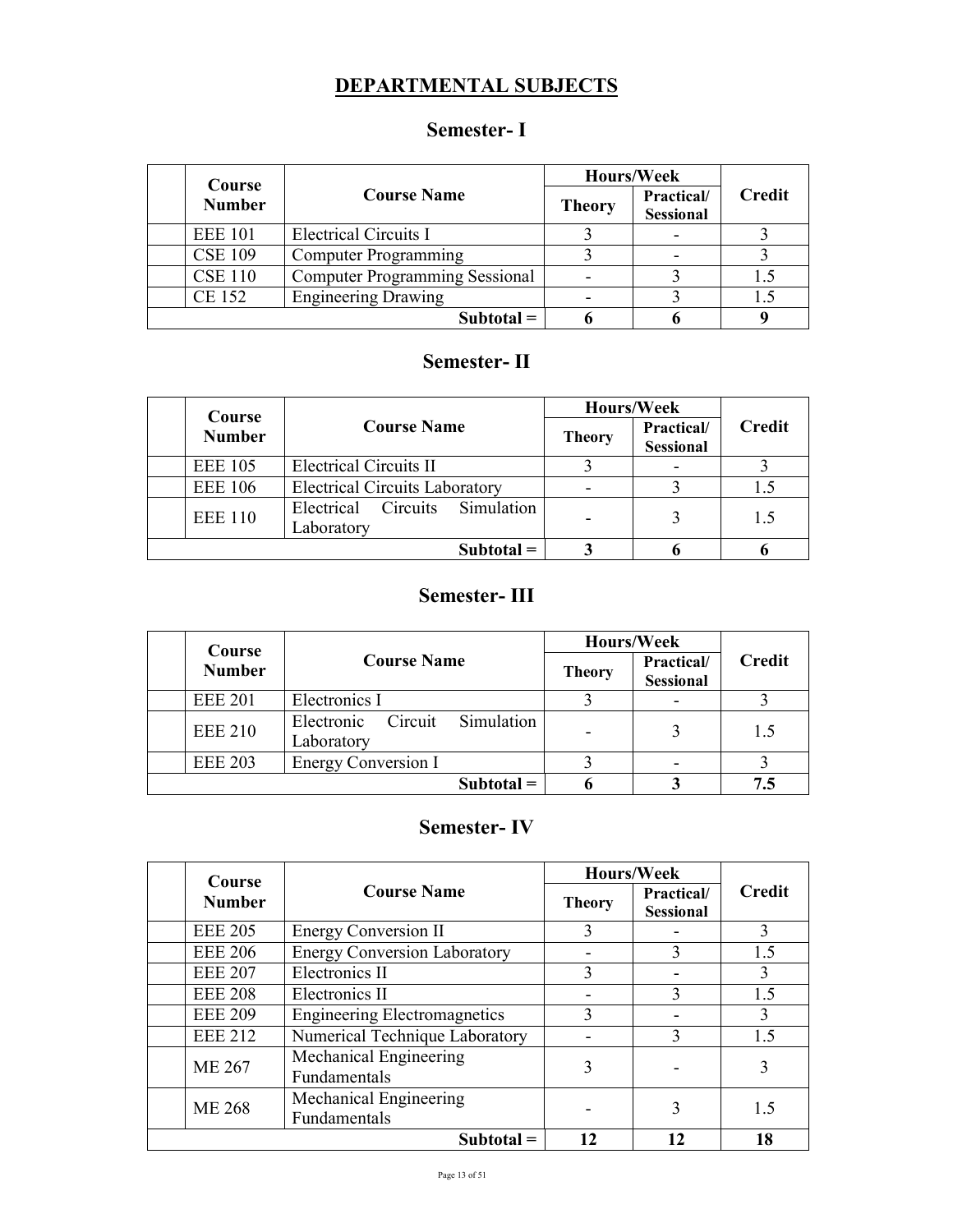## **Semester- V**

| Course         |                                                 |               | Hours/Week                     |               |
|----------------|-------------------------------------------------|---------------|--------------------------------|---------------|
| <b>Number</b>  | <b>Course Name</b>                              | <b>Theory</b> | Practical/<br><b>Sessional</b> | <b>Credit</b> |
| <b>EEE 301</b> | Continuous Signals and Linear<br><b>Systems</b> |               |                                |               |
| <b>EEE 303</b> | Digital Electronics                             | 3             |                                | 3             |
| <b>EEE 304</b> | Digital Electronics Laboratory                  |               |                                | 1.5           |
| <b>EEE 305</b> | Power System I                                  | 3             |                                |               |
| <b>EEE 306</b> | Power System I Laboratory                       |               |                                | 1.5           |
| <b>EEE 307</b> | <b>Electrical Properties of Materials</b>       |               |                                | 3             |
| <b>EEE 314</b> | <b>Electrical Services Design</b>               |               |                                | 1.5           |
|                | Subtotal $=$                                    | 12            |                                | 16.5          |

## **Semester- VI**

| Course         |                                              |               | Hours/Week                     |               |
|----------------|----------------------------------------------|---------------|--------------------------------|---------------|
| <b>Number</b>  | <b>Course Name</b>                           | <b>Theory</b> | Practical/<br><b>Sessional</b> | Credit        |
| <b>IPE 493</b> | <b>Industrial Management</b>                 | 3             |                                | 3             |
| <b>EEE 309</b> | <b>Communication Theory</b>                  | $\mathcal{F}$ |                                | 3             |
| <b>EEE 310</b> | <b>Communication Laboratory</b>              |               | 3                              | 1.5           |
| <b>EEE 311</b> | Digital Signal Processing I                  | 3             |                                | 3             |
| <b>EEE 312</b> | Digital Signal Processing<br>Laboratory      |               | 3                              | 1.5           |
| <b>EEE 315</b> | Microprocessor and Interfacing               | $\mathbf{3}$  |                                | 3             |
| <b>EEE 316</b> | Microprocessor and Interfacing<br>Laboratory |               | 3                              | 1.5           |
| EEE $3**$      | Elective I                                   | $\mathbf{3}$  |                                | $\mathcal{E}$ |
|                | $Subtotal =$                                 | 15            | q                              | 19.5          |

### **Semester- VII**

| Course         | <b>Course Name</b>          | Hours/Week    |                                        |               |
|----------------|-----------------------------|---------------|----------------------------------------|---------------|
| <b>Number</b>  |                             | <b>Theory</b> | <b>Practical</b> /<br><b>Sessional</b> | <b>Credit</b> |
| <b>EEE 400</b> | Project/Thesis              | 3             |                                        |               |
| <b>EEE 413</b> | <b>Solid State Devices</b>  | 3             |                                        |               |
| <b>EEE 401</b> | Control System I            | 3             |                                        |               |
| <b>EEE 402</b> | Control System I Laboratory |               |                                        | 1.5           |
| $EEE 4**$      | Elective II                 | 3             |                                        | 3             |
| EEE $4**$      | Elective III                | 3             |                                        |               |
| $EEE 4**$      | Elective III Laboratory     |               | 3                                      | 1.5           |
| $EEE 4**$      | Elective IV                 |               |                                        | 3             |
|                | $Subtotal =$                | 18            |                                        | 21            |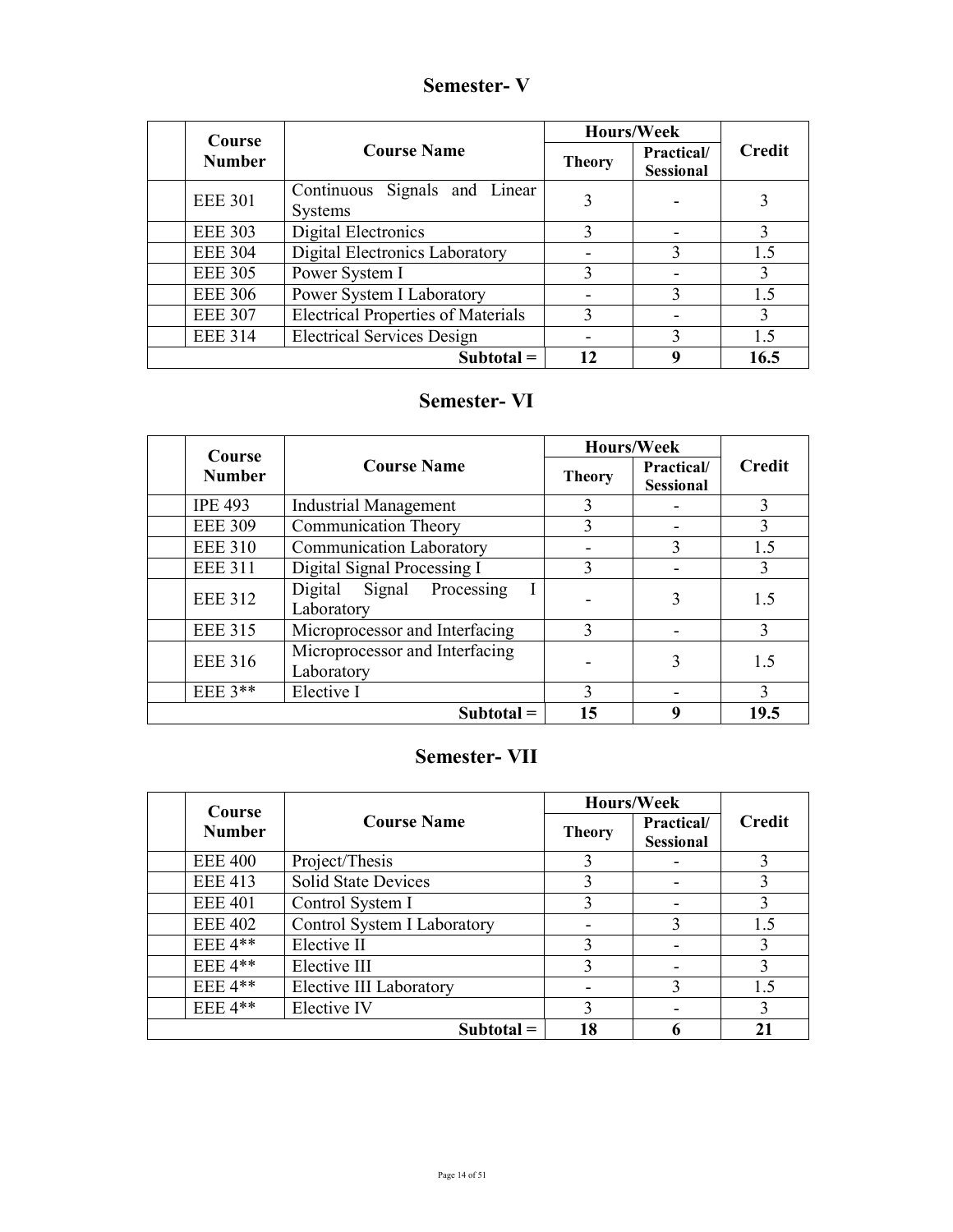## **Semester- VIII**

|                         |                              | Hours/Week    |                                |               |
|-------------------------|------------------------------|---------------|--------------------------------|---------------|
| Course<br><b>Number</b> | <b>Course Name</b>           | <b>Theory</b> | Practical/<br><b>Sessional</b> | <b>Credit</b> |
| <b>EEE 400</b>          | Project/Thesis               | 3             |                                |               |
| $EEE$ 4**               | Elective V                   |               |                                |               |
| $EEE 4**$               | <b>Elective V Laboratory</b> |               | 3                              | 1.5           |
| $EEE 4**$               | Elective VI                  |               |                                | 3             |
| $EEE 4**$               | Elective VII                 | 3             |                                | 3             |
| $EEE$ 4**               | Elective VIII                | 3             |                                | 3             |
| $EEE 4**$               | Elective VIII Laboratory     |               | 3                              | 1.5           |
|                         | $Subtotal =$                 | 15            |                                | 18            |

| $0 -$<br>Grand<br><b>otal</b><br>$=$<br>×<br>v,<br>- | --<br>- 1000 |
|------------------------------------------------------|--------------|
|------------------------------------------------------|--------------|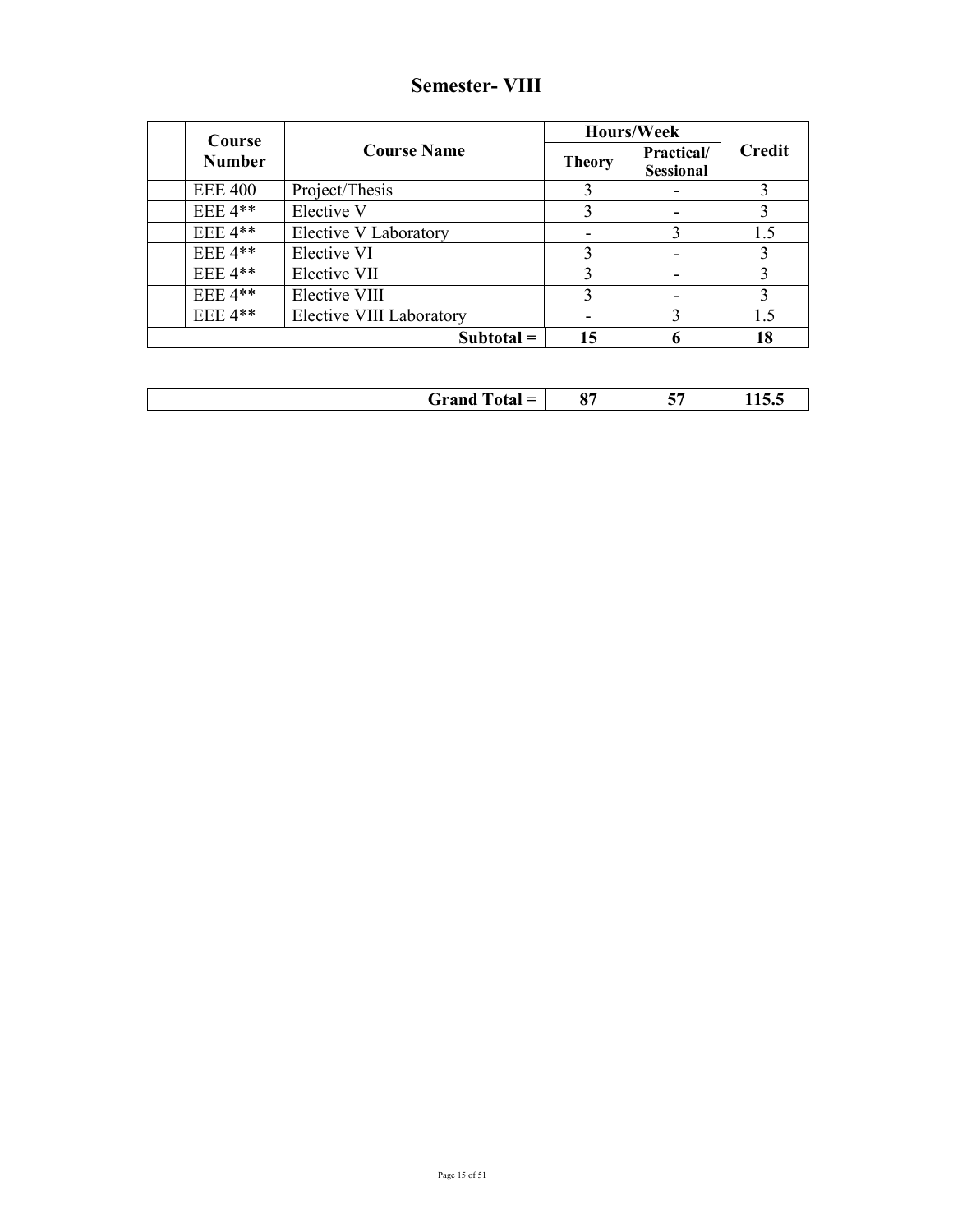## **SCIENCE & HUMANITIES SUBJECT**

| Course          |                                                       | Hours/Week    |                                |               |
|-----------------|-------------------------------------------------------|---------------|--------------------------------|---------------|
| <b>Number</b>   | <b>Course Name</b>                                    | <b>Theory</b> | Practical/<br><b>Sessional</b> | <b>Credit</b> |
| <b>PHY 121</b>  | Waves and Oscillations, Optics<br>and Thermal Physics |               |                                |               |
| PHY 102         | Physics Sessional                                     |               |                                | 1.5           |
| <b>MATH 157</b> | Calculus I                                            |               |                                |               |
| <b>MATH 159</b> | Calculus II                                           |               |                                |               |
| <b>SS 101</b>   | Social Studies                                        |               |                                |               |
|                 | Subtotal $=$                                          |               |                                |               |

## **Semester- I**

## **Semester- II**

| <b>PHY 123</b>  | Electricity and<br>Magnetism,<br>Modern Physics and Mechanics |  |     |
|-----------------|---------------------------------------------------------------|--|-----|
| <b>PHY 104</b>  | Physics Sessional                                             |  | 1.5 |
| CHEM 101        | Chemistry                                                     |  |     |
| <b>CHEM 114</b> | Quantitative<br>Inorganic and<br>Analysis Laboratory          |  | 1.5 |
| <b>MATH 257</b> | Ordinary and Partial Differential<br>Equations                |  |     |
| <b>ENG 201</b>  | English Language                                              |  |     |
| <b>ENG 202</b>  | Communication in English                                      |  |     |
|                 | $Subtotal =$                                                  |  |     |

### **Semester- III**

|              |                | MATH 259   Linear Algebra        | $\overline{\phantom{0}}$ |  |
|--------------|----------------|----------------------------------|--------------------------|--|
|              | <b>HUM 277</b> | <b>Fundamentals of Economics</b> | -                        |  |
| $Subtotal =$ |                | $\sim$                           |                          |  |

## **Semester- IV**

| $\bigcap$<br>MA <sup>-</sup><br>$\mathbf{H}$ | Probability and Statistics | $\overline{\phantom{0}}$ |  |
|----------------------------------------------|----------------------------|--------------------------|--|
|                                              | $Subtotal =$               | $\overline{\phantom{a}}$ |  |

### **Semester- V**

|        | <b>HUM 279</b> | Financial and Managerial<br>Accounting |  |  |
|--------|----------------|----------------------------------------|--|--|
| SS 501 |                | Project Planning and Management        |  |  |
|        |                | $Subtotal =$                           |  |  |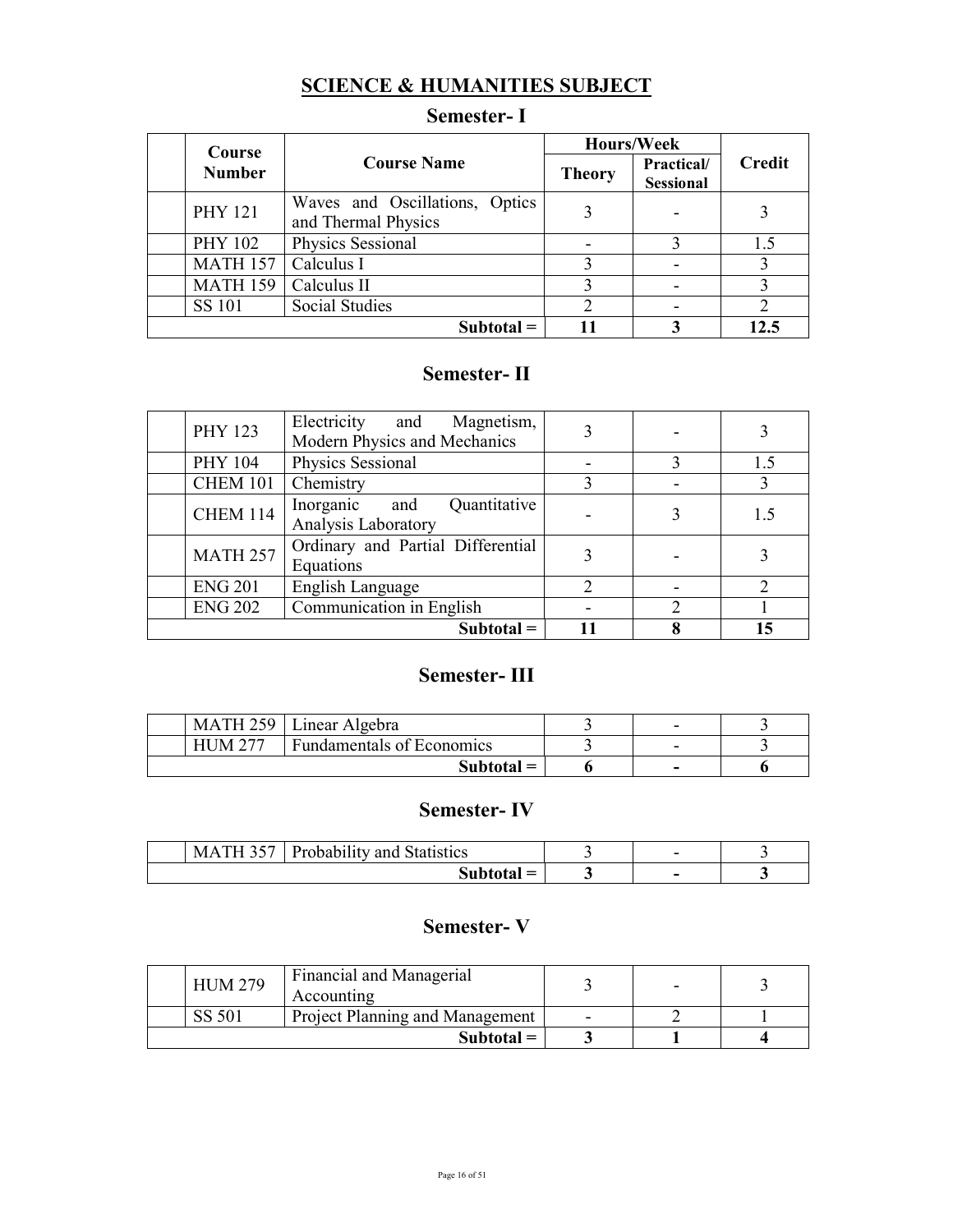### **Semester- VI**

|  | Subtotal $=$ |  |  |
|--|--------------|--|--|

## **Semester- VII**

|  | Subtotal $=$ |  |  |
|--|--------------|--|--|

## **Semester- VIII**

|  | Sub total $=$ |  |  |
|--|---------------|--|--|

| $\sim$<br>`otal =<br>Grand | 34 | <br>-- | 40.<br>TV.U |
|----------------------------|----|--------|-------------|
|                            |    |        |             |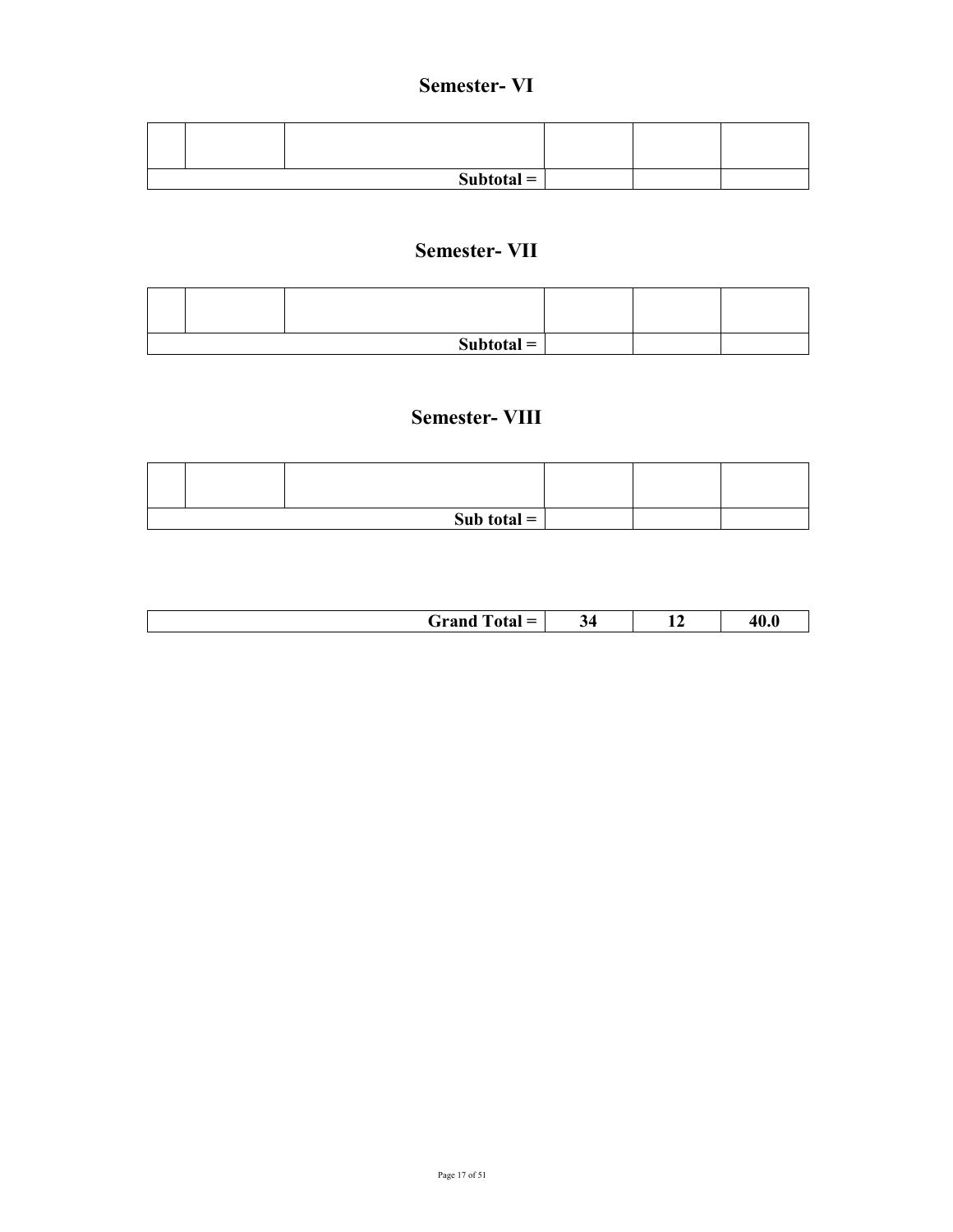## সয়মনসিংহ ইঞ্জিনিয়ারিং কলেজ এর ইলেকট্রিক্যাল এন্ড ইলেকট্রনিক্স ইঞ্জিনিয়ারিং বিভাগের সিলেবাস প্রণয়নের বাংলাদেশ প্রকৌশল বিশ্ববিদ্যালয় (বুয়েট) এর ইলেকট্রিক্যাল এন্ড ইলেকট্রনিক্স বিভাগের *সি*লেবাসের ক্রেডিটের তুলনামূলক আলোচনা ঃ

| প্রতিষ্ঠানের        | প্রতিষ্ঠানের            | টাৰ্মস/   |       | ক্ৰেডিট সংখ্যা |             | আনুষাঙ্গিক             |        |
|---------------------|-------------------------|-----------|-------|----------------|-------------|------------------------|--------|
| নাম                 | বিদ্যমান<br>বিভাগের নাম | সেমিষ্টার | থিউরী | সেশনাল         | মোট ক্ৰেডিট | বিষয়ের মোট<br>ক্ৰেডিট | মম্ড্য |
|                     |                         | ١.        | ১৫    | ৯              |             |                        |        |
|                     |                         | ২.        | ১৫    | ১২             |             |                        |        |
|                     | ইলেকট্ৰিক্যাল           | ৩.        | ১৫    | ৬              |             |                        |        |
| বাংলাদেশ<br>প্ৰকৌশল | এন্ড                    | 8.        | ১৫    | ১২             | ১৫৭.৫       |                        |        |
| বিশ্ববিদ্যালয়,     | ইলেক্ট্ৰনিক্স           | ¢.        | ১৫    | ৯              |             | ৪২                     |        |
| ঢাকা।               | ইঞ্জিনিয়ারিং           | ৬.        | ১৫    | ৯              | $(58+3.56)$ |                        |        |
|                     |                         | ٩.        | ১৮    | ৬              |             |                        |        |
|                     |                         | ৮.        | ১৫    | ৬              |             |                        |        |
|                     |                         | মেট $=$   | ১২৩   | ৬৯             |             |                        |        |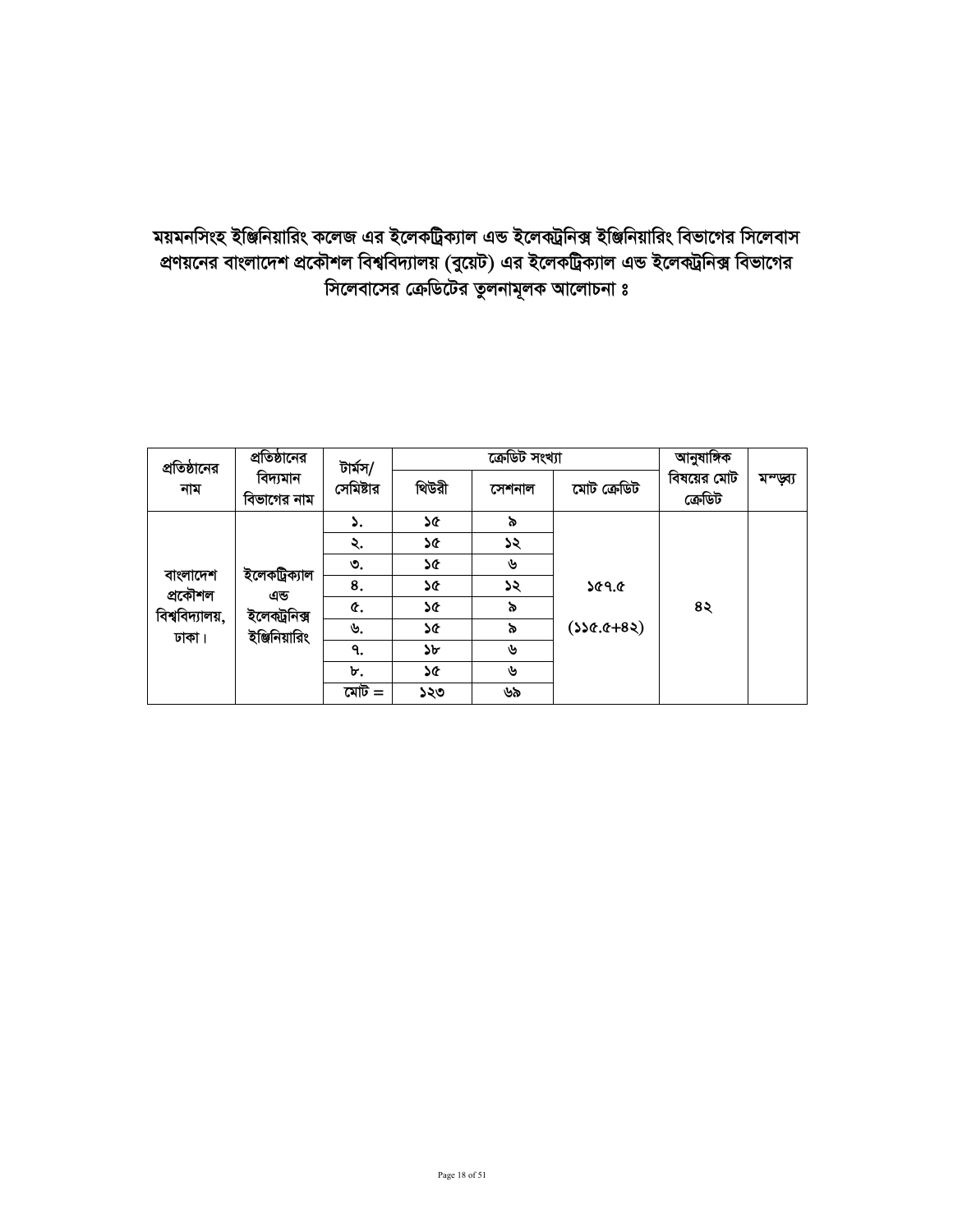## **1) Social Studies T P C**

| Sl. No | <b>Topics</b>                                                             |
|--------|---------------------------------------------------------------------------|
|        | Anthropological Background of Bangladesh & Evolution of Bangla Literature |
| 2      | Archaeological Heritage of Bangladesh                                     |
|        | History & Culture of Bangladesh                                           |
|        | Social Structure of Bangladesh                                            |
|        | Bangladesh Profile                                                        |
| 6      | Emotional intelligence and behavior                                       |
|        | Gender issues                                                             |

## **2) Government & Public Administration T P C**

## **2 0 2**

| Sl. No       | <b>Topics</b>                                                          |  |
|--------------|------------------------------------------------------------------------|--|
|              | <b>Constitution of Bangladesh</b>                                      |  |
| 2            | Fundamental Rights as Enunciated in Bangladesh Constitution            |  |
| $\mathbf{3}$ | Forms of Government of Bangladesh.                                     |  |
| 4            | Organs of Government                                                   |  |
|              | a) Legislative Assembly: Composition, Powers and Functions             |  |
|              | b) Judiciary-Composition, Powers and Functions                         |  |
|              | <b>Executive Public Administration</b><br>$\mathbf{c}$ )               |  |
|              | Role of Government                                                     |  |
| 6            | Good Governance, Accountability and Transparency of the public servant |  |
|              | <b>Local Government</b>                                                |  |
| 8            | Human Resource Management and Planning                                 |  |

## **3) Financial Management & Accounting T P C**

## **3 0 3**

| SI. No                      | <b>Topics</b>                                       |  |  |  |
|-----------------------------|-----------------------------------------------------|--|--|--|
|                             | <b>Budgetary System</b>                             |  |  |  |
| 2                           | Drawing and Disbursing Activities                   |  |  |  |
|                             | <b>Financial Powers</b>                             |  |  |  |
| 4                           | <b>Public Procurement Rules/Act</b>                 |  |  |  |
| $\mathcal{L}_{\mathcal{L}}$ | <b>Store Management</b>                             |  |  |  |
| 6                           | <b>Financial Accounting</b>                         |  |  |  |
|                             | <b>Auditing System</b>                              |  |  |  |
|                             | a) Audit Procedure, Objection, Reply and settlement |  |  |  |
|                             | b) Performance and Accounts Audit                   |  |  |  |
|                             | Cost Accounting                                     |  |  |  |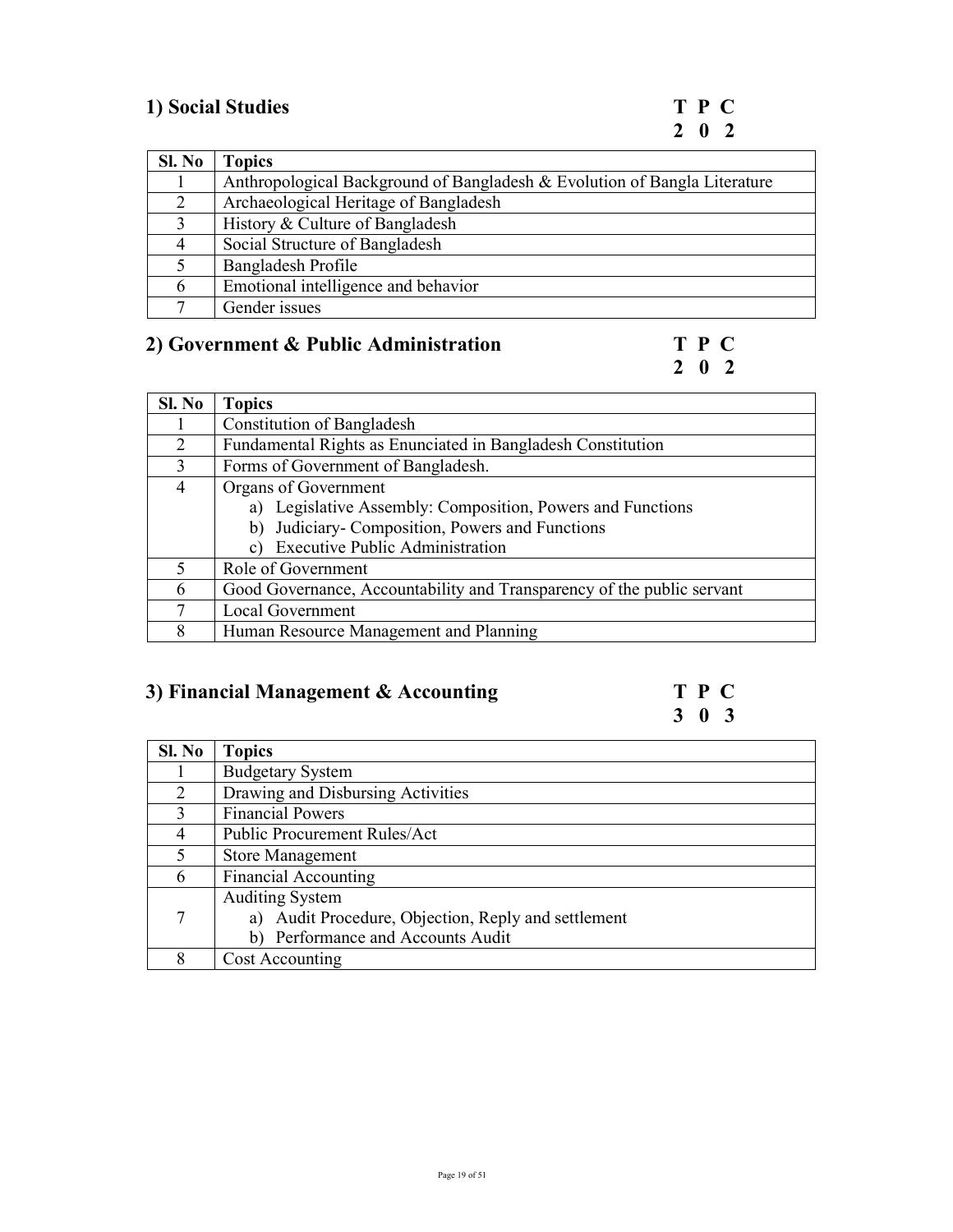## **Sociology 2 Hours in a week, 2.00 Credit**

Sociological perspective : definition, nature, scope and importance of sociology; Sociology and scientific approach: methods of social research, stages of social research; Primary concepts of sociology: society, community, association, institution, group; Social evolution: stages in the evolution of human civilization; Culture: definition, characteristics, culture contents (material and non-material), cultural lag, culture and civilization: Industrial revolution: the growth of capitalism, features and social consequences, socialism; Social organization: family, forms and functions of family, functions of family.

In modern industrial society, marriage, forms of marriage, functions of marriage; Social stratification: main types of social stratification-slavery-caste and social class and status, social stratification and social mobility; Social control: religion and morality, custom and public opinion, taboo-law, state and education; Social change: change evolution-progress-development, factors in social change; Society and population: human migration, population and resources; Some current social problems: crime, deviance, juvenile delinquency, youth unrest; Technology and society: effects of technological factors on social life.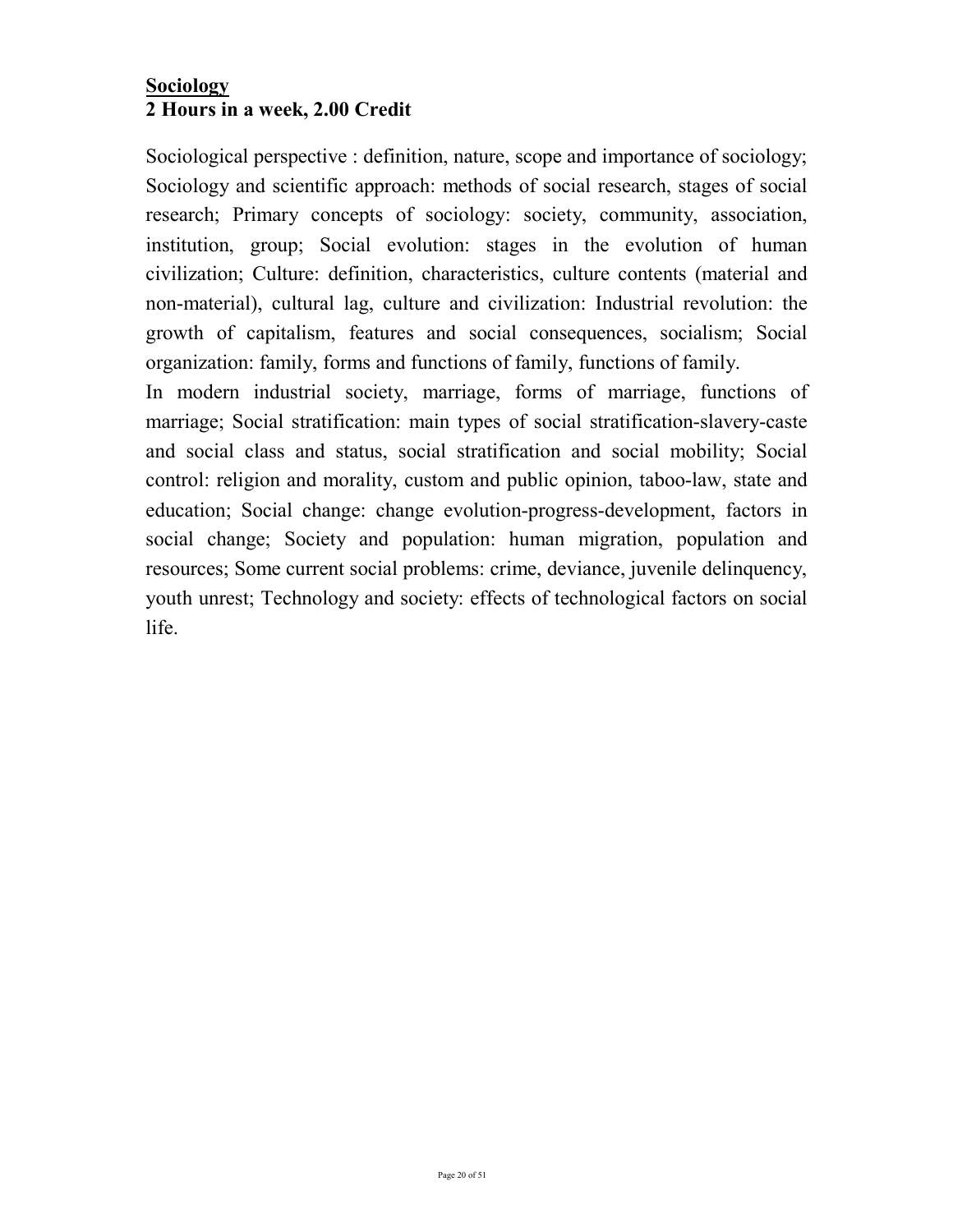| SI. No                   | <b>Topics</b>                                                                 |  |  |  |
|--------------------------|-------------------------------------------------------------------------------|--|--|--|
|                          | Micro and Macro Economics                                                     |  |  |  |
| 2                        | Market Economy                                                                |  |  |  |
| 3                        | GDP, GNP, NNP with Reference to Bangladesh                                    |  |  |  |
| $\overline{4}$           | Globalization                                                                 |  |  |  |
| $\overline{\mathcal{L}}$ | World Trade Organization and Bangladesh Economy                               |  |  |  |
| 6                        | Sustainable Development                                                       |  |  |  |
|                          | Disaster Management in Bangladesh                                             |  |  |  |
| 8                        | Gender: Concept. and Issues                                                   |  |  |  |
| 9                        | <b>Allocation of Resources</b>                                                |  |  |  |
| 10                       | Economic Indicators of Development                                            |  |  |  |
| 11                       | Investment Appraisal criteria for economic decisions, social consideration in |  |  |  |
|                          | investment, present worth, benefit-cost ratio, internal rate of return.       |  |  |  |
| 12                       | Marketing Concepts: Market Orientation, Relationship Marketing,<br>Market     |  |  |  |
|                          | Segmentation and measurement, Marketing planning.                             |  |  |  |

## **5) Communication in English (Sessional Work) T P C**

**0 2 1**

| SI.            | <b>Topics</b>                         |
|----------------|---------------------------------------|
| N <sub>0</sub> |                                       |
|                | Note taking skill (3 Sessions)        |
|                | Speaking skill (3 Sessions)           |
| 2              | Reading skill (3 Sessions)            |
| 4              | Writing skill (3 Sessions)            |
|                | Document Preparing skill (2 Sessions) |

## **6) Project Management & Planning**

| T | P | € |
|---|---|---|
| 0 | 2 | 1 |

| SI.                         | <b>Topics</b>                                                        |
|-----------------------------|----------------------------------------------------------------------|
| N <sub>0</sub>              |                                                                      |
|                             | Basic Concept of PCP, PP, TAPP, DPP and their classifications.       |
| $\mathcal{D}_{\mathcal{L}}$ | Project Identification                                               |
| 3                           | Project Evaluation (Social, Technical and Financial)                 |
| 4                           | Logical Framework-its approach and application                       |
| 5                           | CPM, PERT Network application,                                       |
| 6                           | Impact evaluation Techniques of Development Project/ Programs        |
| 7                           | Preparation of Development Project Proforma (DPP)                    |
| 8                           | Administrative and managerial problems in Project Management and     |
|                             | implementation                                                       |
| 9                           | Monitoring and its importance to implement projects and role of IMED |
| 10                          | <b>Annual Development Programme</b>                                  |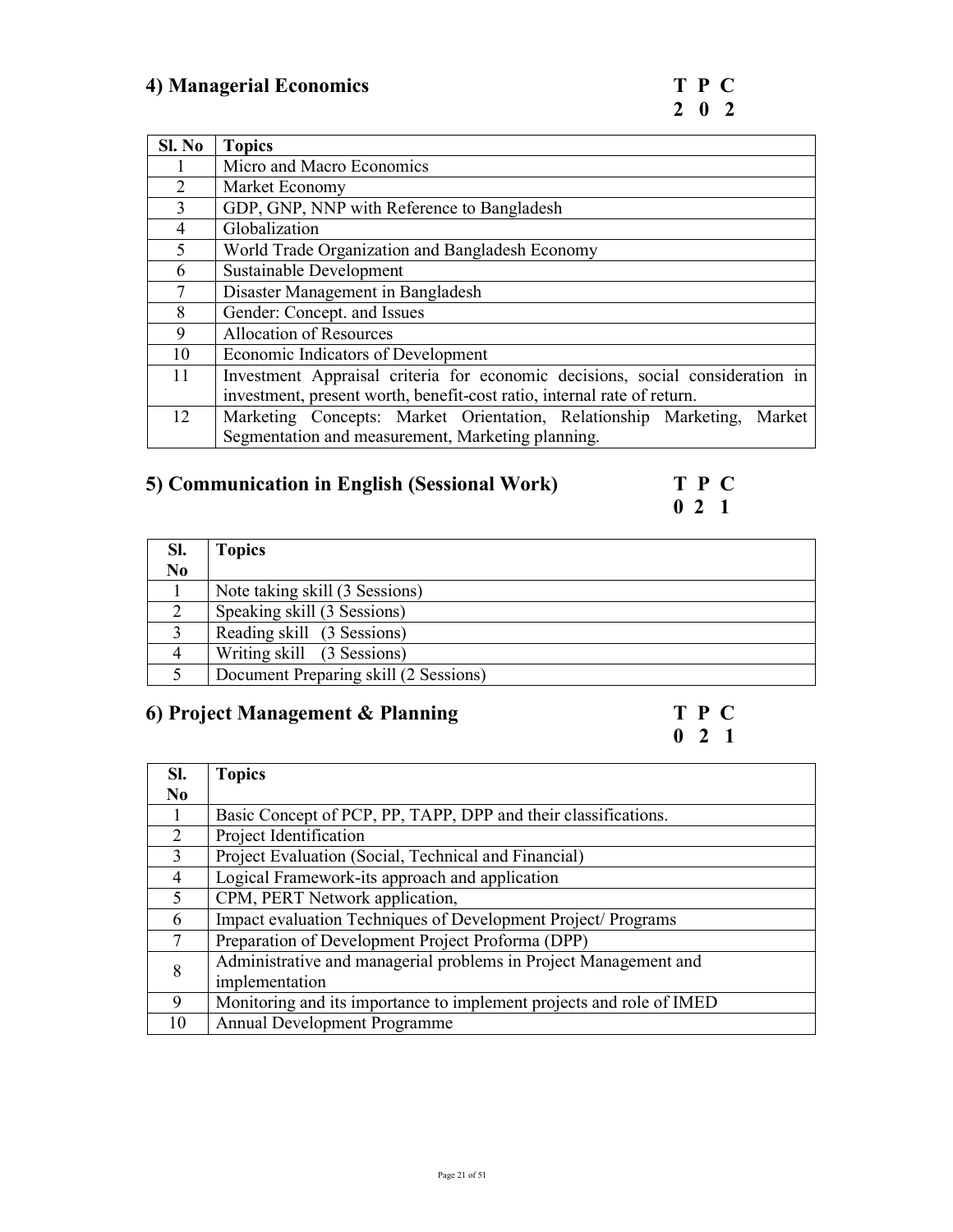#### **RULES AND REGULATIONS FOR UNDERGRADUATE PROGRAMME UNDER COURSE SYSTEM**

#### **3.1 Introduction**

From the academic session 2008-09, Faridpur Engineering College is following a course system for undergraduate studies. Given below an extract from the report of the committee for framing recommendations for implementation and administration of course system of instruction at undergraduate level as approved in the meetings of the academic Council held on September 24 and 30, 1992, and October 4 and 19, 1992. Only relevant sections of the report and the amendments that were subsequently made to it are included so that the students can have a clear understanding about Course System. The rules and regulations administering undergraduate curricula through Course System began applicable for students admitted to Faridpur Engineering College in First Year classes and subsequent sessions.

#### **3.1.1 The Course System**

The undergraduate curriculum at Faridpur Engineering College is based on the course system. The salient features of the course system are;

- i. Reduction of the number of theoretical courses and examination papers around five in each term,
- ii. The absence of a pass or a fail on an annual basis,
- iii. Continuous evaluation of student's performance,
- iv. Introduction of Letter Grades and Grade Points instead of numerical grades,
- v. Introduction of some additional optional courses and thus enable students to select courses according to his/her interest as far as possible,
- vi. Opportunity for students to choose fewer or more courses that the normal course load depending on his/her capabilities and needs,
- vii. Flexibility to allow the student to progress at his/her own pace depending on his/her ability or convenience, subject to the regulations on credit and minimum grade point average (GPA) requirements, and
- viii. Promotion of teacher-student contact.

In the curriculum for the undergraduate programmes, besides the professional courses pertaining to each discipline, there is a storing emphasis on acquiring a through knowledge in the basic science of Mathematics, Physics and Chemistry. Due importance is also given for the study of several subjects in Humanities and Social Sciences which, it is expected will help the student to interact more positively with the society in which he/she/lives. Thus the course contents of the undergraduate programmes provide a harmonious blend of both basic sciences and their applications as well as their social relevance.

The first two terms of bachelor's degree programmes consist of courses in basic sciences, mathematics, humanities and social sciences, basic engineering and architecture subjects. The third and subsequent terms build directly on the knowledge of the basic subjects gained in the first two terms and go on to develop competence in specific disciplines.

#### **3.2 Students Admission**

Students will be admitted in undergraduate curricula in the Departments of Civil Engineering, Computer Science and Engineering, Electrical and Electronic Engineering as per rules of the Faridpur Engineering College. The Registrar's Office serves Admissions Office and deals with course registration in addition to student admission.

#### **3.3 Number of Semester in a Year**

There will be two Semesters (Semester I and Semester II) in an academic year. In addition to these two regular Semester there may be a Short Term in the intervening period between and of Semester II and commencement of Semester I. During this term students, those who need, may take additional courses either to make up deficiencies in credit and GPA requirements or to fulfill the credit requirements for bachelor's degree spending less time than the normal duration; and other students may take vacation.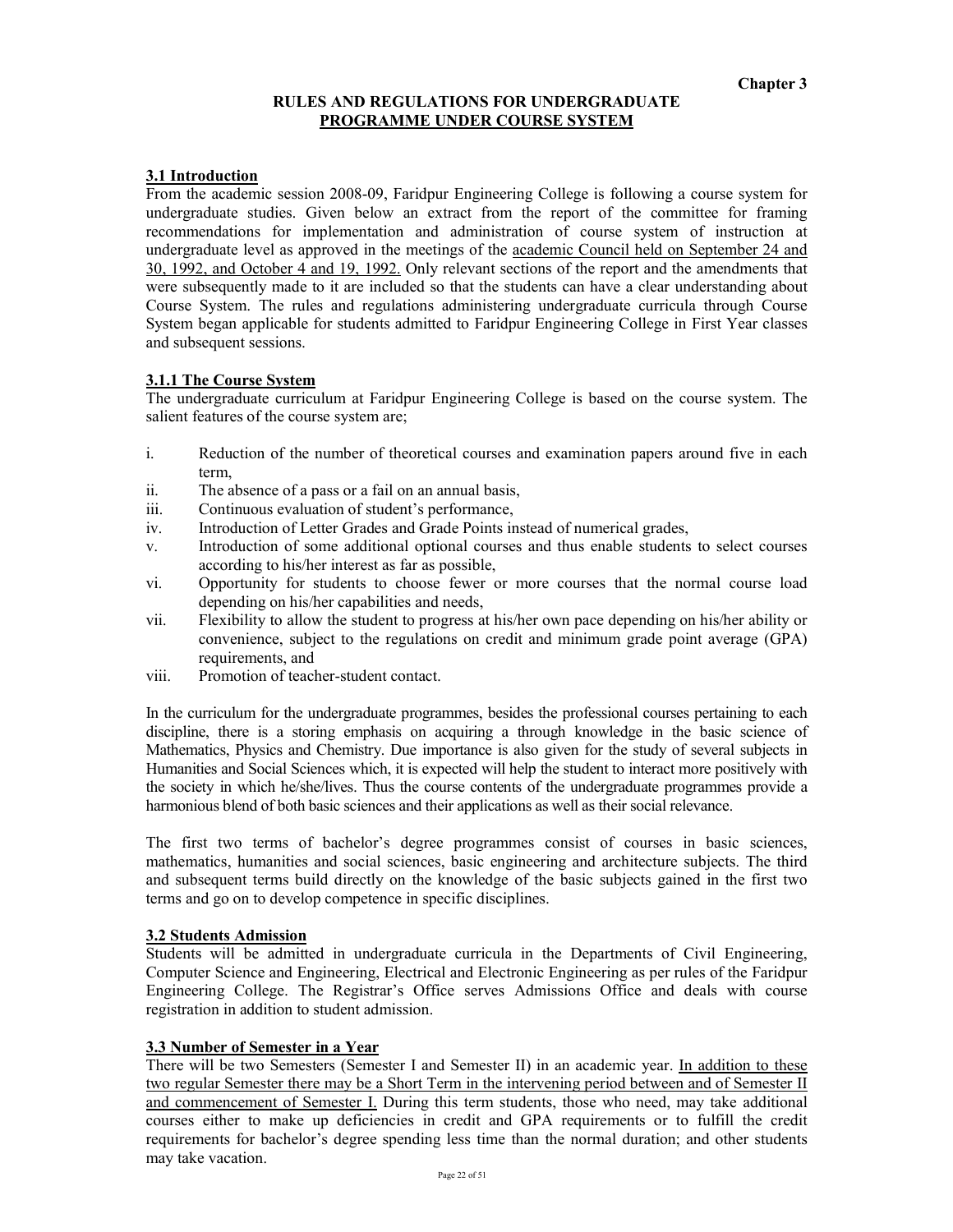#### **3.3.1 Duration of Semester**

The duration of each of Semester I and Semester II will be 18 weeks which will be used as follows: Classes 14 weeks

## Recess before Term Final Examination 02 weeks

 $Total = 18$  Weeks

The duration of a Short Term will be around 8 weeks of which about 7 weeks will be spent for class lectures and one week for Term Final Examination.

#### **3.4 Course Pattern and Credit Structure**

The entire undergraduate programme is covered through a set of theoretical and laboratory/sessional/studio courses.

#### **3.4.1 Course Designation and Numbering System**

Each course is designated by a two to four letter word identifying the department, which offers it followed by a three digit number with the following criteria:

- (a) The first digit will correspond to the year/level in which the course is normally taken by the studetns.
- (b) The second digit will be reserved for departmental use for such things as to identify different areas within a department.
- (c) The last digit will usually be odd for theoretical and even for laboratory or sessional courses.

The course designation system is illustrated by two examples.

#### **3.4.2 Assignment of Credits**

(a) Theoretical Courses:

One lecture per week per term will be equivalent to one credit.

(b) Laboratory/sessional/Design: Credits for laboratory/sessional or design courses will be half of the class hours per week per term.

Credits are also assigned to project and thesis work taken by students. The amount of credits assigned to such work may vary from discipline to discipline.

The curriculum does not demand the same rate of academic progress from all students for obtaining the degree but only lays down the pace expected of a normal student. A student whose background or capacity for assimilation is lower will be permitted to complete the programme at a slower pace by studying a lesser number of courses during a given term (subject to a minimum course load). He may keep pace with his class by taking during the Short Term those courses which he had dropped during the Regular Terms, or by covering the entire degree programme over an extended period without developing any felling of inferiority complex.

#### **3.5 Types of Course**

The courses included in undergraduate curricula are divided into several groups as follows:

#### **3.5.1 Core Courses**

In each discipline a number of courses will be identified as core courses which form the nucleus of the respective bachelor's degree programme. A student has to complete all of the designated core courses for his/her discipline.

#### **3.5.2 Pre-requisite Courses**

Some of the core courses are identified as pre-requisite courses. A pre-requisite course is one which is required to be completed before some other course(s) can be taken. Any such course, on which one or more subsequent courses build up, may be offered in each of the two regular Terms.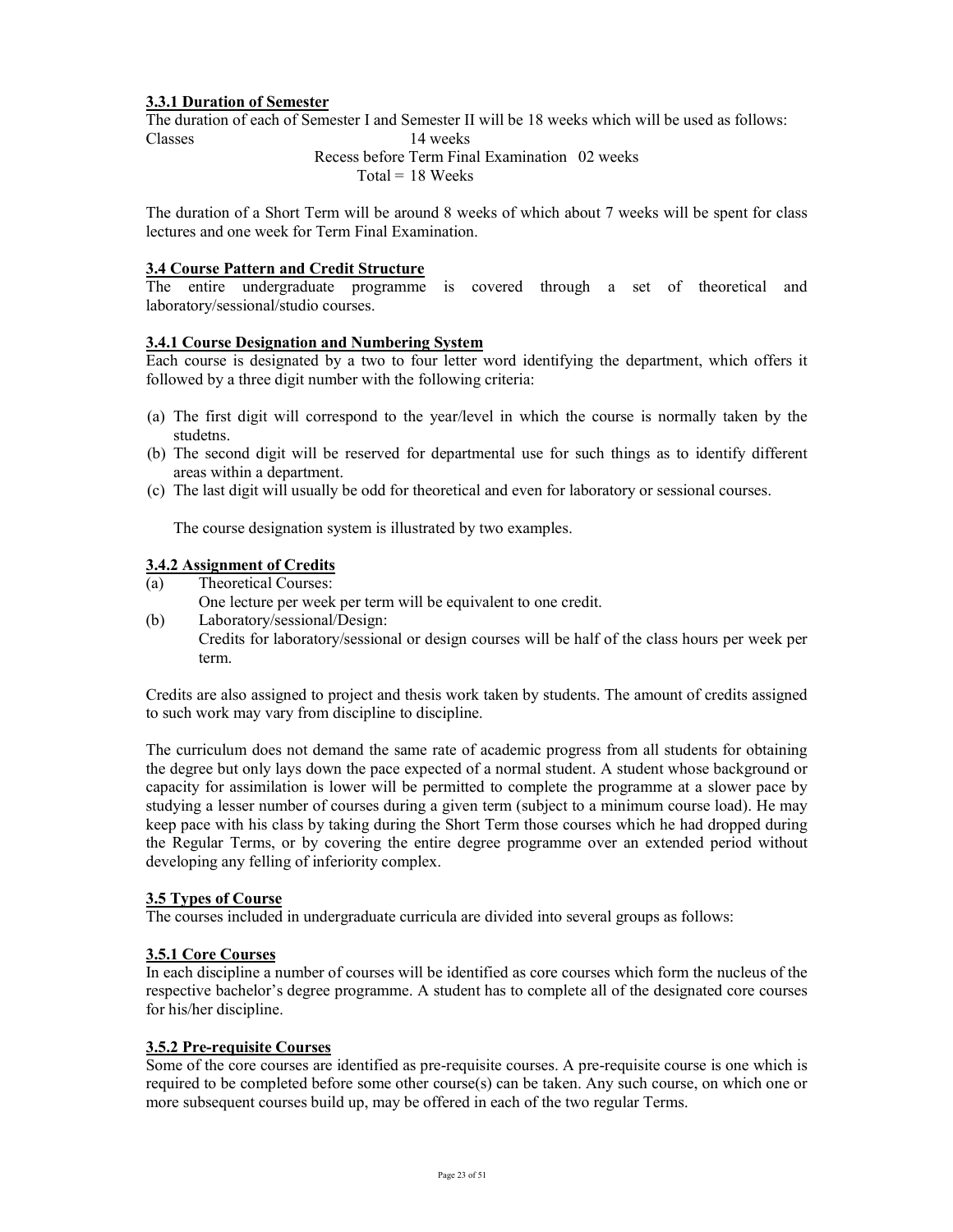#### **3.5.3 Optional Courses**

Apart from the core courses, students will have to complete a number of courses which are optional in nature in that students will have some choice to choose the required number of courses from a specified group/number of courses.

#### **3.6 Course Offering and Instruction**

The courses to be offered in a particular term will be announced and published in the Course Catalog along with a tentative Term Schedule before the end of the previous term. Whether a course is to be offered in any term will be decided by the respective Board of Undergraduate Studies (BUGS). Respective departments may arrange to offer one or more pre-requisite or core courses in any term depending on the number of students who dropped or failed the course in the previous term.

Each course is conducted by a teacher. The course teacher is responsible for maintaining the expected standard of the course and for the assessment of student's performance. Depending on the strength of registered students (i.e. the number of students) enrolled for the course, the teacher concerned might have course associates and teaching assistants (TA) to help him/her in teaching and assessment.

For a course strength necessitating two or more parallel classes or sections, one of the course teachers or any other member of the teaching staff of the department may be designated as course coordinator. He/She has the full responsibility for coordinating the work of the other members of the department involving in that course.

#### **3.7 Departmental Monitoring Committee**

Consistent with its resilient policy to keep pace with new developments in the field of science and technology, the university will update its course curriculum at frequent intervals (at least every three years). Such updating aims not only to include the expanding frontiers of knowledge in the various fields but also to accommodate the changing social, industrial and professional need of the country. This can be done through deletion and modification of some of the courses and also through the introduction of new ones.

BUGS of each department will constitute a Departmental Monitoring Committee with three teachers of the department. This committee will monitor and evaluate the performance of the Course System within the department. In addition to other teachers of the department, the committee may also propose from time to time to the BUGS any changes and modifications needed for upgrading the Undergraduate Curriculum and the Course System.

#### **3.8 Teacher Student Contact**

The proposed system encourages students to come in close contact with teachers. For promotion of teacher-student contact, each students is assigned to an Adviser and the student is free to discuss with his/her adviser all academic matters, especially those related to courses taken and classes being attended by him/her. Students are also encouraged to meet with other teachers any time for help on academic matters.

#### **3.9 Student Adviser**

One Adviser would normally be appointed for a bath of students by the BUGS of the concerned departments(s) who will advise each student on the courses to be taken by a student. Adviser will discuss with the student his/her academic programme and then decide the number and nature of courses for which he/she register/however, it is the student's responsibility to keep contact with his/her adviser who will review and check on subsequent progress. The adviser should be in the rank of an Assistant Professor or above from the concerned department(s).

For a student of second and subsequent terms, the number and nature of courses for which he/she can register will be decided on the basis of his/her academic performance during the previous term. The adviser will advise the students to register for the courses during the next term within the framework of the guidelines with respect to minimum/maximum credit hour limits, etc. Which are elaborated at appropriate places in this booklet. He/She is also authorized to permit the student to drop one or more courses based on his/her academic performance and the corresponding categorization (Art.3.16).

Special provisions exist for academically weak students with regard to make-up courses (Art.3.19).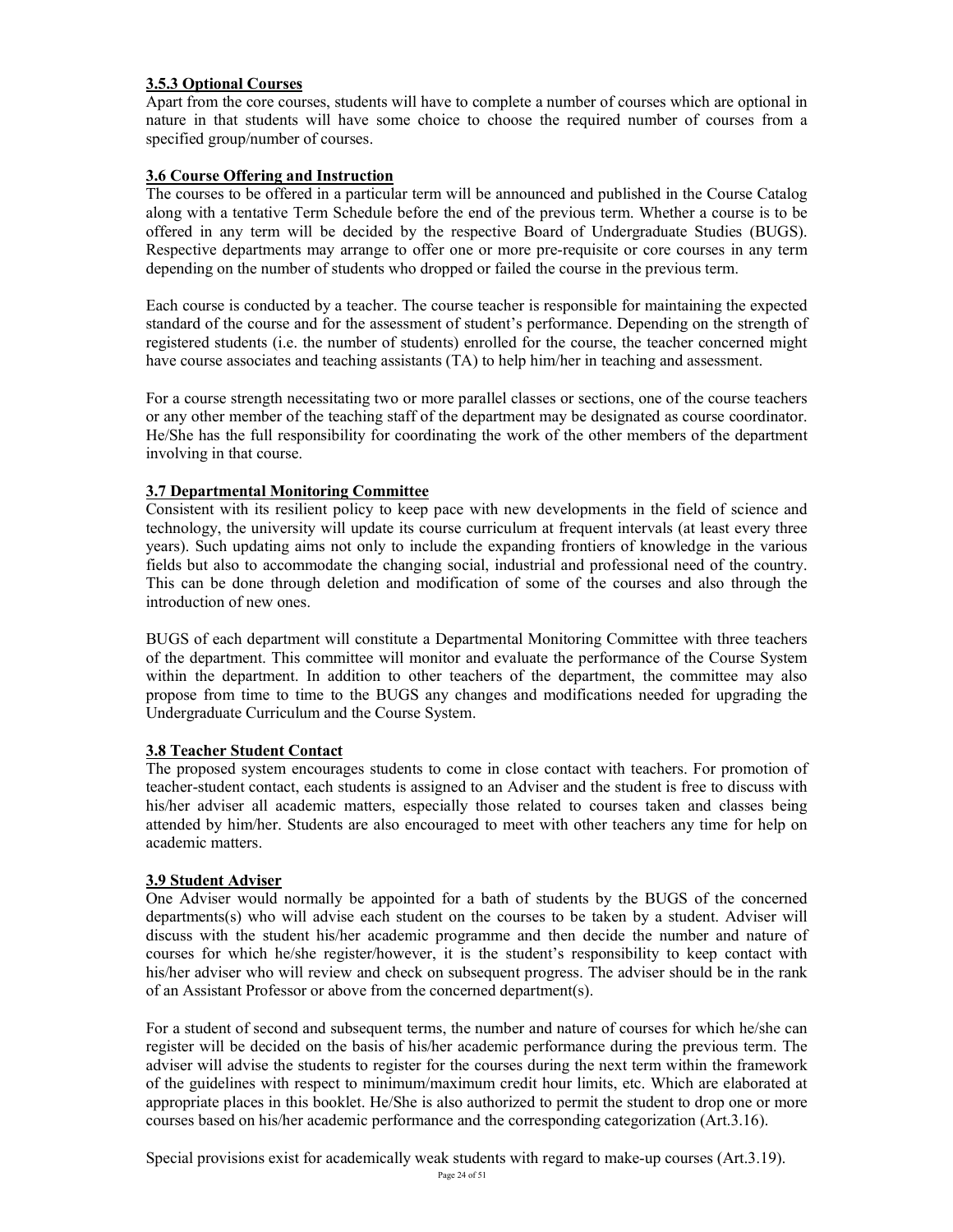#### **3.10 Registration Requirements**

Any student who makes use of classroom or laboratory facilities or faculty time is required to register formally. Being admitted to the university, each student is assigned to a student adviser. The students can register for courses he/she intends to make during a given term only on the basis of the advise and consent of his/her adviser.

#### **3.10.1 Registration Procedure**

Students must register for each class in which they will participate. Each student will fill up his/her Course Registration Form in consolation with and under the guidance of his/her adviser. The original copy of the Course Registration Form will be submitted to the Registrar's Office, and then the requisite number of photocopies will be made by the Registrar's Office for distribution. The date, time and venue will be announced in advance by the Registrar's Office. Much counseling and advising are accomplished at registration time. It is absolutely necessary that all students present themselves at the registration desk at the specified time.

#### **3.10.2 Limits on the Credit Hours to be Taken**

A students must be enrolled in at least 15 credit hours. He/She may be allowed to enroll in up to a maximum of 24 credit hours if recommended by his/her Adviser. A student must enroll for the prescribed sessional/laboratory courses in the respective Term within the allowed credit hour limits.

In special cases where a student cannot be allotted the minimum required 15 credit hours in a Term, the relevant BUGS may approve a lesser number of credit hours to suit individual requirements. Such cases shall only be applicable to students needing less than 15 credits for graduation

#### **3.10.3 Pre-condition for Registration**

A student will be allowed to register in those courses subject to the capacity constrains and satisfaction of pre-requisite courses. If a student fails in a pre-requisite course in any Term, the concerned BUGS may allow him/her to register for a course which builds on the pre-requisite course provided his/her attendance and grades in continuous assessment in the said pre-requisite course is found to be satisfactory.

Registration will be done at the beginning of each term. The Registration programme with dates and venue will be announced in advance. Late registration is, however, permitted during the first week on payment of a late registration fee. Students having outstanding dues to university or a hall of residence shall not be permitted to register. All students have, therefore, to clear their dues and get a clearance or no dues certificate, On the production of which, they will be given necessary Course Registration Forms and complete the corse registration procedure. Registration Forms will normally be available in the Register's Office. However, for the First Year students, prior department-wise ennoblement/admission is mandatory. An orientation programme will be conducted for them at the beginning of the first term when they will be handed over the registration package on production enrollment slip/proof of admission.

#### **3.10.4 Pre registration**

Pre-registration for courses to be offered by the students in a particular term will be done on specified dates before the end of the previous term. All students in consolation with their course advisers are required to complete the pre-registration formalities, failing which a fine of Tk. xxxx (amount may be decided by the authority) will have to be paid before registration in the next term. Further a student who does not pre-register may not get the courses desired by his/her subsequently.

#### **3.10.5 Registration Deadline**

Student must register for the courses to be taken before the commencement of each term and no late registration will be accepted after one week of classes. Late registration after this date will not be accepted unless the student submits a written appeal to the Registrar through the concerned Head and can document extenuating circumstances such as medical problems (physically incapacitated and not able to be presented) from the Chief Medical Officer of the University or some other academic commitments which precluded enrolling prior to the last date of registration.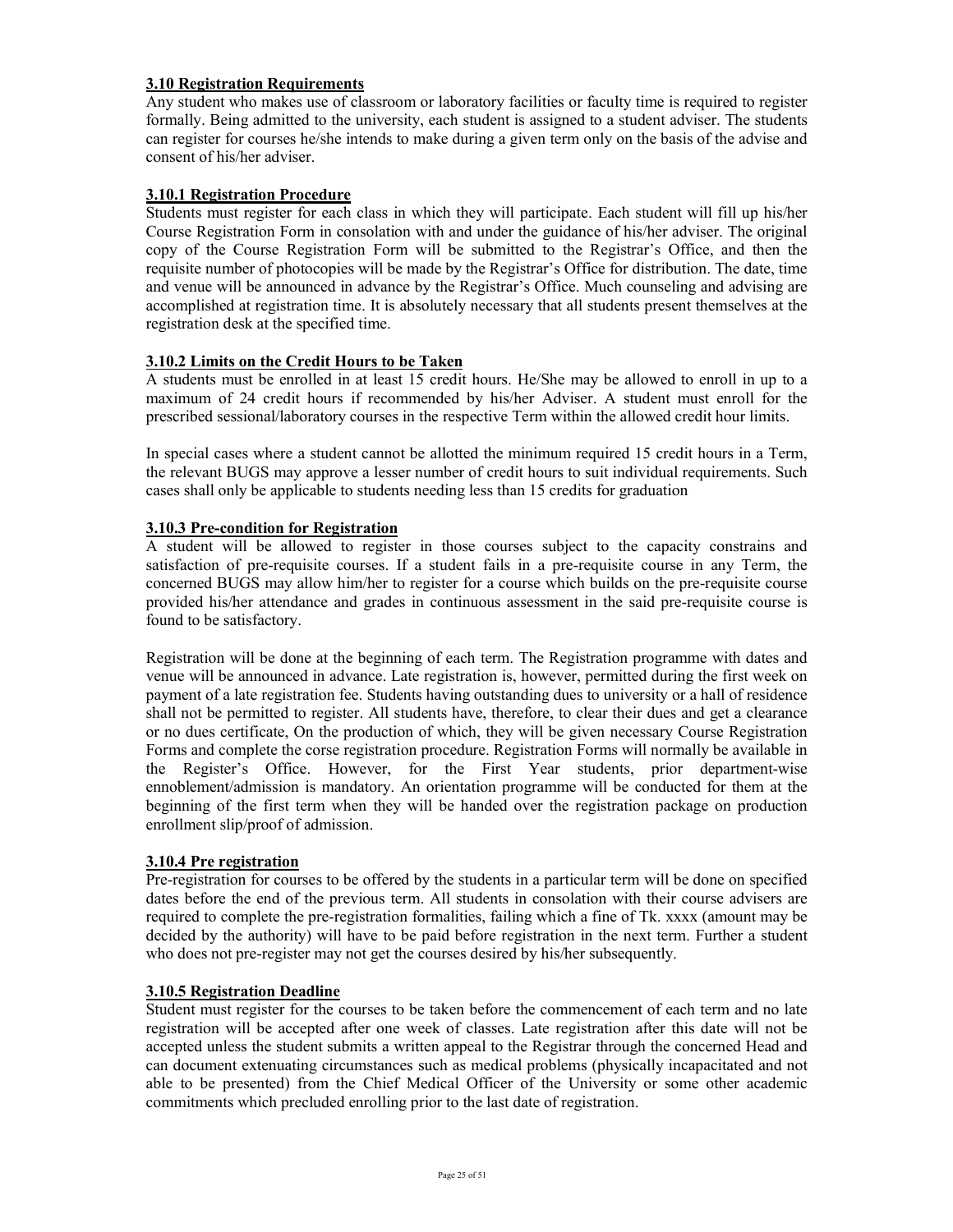#### **3.10.6 Penalty for Late Registration**

Students who fail to register during the designated dates for registration are charged a late registration fee of Tk. xx.xx (amount may be decided by the authority). This extra fee will not be waived whatever be the reason for late registration.

#### **3.10.7 Course Adjustment Procedure**

A student will have some limited options to add or delete courses from his/her registration list, within the first two weeks from the beginning of the term. He/She may add courses only within the first two weeks of a regular Term and only the first week of a short Term. In case of dropping a course a student will be allowed to do so within four weeks after the commencement of a regular Term and two weeks after the commencement of a short Term. Adjustment of initially registered courses in any Term can be done by duly completing the Course Adjustment Form. These forms will normally be available in the Registrar's Office. For freshman students such forms can be included in the registration packet at the of orientation.

Any student willing to add or drop courses will have to fill up a Course Adjustment Form in consultation with under the guidance of his/her adviser. The original copy of the Course Adjustment Form will be submitted to the Registrar's Office, and then the requisite number of photo copies will be made by the Registrar's Office for distribution to the concerned Adviser, Head, Dean, Controller of Examination and the students.

All changes in courses must be approved by the Adviser and the Head of the department concerned. The Course Adjustment Form will have to be submitted to the Registrar's Office after duly filled in the signed by the concerned persons. To add/drop a course, respective teacher's consent will be required.

#### **3.10.8 Withdrawal from a Term**

If a student is unable to complete the Term Final Examination due to serious illness or serious accident, he/She may apply to the Head of the degree awarding department for total withdrawal from the Term within a week after the end of the Term Final Examination. However, he/she may choose not to withdraw any laboratory/sessional/design course if the grade obtained in such a course is 'D' or better. The application must be supported by a medical certificate from the Chief Medical Officer of the University. The Academic Council will take the final decision about such application.

#### **3.11 Grading System**

The total performance of a student in a given course is based on a scheme of continuous assessment. For theory courses this continuous assessment is made through a set of quizzes/in class evaluation, class participation, homework assignments, and a term final examination. The assessment in laboratory/sessional courses is made through observation of the student at work in class, viva-voce during laboratory hours, and quizzes. For architecture students, assessments in design sessional would be done through evaluation of a number of projects assigned throughout the term. As discussed earlier, each course has a certain number of credits, which describe its weight age. A letter grade with a specified number of grade points is awarded in each course for which a student is registered. A student's performance is satisfactorily and weighted average of the grade points that he/she has maintained. A minimum grade point average is required to be maintained for satisfactory progress. Also a minimum number of earned credits should be acquired in order to qualify for the degree as prescribed under article 3.22.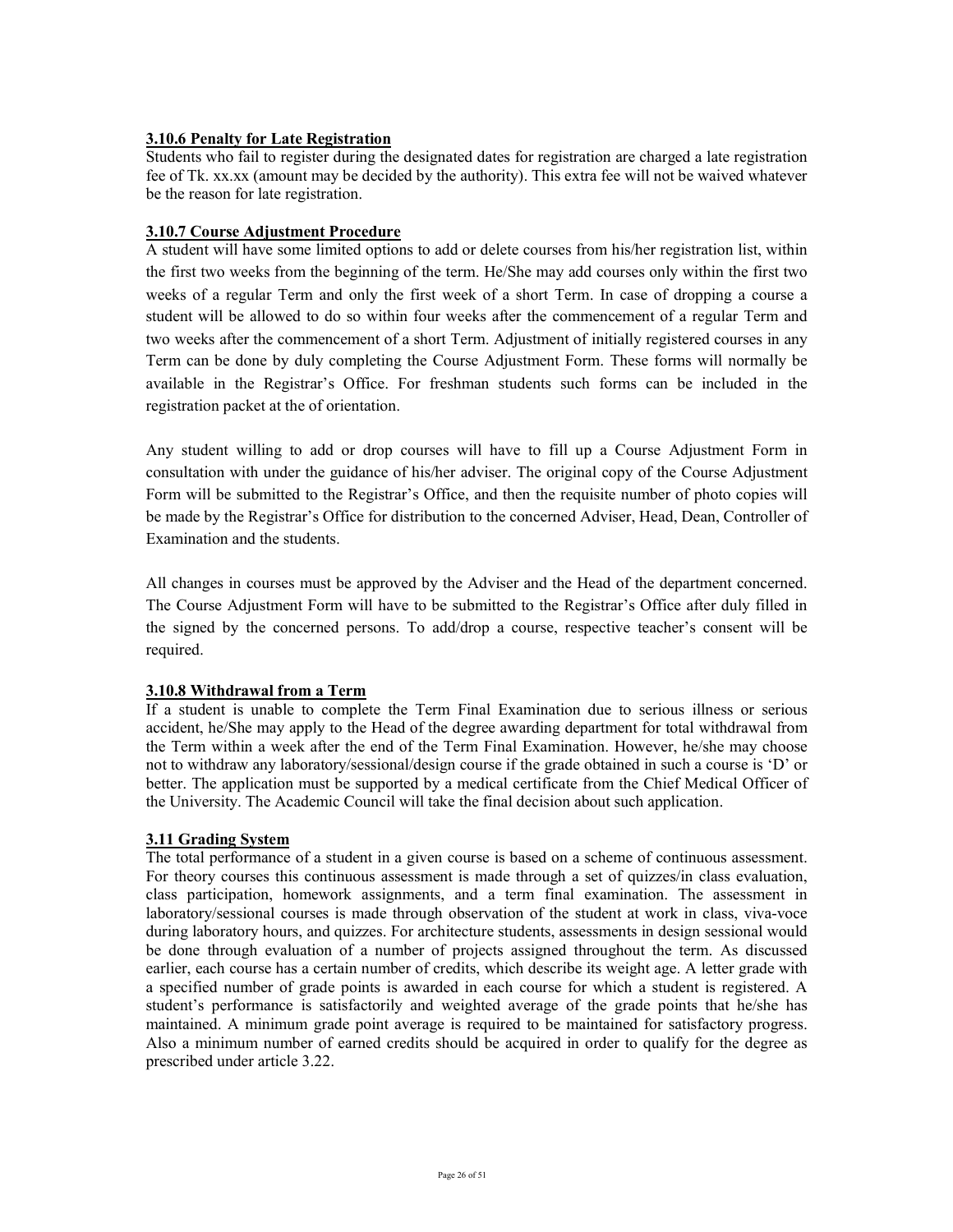| below:                          |                     |                    |
|---------------------------------|---------------------|--------------------|
| <b>Numerical Grade</b>          | <b>Letter Grade</b> | <b>Grade Point</b> |
| 80% or above                    | $A+ (A plus)$       | 4.00               |
| 75% to less than $80\%$         | A (A regular)       | 3.75               |
| 70% to less than $75%$          | $A - (A minus)$     | 3.50               |
| $65\%$ to less than $70\%$      | $B+$ (B plus)       | 3.25               |
| $60\%$ to less than $65\%$      | B (B regular)       | 3.00               |
| 55% to less than $60\%$         | $B - (B minus)$     | 2.75               |
| $50\%$ to less than $55\%$      | $C+$ (C plus)       | 2.50               |
| 45% to less than 50%            | $C(C$ regular)      | 2.25               |
| 40% to less than $45%$          | D                   | 2.00               |
| Less than $40\%$                | F                   | 0.00               |
| Continuation                    | $\times$            |                    |
| (For project $\&$ thesis/design |                     |                    |

Letter grades and corresponding grade points will be awarded in accordance with provisions shown

#### **3.11.1 Distribution or Marks**

course)

Thirty percent (30%) of marks shall be allotted for continuous assessment i.e., quizzes and homework assignments, in class evaluation and class participation. The remainder of the marks will be allotted to Term Final examination which will be conducted centrally by the University. There will be internal and external examiners for each course in the Term Final examination of 3 hours duration. The distribution of marks for a given course will be as follows:

| <i>i.</i> Class participation       |                 | 10% |
|-------------------------------------|-----------------|-----|
| ii. Homework Assignment and Quizzes |                 | 20% |
| iii. Final Examination (3 hours)    |                 | 70% |
|                                     | $Total = 100\%$ |     |

Basis for awarding marks for class participation and attendance will be as follows:

| Attendance                 | Marks |
|----------------------------|-------|
| 90% and above              | 10    |
| $85\%$ to less than 90%    |       |
| $80\%$ to less than $85\%$ |       |
| $75\%$ to less than 80%    |       |
| 70\% to less than $75\%$   |       |
| $65\%$ to less than $70\%$ |       |
| $60\%$ to less than $65\%$ |       |
| Less than $60\%$           |       |

The number of quizzes of a course shall be at lest  $n+1$ , where n is the number of credits of the course. Evaluation of the performance in quizzes will be on the basis of the best n quizzes. The scheme of continuous assessment that a teacher proposes to follow for a course will be announced on the first day of classes.

#### **3.12 Earned Credits**

The courses in which a student has obtained 'D' or a higher Grade will be counted as credits earned by him/her. Any course in which a student has obtained 'F' grade will not be counted towards his/her earned credits.

A student who obtains 'F' grade in a Core Course in any term will have to repeat the course.

If a student obtain 'F' grade in an Optional Course he/she may choose to repeat the Course or take a Substitute Course if available.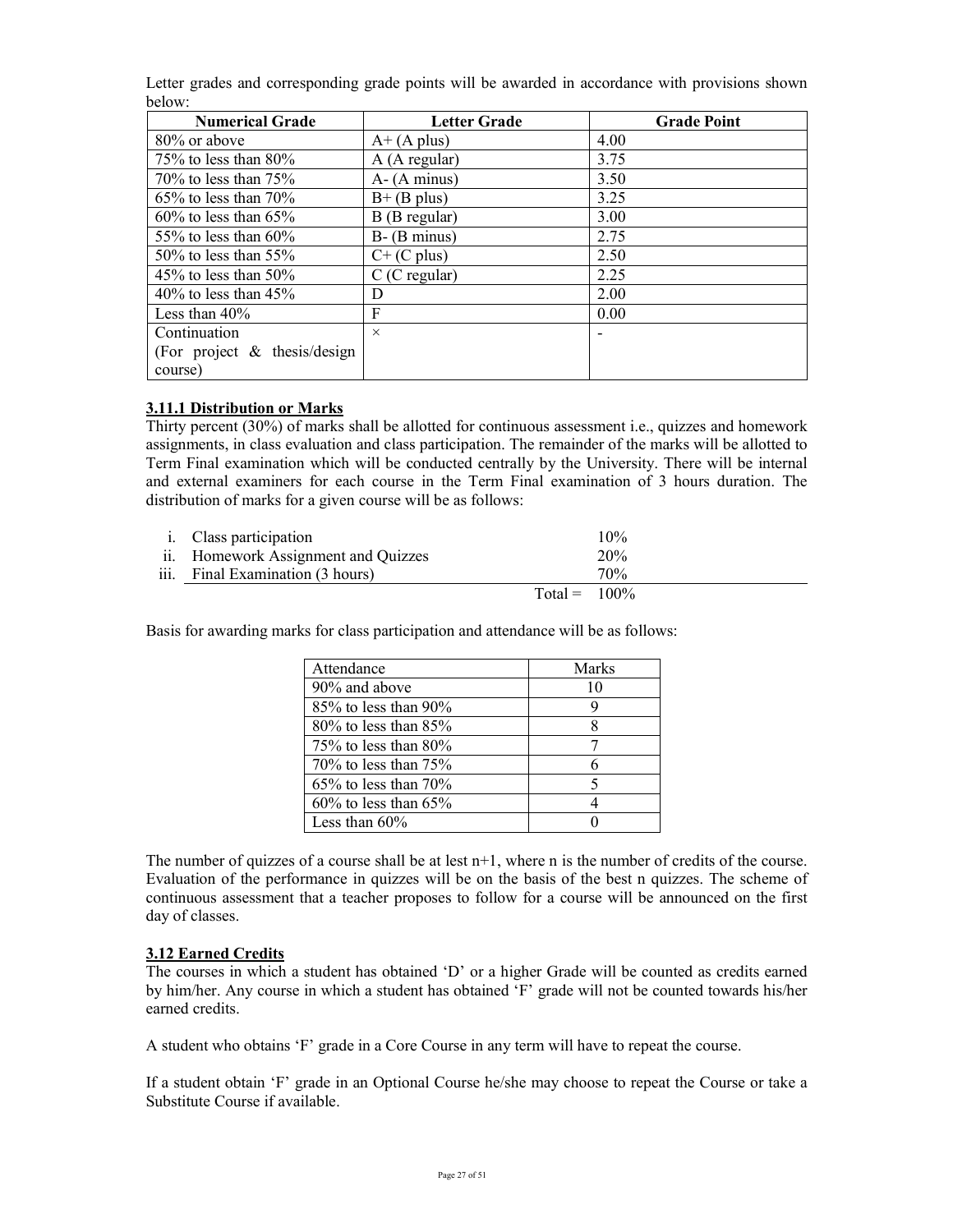'F' grades will not be counted for GPA calculation but will stay permanently on the Grade Sheet and Transcript. When a student repeat a course in which he/she previously obtained 'F' grade, he/she will not be eligible to get a grade better than 'B' in such a course.

If a student obtains a grade lower than 'B' in a course, he/she will be allowed to repeat the course only once for the purpose of grade improvement by forgoing his/her earlier grade, but he/she will not be eligible to get a grade better than 'B' in such a course. A student will be permitted to repeat for grade improvement purposes a maximum of four courses in B.Sc Engg. and BURP programmes and a maximum of five courses in B Arch programme.

If a student obtains 'B' or a better grade in any course, he/she will not be allowed to repeat the course for the purpose of grade improvement.

#### **3.13 Honours**

Candidates for Bachelor's degree in engineering and architecture will be awarded the degree with honours if their over all GPA is 3.75 or better.

#### **3.13.1 Dean's List**

As a recognition of excellent performance, the names of students obtaining a cumulative GPA of 3.75 or above in two regular Terms in each academic year may be published in the Dean's List in each faculty. Students who have received F grade in any course during any of the two regular Terms will not be considered for Dean's List in that year.

#### **3.14 Calculation of GPA**

Grade Point Average (GPA) is the weighted average of the grade points obtained in all the courses passed/completed by a student. For example, if a student passes/completes five courses in a semester having credits of  $C_1$ ,  $C_2$ ,  $C_3$ ,  $C_4$  and  $C_5$  and his/her grade points in these courses are  $G_1$ ,  $G_2$ ,  $G_3$ ,  $G_4$  and  $G<sub>5</sub>$ , respectively then.

$$
GPA = \frac{\sum C_i G_i}{\sum C_i}.
$$

#### **3.14.1 A Numerical Example**

Suppose a student has completed five courses in a Term and obtained the following grades:

| Course         | <b>Credits</b> | Grade | <b>Grade points</b> |
|----------------|----------------|-------|---------------------|
| <b>EEE 203</b> |                |       | 4.00                |
| <b>EEE 205</b> |                |       | 3.00                |
| <b>EEE 207</b> |                | A     | 3.75                |
| Math 205       |                |       | 3.25                |
| Hum            |                | А -   | 3.50                |

Then his/her GPA for the term will be computed as follows:

$$
GPA = \frac{3 \times 4.0 + 3 \times 3.0 + 3 \times 3.75 + 2 \times 3.25 + 1 \times 3.5}{3 + 3 + 3 + 2 + 1} = 3.52
$$

#### **3.15 Student Classification**

For a number of reasons it is necessary to have a definite system by which to classify students as First Year/Freshman, Second Year/Sophomore, Third Year/Junior and Fourth Year/Senior. At BUET, regular students are classified according to the number of credit hours earned towards a degree. The following classification applies to the students.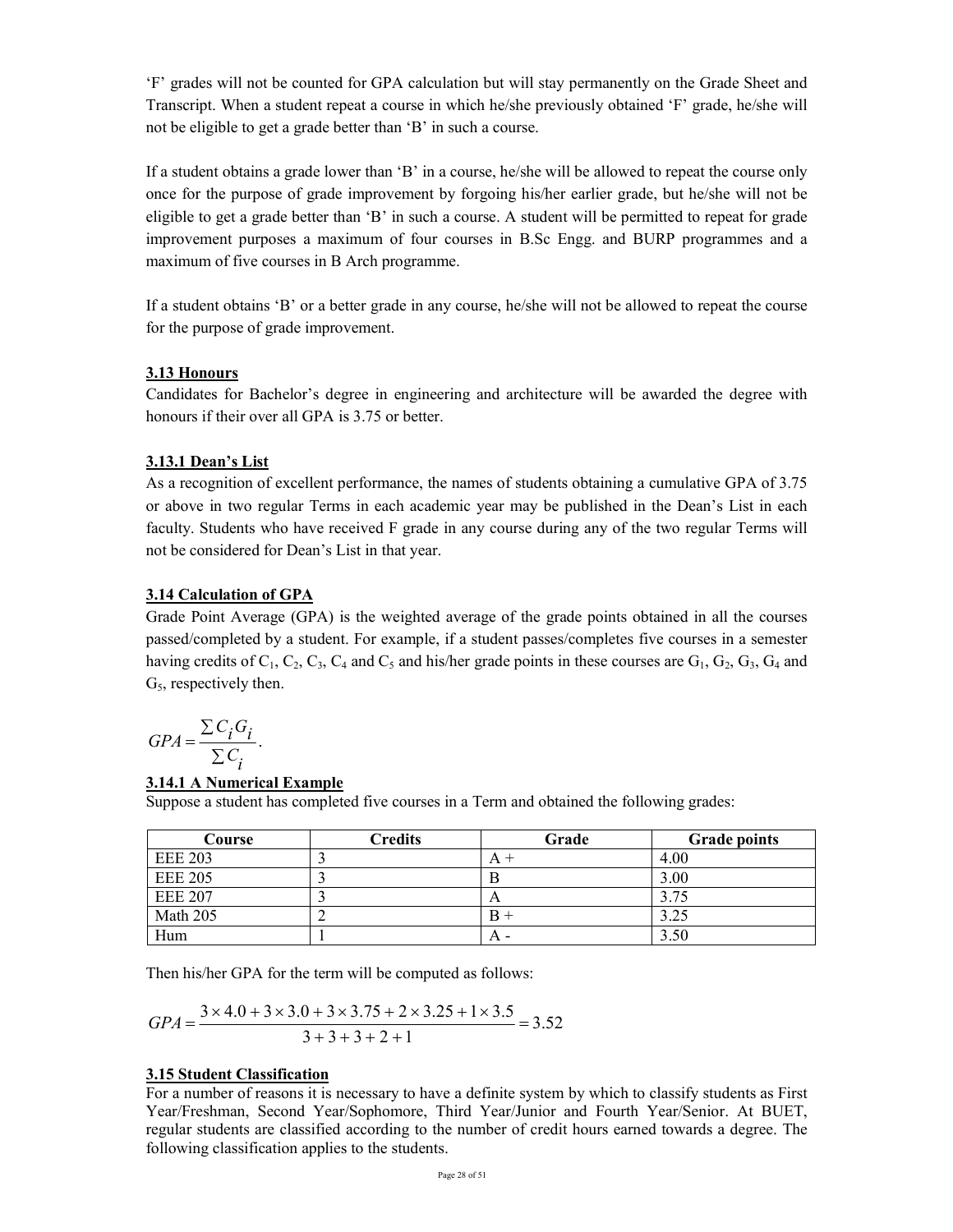|                                     | <b>Earned Credit Hours</b> |               |  |
|-------------------------------------|----------------------------|---------------|--|
| <b>Year/Level</b>                   | <b>Engineering/URP</b>     | Architecture  |  |
| First Year (Freshman)<br>Level I    | $0 \text{ to } 36$         | $0$ to 34     |  |
| Second Year (Sophomore)<br>Level II | 37 to 72                   | $>34$ to 72   |  |
| Third Year (Junior<br>Level III     | 73 to 108                  | $>72$ to 110  |  |
| Fourth year (Senior)<br>Level IV    | 109 and above              | $>110$ to 147 |  |
| Fifth Year<br>Level V               |                            | >147          |  |

#### **3.16 Registration for the Second and Subsequent Terms**

A student is normally required to earn at least 15 credits in a Term. At the end of each term, the students will be classified into the following three categories:

**Category 1 :** Consisting of students who have passed all the courses prescribed for the term and have no backlog of courses. A student belonging to Category 1 will be eligible to register for all courses prescribed for the next term. **Category 2 :** Consisting of students who have earned at least 15 credits in the term but do not belong to category 1. A student belonging to Category 2 is advised to take at least one course less in the next term subject to the condition that he/she has to register for such backlog courses as may be prescribed by the adviser. **Category 3 :** Consisting of students who have earn 15 credits in the term. A students belonging to Category 3 is advised to take at least two courses less subject to registration for a minimum of 15 credits. However he/she will be required to register for such backlog courses as may be prescribed by the adviser.

### **3.17 Performance Evaluation**

The performance of a student will be evaluated in terms of two indices, viz. Term grade point average, and cumulative grade point average, which is the grade average for all the terms. The term grade point average, which is the grade average for all the terms. The term grade point average is computed dividing the total grade points earned in a term by the number of term hours taken in that term. The overall or cumulative grade point average (CGPA) is computed by dividing the total grade points accumulated up to date by the total credit hours earned. Thus a student who was earned 275 grade points in attempting 100 credit hours of courses would have a cumulative grade point average of 2.75.

Students will be considered to be making normal progress toward a degree if their cumulative or overall GPA for all work attempted is 2.20 or more. Students who regularly maintain Term GPA of 2.20 or better are making good progress toward their degrees and are in good standing with the university. Students who fail to maintain this minimum rate of progress will not be in good standing. This can happen when one or more of the following conditions exist:

- i) Term GPA falls below 2.20,
- ii) Cumulative GPA falls below 2.20,
- iii) Earned credits fall below 15 times the number of Terms attended/studied.

All such students can make up deficiencies in GPA and credit requirements by completing courses in next terms (s) and backlog courses, if there be any, with better grades. When GPA and credit requirements are achieved, the student is returned to good standing.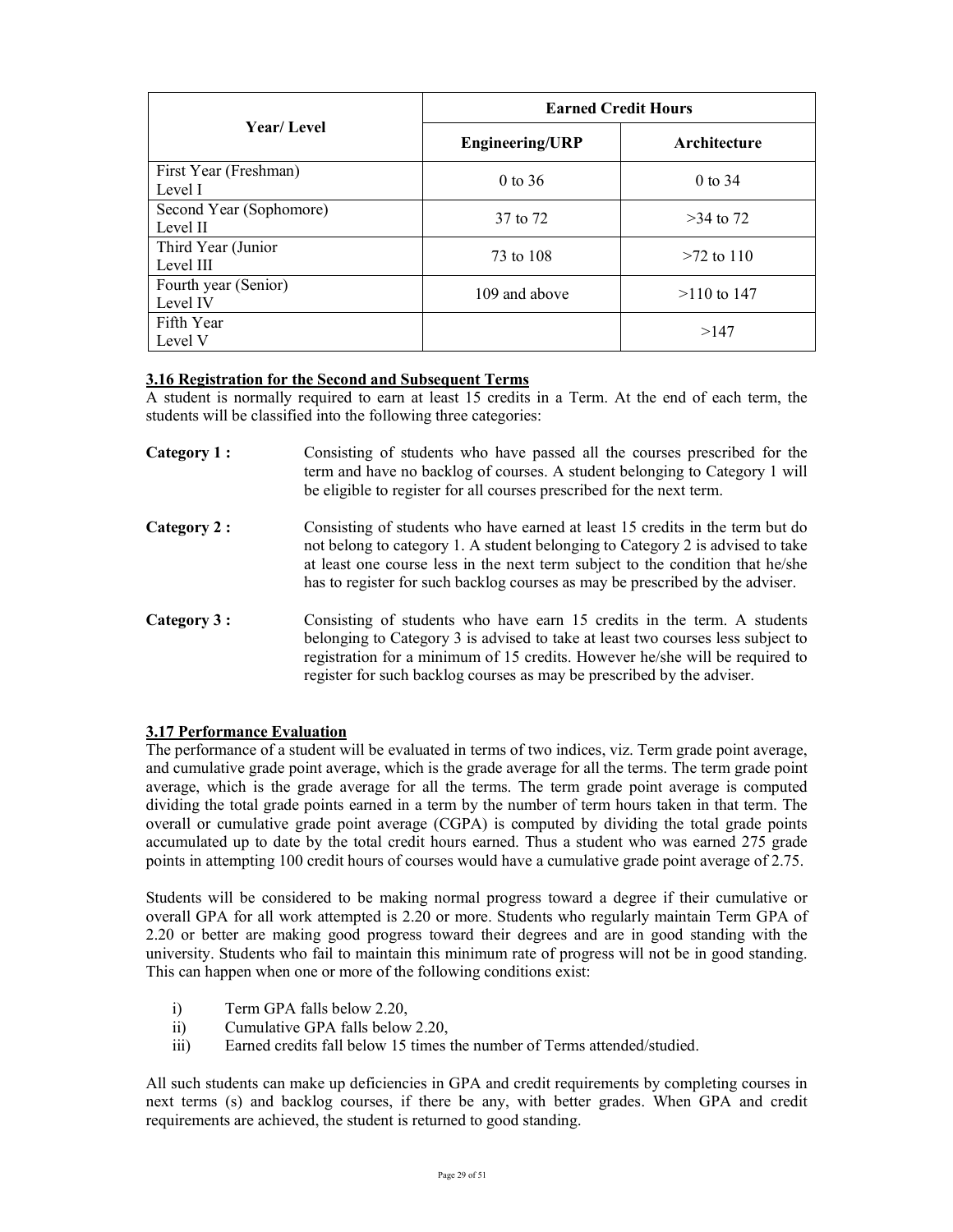#### **3.18 Academic Progress, Probation and Suspension**

Academic Progress: Undergraduate students will be considered to be making normal progress toward a degree if their cumulative or overall GPA for all work attempted is not less than 2.20.

Probation and Suspension: Undergraduate students who regularly maintain Term GPA of 2.20 or better are making good progress toward their degrees and are in good standing with the university. Students who fail to maintain this minimum rate of progress may be placed on academic probation.

The status of academic probation is reminder/warning to the student that satisfactory progress towards graduation is not being made. A student may be placed on academic probation when either of the following conditions exists:

- i) The Term GPA falls below 2.20, or
- ii) The cumulative GPA falls below 2.20.

Students on probation are subject to such restrictions with respect to courses and extracurricular activates as may be imposed by the respective Dean of faculty.

The minimum period of probation is one Term, but the usual period is for one academic year. This allows the student an opportunity to improve the GPA through the completion of additional course work during the period that the student is on probation. The probation is extended for additional terms until the student achieves an overall GPA of 2.20 or better. When that condition is achieved, the student is returned to good standing.

Academic probation is not to be taken lightly-it is very serious matter. A student on academic probation who fails to maintain a GPA of at least 2.20 during two consecutive academic years may be suspended from this university. A student who has been suspended may make a petition to the Dean of faculty, but this petition will not be considered until the student has been suspended at least one full Term.

Petitions for reinstatement must set forth clearly the reasons for the previous unsatisfactory academic record and it must delineate the new conditions that have been created to prevent the recurrence of such work. Each such petition is considered individually on its own merits.

After consideration of the petition, and perhaps after consultation with the student, the Dean in some cases, reinstate the student if this is the first suspension. However, a second suspension will be regarded as final and absolute.

#### **3.19 Measures for Helping Academically Weak Students**

The following provisions will be made as far as possible to help academically weak students to enable them to complete their studies within the maximum period of seven years in engineering and eight years in architecture student, respectively:

- i) All such students whose cumulative grade point average (CGPA) is less than 2.20 at the end of term may be given a load of not exceeding four courses, in the next term.
- ii) For other academic deficiencies, some basic and core courses may be offered during the Short Term in order to enable the student to partially make-up for the deduced load during Regular Terms.

Following criteria will be followed for determining academically weak students:

- i) CGPA falling below 2.20.
- ii) Term grade point average (TGPA) falling below 2.20 points below that of previous term.
- iii) Earned credit falling below 15 times the number of terms attended.

#### **3.20 Special Courses**

a) These courses, which include self-study courses, will be from amongst the regular theory courses listed in the course catalog, a special course can be run only the exceptional cases.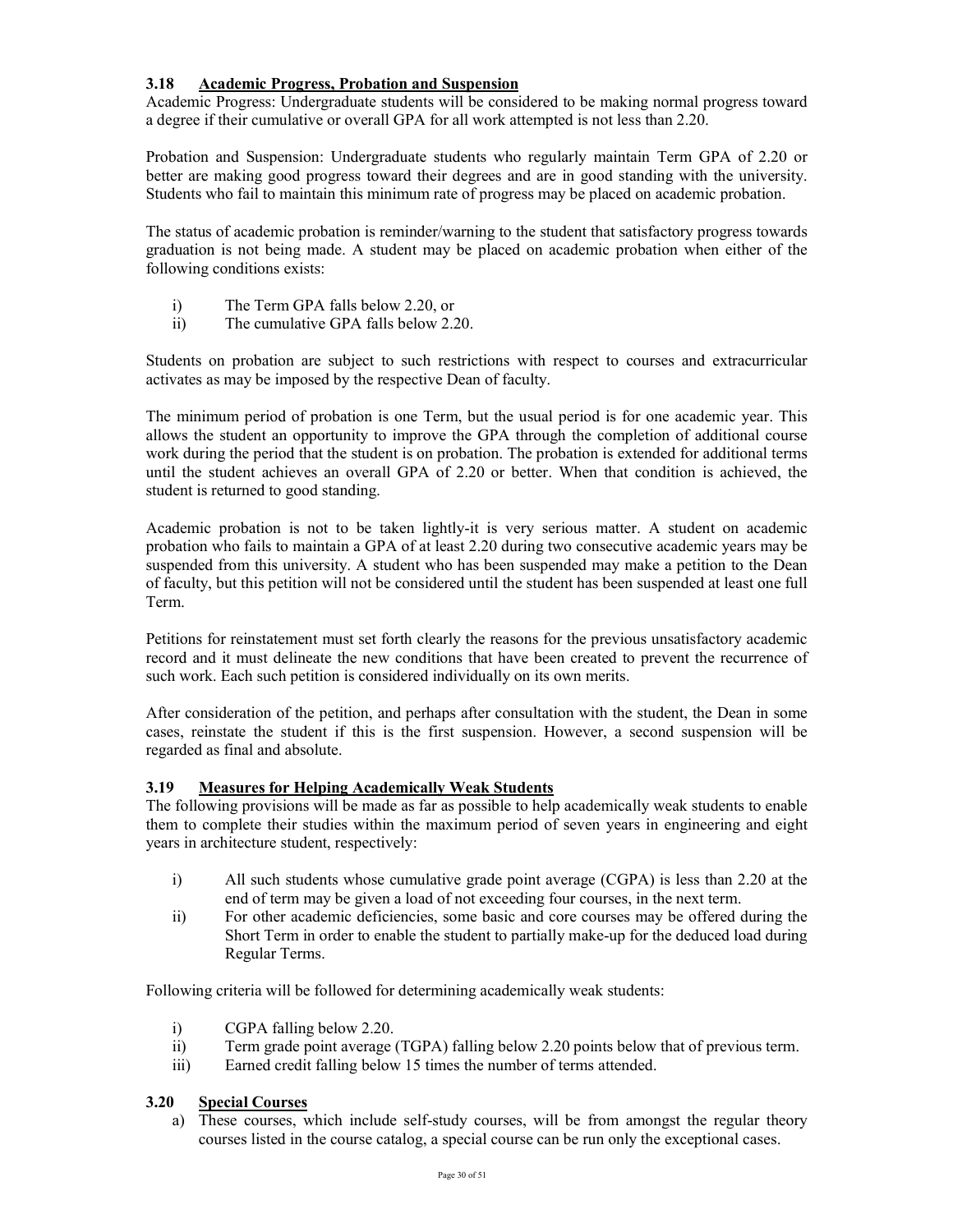- b) Whether a course is to be floated as a special course will be decided by the Head of the concerned department in consultation with the teacher/course coordinator concerned. Decision to float a course as a special course shall be reported to the Academic Council.
- c) The special course may be offered to any student in his/her last term if it helps him/her to graduate in that term. It will be offered only if the course is not running in that term as a regular course.
- d) Normally no lecture will be delivered for the special course but laboratory/design classes may be held if they form a part of the course. The course coordinator/course teacher will also assign homework's; administer quizzes and final examination for giving his or her assessments at the end of the term.
- e) A student will be allowed to register for a maximum of two courses on self study basis.
- f) A special Course shall not be utilized for grade improvement purposes.

#### **3.21 Rules for Courses offered in a Short Term**

- a) The courses to be run during the Short Term shall be decided on the recommendations of the Departments on the basis of essential deficiencies to be made up by allowed to register in those courses subject to the capacity constrains and satisfaction of prerequisites.
- b) Students will be allowed to register in a maximum of two courses during the Short Term.
- c) A course may be given a weight age up to 6 credits in any Short Term following a graduating/final Term if he/she is short by a maximum of 6 earned credits only, on a selfstudy basis with no formal instruction. In a self-study course, there will be a Final Examination, besides the continuous assessment.
- d) A fee of Tk. XX.XX for each credit hour to be registered is to be borne by the students who enroll during Short Term.

#### **3.22 Minimum Earned Credit and GPA Requirements for Obtaining Graduation**

Minimum credit hour requirements for the award of bachelor's degree in engineering and architecture will be decided by the respective BUGS. However, at least 157 credit hours for engineering and 190 credit hours for architecture must be earned to be eligible for graduation, and this must include the specified core courses.

The minimum GPA requirement for obtaining a bachelor's degree in engineering, URP or architecture is 2.20.

Completion of fulltime Studentship: Students who have completed minimum credit requirement for graduation for a Bachelors degree shall not be considered and registered as fulltime students.

A student may take additional courses with the consent of his/her adviser in order to raise GPA, but he/she may take a maximum of 15 such additional credits in engineering and URP and 18 such additional credits in architecture beyond respective credit-hour requirements for bachelor's degree during his/her entire period of study.

#### **3.22.1 Application for Graduation and Award of Degree**

A student who has fulfilled all the academic requirements for Bachelor's degree will have to apply to the Controller of Examinations through his/her Adviser for graduation. Provisional degree will be awarded on completion of credit and GPA requirements. Such provisional degrees will be confirmed by the Academic Council.

#### **3.23 Industrial/Professional Training Requirements**

Depending on each department's own requirement a student may have to complete a prescribed number of days of industrial/professional training in addition to minimum credit and other requirements, to the satisfaction of the concerned department.

3.24 Time Limits for completion of Bachelor's Degree

A student must complete his studies within a maximum period of seven years for engineering and URP and eight years for architecture.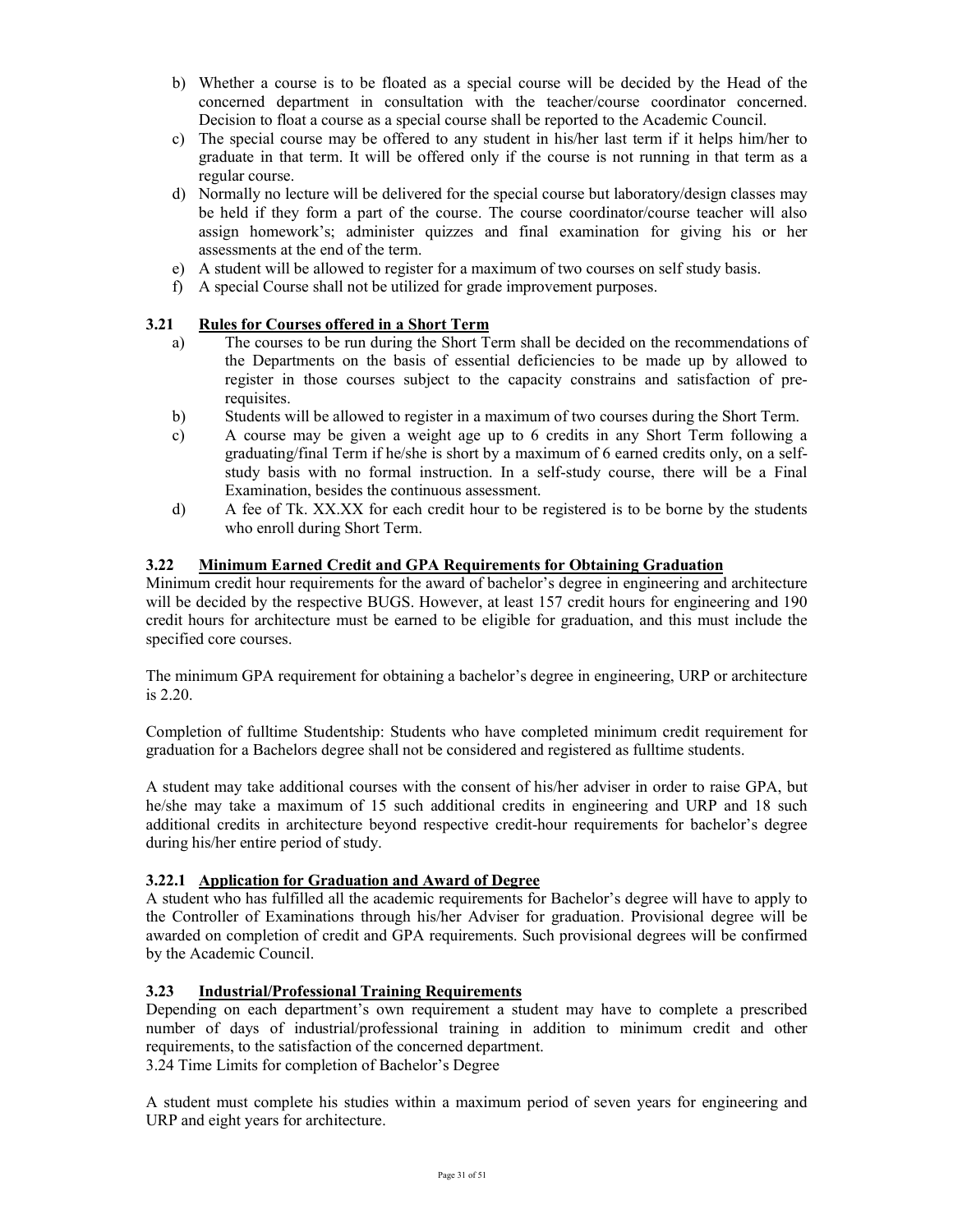#### **3.24 Inclusion of Repeaters from Annual System in Course System**

Repeater students including Private students of Annual system will be included in the Course System of curricula as and when such situation will arise.

#### **3.25.1 Equivalence of Courses and Grades**

Equivalence of courses passed previously by any repeater student including Private students shall be determined by the respective BUGS for the purpose of:

- a) Allowing course exemption, and
- b) Conversion of numerical grades into letter grades in exempted courses.

#### **3.25.2 Exemption of Courses**

Repeater students including private students may be granted exemption in theoretical course(s) in which he/she secured 45% or more marks and in sessional/laboratory course(s) in which he/she secured 41% or more marks.

#### **3.25.3 Time Limit for Completion of Bachelor's Degree**

Time allowed for a student included in Course System from Annual System to complete studies leading to a bachelor's degree will be proportional to the remaining credits to be completed by him/her.

A student in engineering, for example, having earned 40 credit hours through equivalence and exemption (of previously completed courses) out of a total requirement of 160 credits for bachelor's degree will get  $(7yrs \times 120/160=5.25) = 5.5$  years (rounded to next higher half-a-year) or 11 (eleven) Regular Terms to fulfill all requirements for bachelor's degree. For a student in architecture, time allowed will be calculated in a similar way.

#### **3.25.4 Relaxation of Course Registration for Students Transferred to Course System from Annual System**

The requirement of registration of a minimum 15 credit hours in a term shall be waived for only the terms of the level where he/she has been transferred in course system provided that he/she has been granted exemption in some of the courses offered in those terms.

#### **3.26 Attendance, Conduct, Discipline, etc.**

#### **3.26.1 Attendance**

All students are expected to attend classes regularly. The university believes that attendance is necessary for effective learning. The first responsibility of a student is to attend classes regularly, and one is required to attend at least 60% of all classes held in every course.

#### **3.26.2 Conduct and Discipline**

A student shall conform to a high standard of discipline, and shall conduct himself/herself, within and outside the precincts of the university in a manner befitting the students of an university of national importance. He/She shall show due courtesy and consideration to the employees of the university and Halls of Residence, good neighborliness to his/her fellow students and the teachers of the university and pay due attention and courtesy to visitors.

T safeguard its ideals of scholarship, character and personal behaviour, the university reserves the right to require the withdrawal of any student at any time for any reason deemed sufficient.

#### **3.27 Absence During Term**

A student should not be absent from quizzes, tests, etc. during the Term. Such absence will naturally lead to reduction in points/marks which count towards the final grade. Absence in Term Final Examination will result in 'F' grades.

A student who has been absent for short periods, up to a maximum of three weeks due to illness, should approach the course teacher(s) or the course coordinator(s) for make-up quizzes or assignments immediately on returning to the classes. Such request should be supported by medical certificate from a university Medical officer. The medical certificate issued by registered medical practitioners (with the Registration Number shown explicitly on the certificates) will also be acceptable only in those cases where the student has valid reasons for his absence from the university).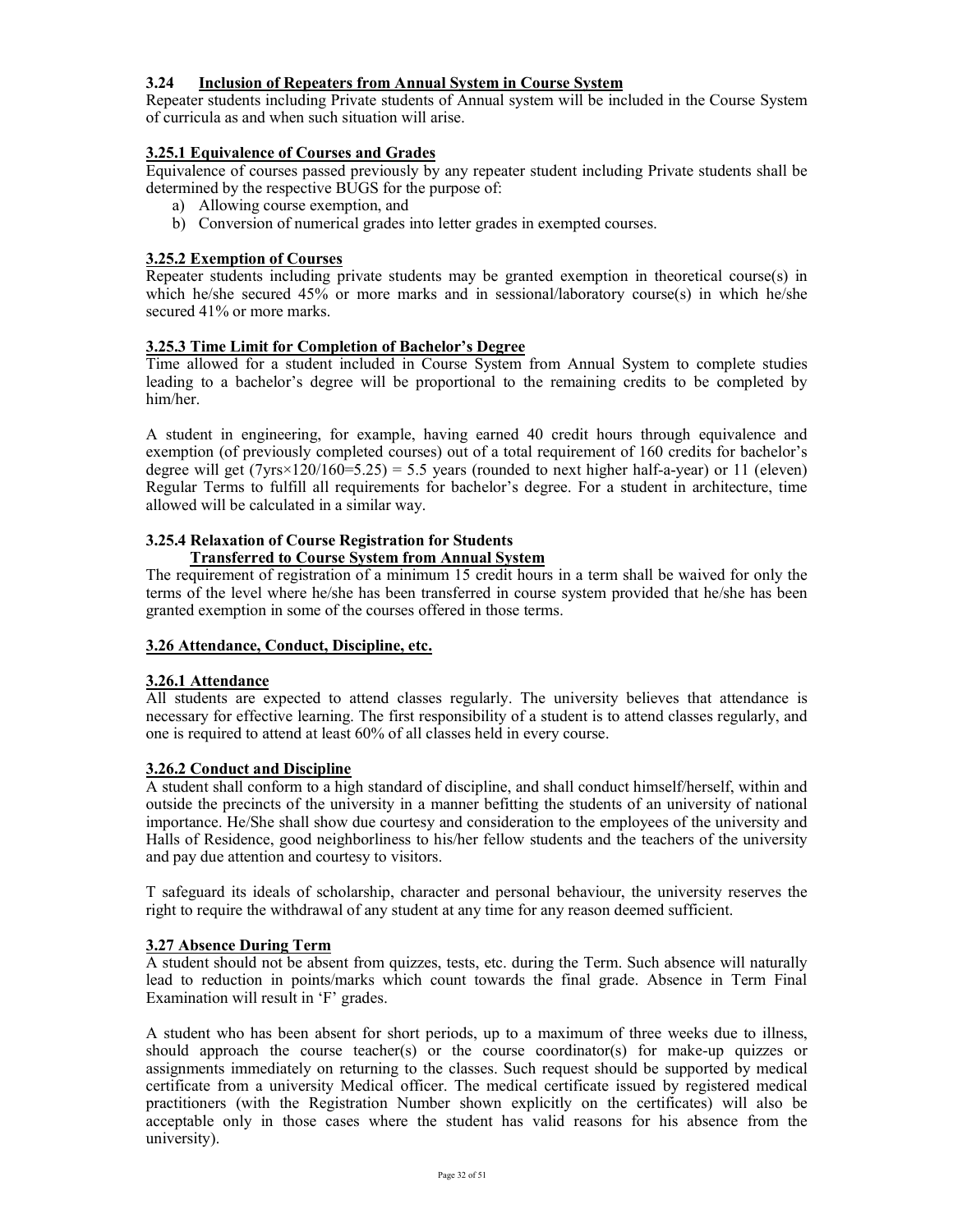#### **COURSES FOR UNDERGRADUATE ELECTRICAL AND ELECTRONIC ENGINEERING PROGRAMME**

Course schedule for the undergraduate students of the Department of Electrical and Electronic Engineering is given below. The first digit of a course number represents the level, the second digit is for group. ODD number in the third digit signifies a theory course and even number presents a laboratory/sessional course. For all 3 credit theory and 1.5 credit laboratory/sessional courses, contact hour is 3 hours.

**Table**

The second digit in the course number has the following meaning:

Digit 0 and 1 is for core course 2 for interdisciplinary 3 and 4 for communication 5 and 6 for electronics 7 and 8 for power 9 for computer

#### **4.1 Core Courses for EEE Undergraduate Programme**

**4.1.1 Core Courses (EEE)** 

|                                         | ravic        |
|-----------------------------------------|--------------|
| <b>4.1.2 Core Courses (Humanities)</b>  |              |
| 4.1.3 Core Courses (CSE)                | <b>Table</b> |
| <b>4.1.4 Core Courses (Mathematics)</b> | <b>Table</b> |
| 4.1.5 Core Courses (Physics)            | <b>Table</b> |
| 4.1.6 Core Courses (Chemistry)          | <b>Table</b> |
| 4.1.7 Core Courses (ME)                 | <b>Table</b> |
| 4.1.8 Core Courses (CE)                 | <b>Table</b> |
|                                         | <b>Table</b> |
|                                         |              |

#### **4.1.9 Core Courses (IPE)**

**Table**

#### **4.2 Elective Courses**

From Level-3, Term-II, EEE Department starts offering elective courses under 4 groups viz. Power, Communication, Electronics and Computer. Besides these, one elective course is to be chosen from interdisciplinary group.

#### **Rules for distributing major and minor groups and elective courses are as follows:**

1. Students will be assigned one of the four groups as major and another as minor by taking written options from the students. For regular students, this will be done in Level-3, Term-I.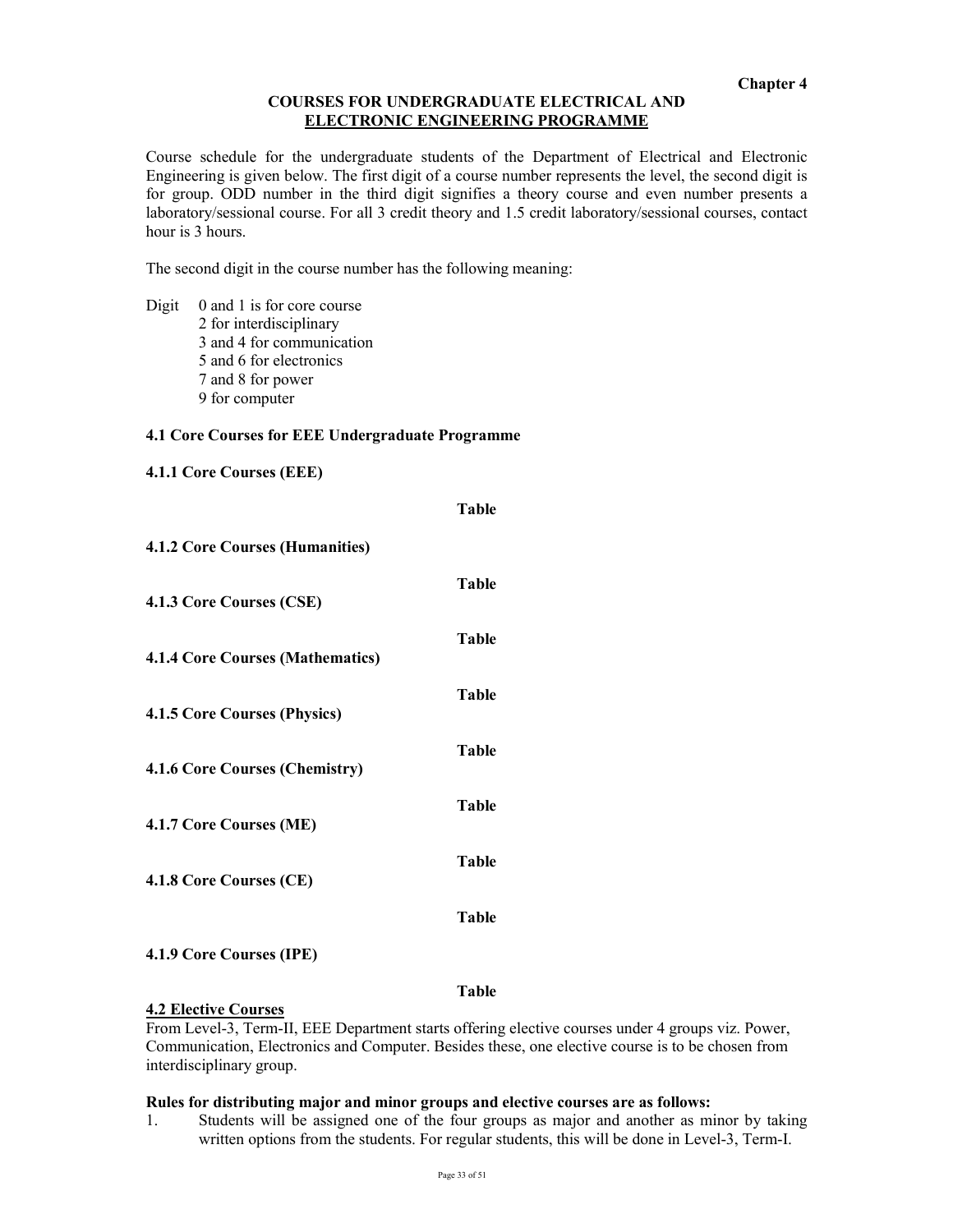- 2. Maximum number of students in any group as major will be N/\$, where N is the number of students in a batch. Similarly the maximum number of students in any group as minor will also be N/4.
- 3. Major and minor group assignment will be based on options and CGPA of first four terms from Level-1, Term-I to Level-2, Term-II.
- 4. A student will have to take 4 or 5 elective theory courses from the respective major group and remaining (3 or 2) elective theory courses from the respective minor group. A student must also take one theory course along with its corresponding sessional from the interdisciplinary group.
- 5. Students will be assigned their Level-4 theses/projects from the area of the respective major group.
- 6. If a student fails in an elective theory course that has a sessional, the student may take that theory course again or may take another theory course together with its corresponding sessional.
- 7. Maximum class size of an elective course for regular students will be (N/4+5). However, a student who has previously failed in an elective course will be allowed to re-register regardless of the class size.
- 8. Elective courses to be offered in a term will be distributed in the preceding term.
- 9. A student will be allowed to choose a course from his/her major group regardless of his/her CGPA. After distribution of the elective courses among the students of the respective major groups, remaining seats of the elective courses will be distributed among the students who have chosen the subject's group as their minor. The distribution among the 'minor' students will be based on their written options for courses and CGPA at the time of the distriution.
- 10. In case of any unforeseen situation or ambiguity, the Departmental BUGS will take an appropriate decision.

#### **4.2.1 Power Group**

|                                   | <b>Table</b> |
|-----------------------------------|--------------|
| <b>4.2.2 Electronics Groups</b>   |              |
| <b>4.2.3 Communication Groups</b> | Table        |
|                                   | <b>Table</b> |
| <b>4.2.4 Computer Groups</b>      |              |
| 4.2.5 Interdisciplinary courses   | <b>Table</b> |
| <b>4.3 Courses Offering</b>       | <b>Table</b> |
|                                   | Table        |

**4.4 Course Curriculum of the Department of Electrical and Electronic Engineering Core Courses**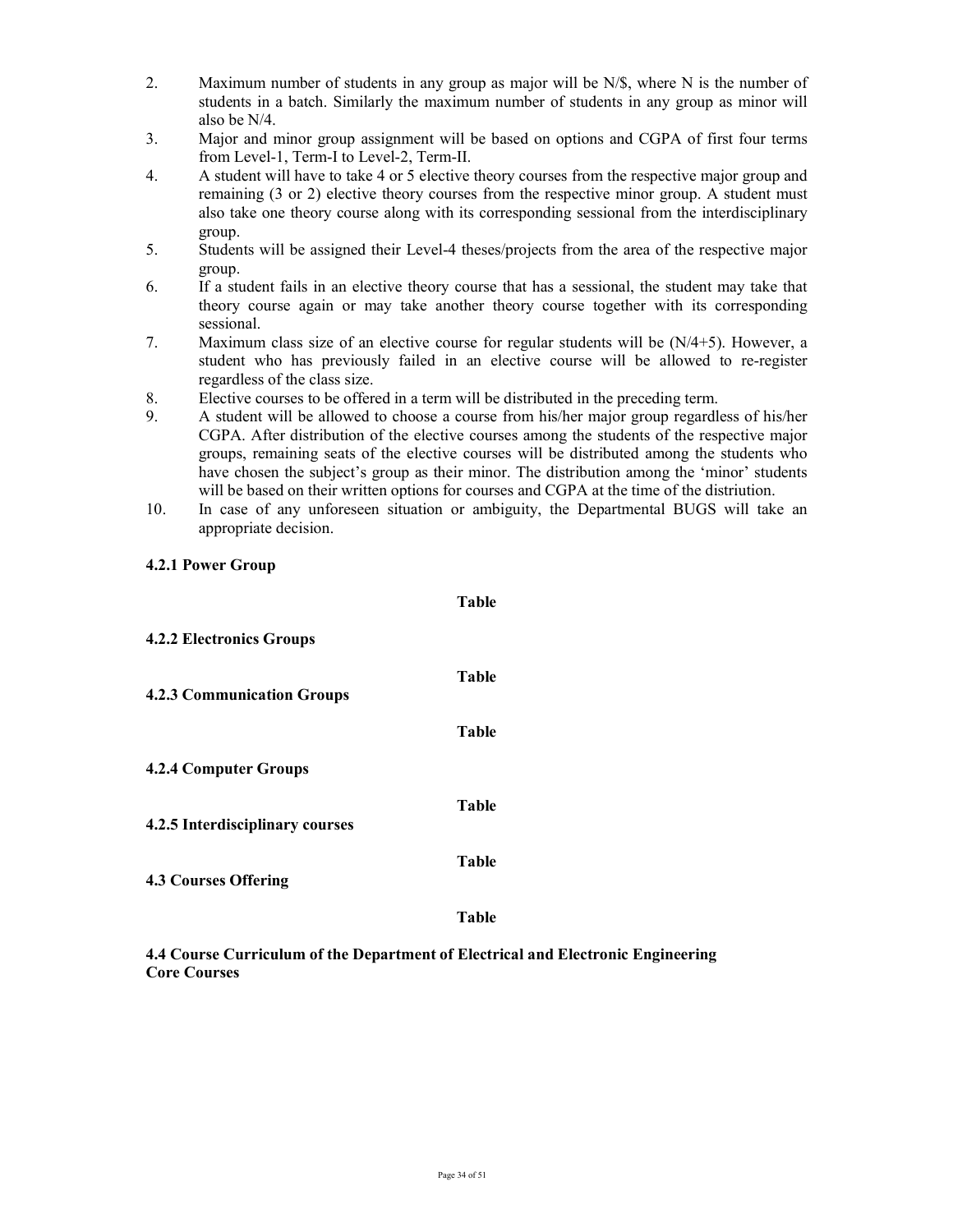### **Course Curriculum of the Department of Electrical and Electronic Engineering**

#### **Core Courses**

#### **EEE 101 Electrical Circuits I**

#### **3 Credits, 3 hours/week**

**Circuit variables and elements:** Voltage, current, power, energy, independent and dependent sources, resistance.

**Basic laws** : Ohm's law, Kirchoffs current and voltage laws.

**Simple resistive circuits:** Series and parallel circuits, voltage and current division, wye-delta transformation.

**Techniques of circuit analysis:** Nodal and mesh analysis including super node and super mesh.

**Network theorems:** Source transformation, Thevenin's, Norton's and superposition theorems with applications in circuits having independent and dependent sources, maximum power transfer condition and reciprocity theorem.

**Energy storage elements:** Inductors and capacitors, series parallel combination of inductors and capacitors.

**Responses of RL and RC circuits:** Natural and step responses.

**Magnetic quantities and variables:** Flux, permeability and reluctance, magnetic field strength, magnetic potential, flux density, magnetization curve.

**Laws in magnetic circuits:** Ohm's law and Ampere's circuital law.

**Magnetic circuits:** series, parallel and series-parallel circuits.

#### **CSE 101 Computer Programming**

#### **3 credits, 3 horse/week**

**Introduction to digital computers.** Programming languages, algorithms and flow charts.

**Structured Programming using C:** Variables and constants, operators, expressions, control statements, functions, arrays, pointers, structure unions, user defined data types, input-output and files. Object-oriented Programming using C++: introduction, classes and objects; polymorphism; function and operator overloading; inheritance.

#### **CSE 102 Computer Programming Sessional**

#### **1.5 credits, 3 hours/week**

This course consists of two parts. In the first part, students will perform experiments to verify practically the theories and concepts learned in CSE 109. In the second part, students will learn program design.

#### **CE 102 Engineering Drawing**

#### **1.5 credits, 3 hours/week**

Introduction-lettering, numbering and heading; instrument and their use; sectional views and isometric views of solid geometrical figures. Plan, elevation and section of multistoried building; building services drawings; detailed drawing of lattice towers.

#### **EEE 201 Electrical Circuits II**

#### **3 credits, 3 hours/week**

**Sinusoidal functions:** Instantaneous current, voltage, power, effective current and voltage, average power, phasors and complex quantities, impedance, real and reactive power, phasors and complex quantities, impedance, real and reactive power, power factor.

**Analysis of single phase AC circuits:** Series and parallel RL, RC and RLC circuits, nodal and mesh analysis, application of network theorems in AC circuits, circuits with non-sinusoidal excitations, transients in AC circuits, passive filters. Resonance in AC circuits: Series and parallel resonance. Magnetically coupled circuits.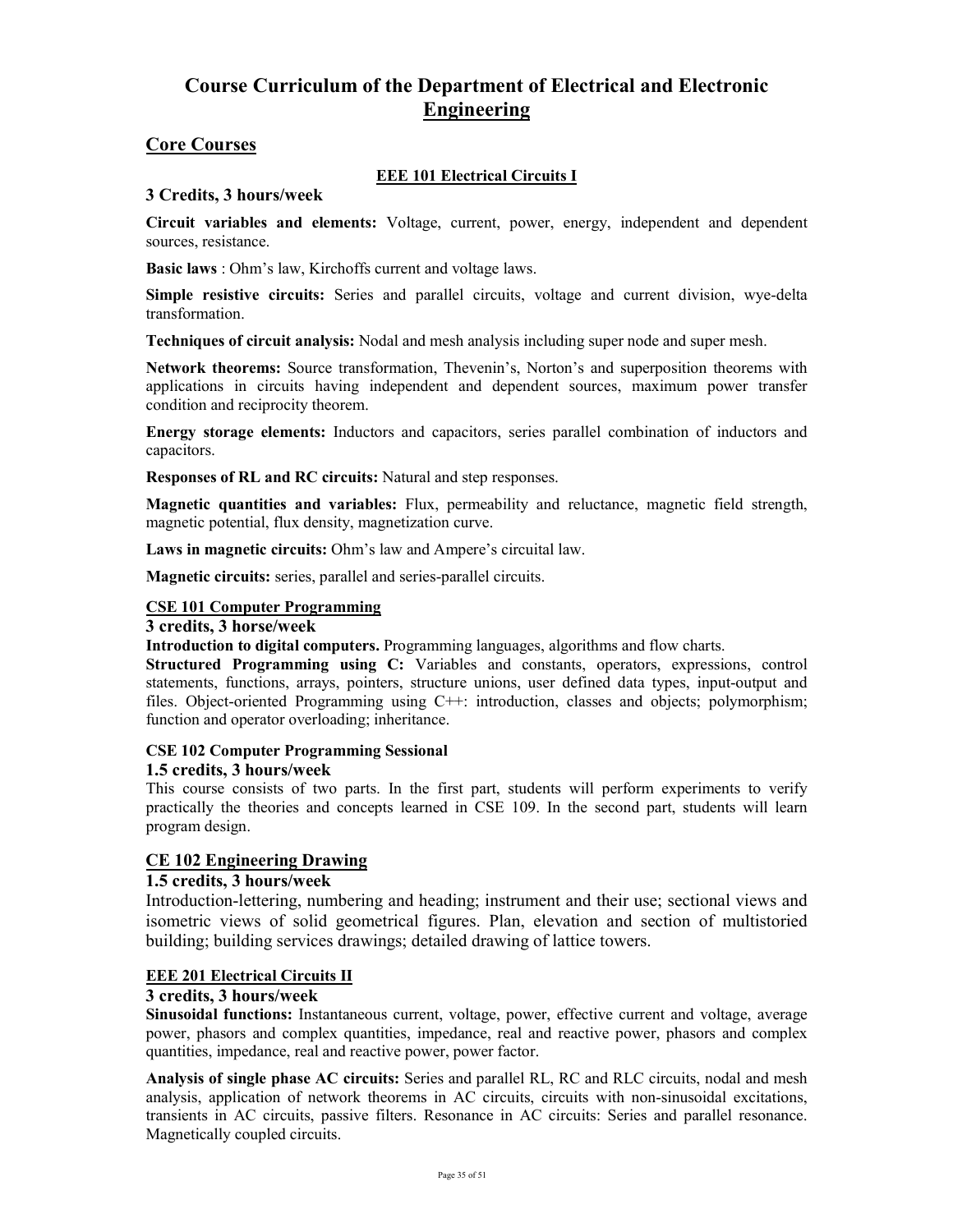**Analysis of three phase circuits:** Three phase supply, balanced and unbalanced circuits, power calculation.

#### **EEE 202 Electrical Circuits Laboratory**

#### **1.5 credits, 3 hours/week**

In this course students will perform experiments to verify practically the theories and concepts learned in EEE 101 and EEE 105.

#### **EEE 204 Electrical Circuits Simulation Laboratory**

#### **1.5 credits, 3 hours/week**

Simulation laboratory based on EEE 101 and EEE 105 theory courses. Students will verify the theories and concepts learned in EEE 101 and EEE 105 using simulation software like PSpice and Matlab, Students will also perform specific design of DC and AC circuits theoretically and by simulation.

#### **EEE 301 Electronics I**

#### **3 credits, 3 hours/week**

**P-N junction as a circuit element:** Intrinsic and extrinsic semiconductors, operational principle of pn junction diode, contact potential, current-voltage characteristics of a diode, simplified DC and AC diode models, dynamic resistance and capacitance.

**Diode circuits:** Half wave and full wave rectifiers, rectifiers with fulter capacitor, characteristics of a Zener diode, Zener shunt regulator, clamping and clipping circuits.

**Bipolar Junction Transistor (BJT) as a circuit element:** current components, BJT characteristics and regions of operation, BJT as an amplifier, biasing the BJT for discrete circuits, small signal equivalent circuit models, BJT as a switch.

**Single stage mid-band frequency BJT amplifier circuits:** Voltage and current gain, input and output impedance of a common base, common emitter and common collector amplifier circuits.

**Metal Oxide Semiconductor Field Effect Transistor (MOSFET) as circuit element:** structure and physical operation of an enhancement MOSFET, threshold voltage, Body effect, current-voltage characteristics of an enhancement MOSFET, biasing discrete and integrated MOS amplifier circuits, single-stage MOS amplifiers, MOSFET as a switch, CMOS inverter.

**Junction Field-Effect-Transistor (JFET):** Structure and physical operation of JFET, transistor characteristics, pinch-off voltage.

**Differential and multistage amplifiers:** Description of differential amplifiers, small-signal operation, differential and common mode gains, RC coupled mid-band frequency amplifier.

### **EEE 302 Electronic Circuit Simulation Laboratory**

#### **1.5 credits, 3 hours/week**

Simulation laboratory based on EEE 201 theory courses. Students will verify the theories and concepts learned in EEE 201 and EEE 207 using simulation software's like Spice and Matlab. Students will also perform specific design of electronic circuits theoretically and by simulation.

#### **EEE 303 Energy Conversion I**

#### **3 credits, 3 hours/week**

**Transformer Ideal transformer- transformation ratio, no-load and load vector diagrams:** Actual transformer-equivalent circuit, regulation, short circuit and open circuit tests.

**Three phase induction motor:** Rotation magnetic field, equivalent circuit, vector diagram, torquespeed characteristics, effect of changing rotor resistance and reactance on torque-speed curves, motor torque and developed rotor power, no load test, blocked rotor test, starting and braking and speed control.

**Single phase induction motor:** Theory of operation, equivalent circuit and starting.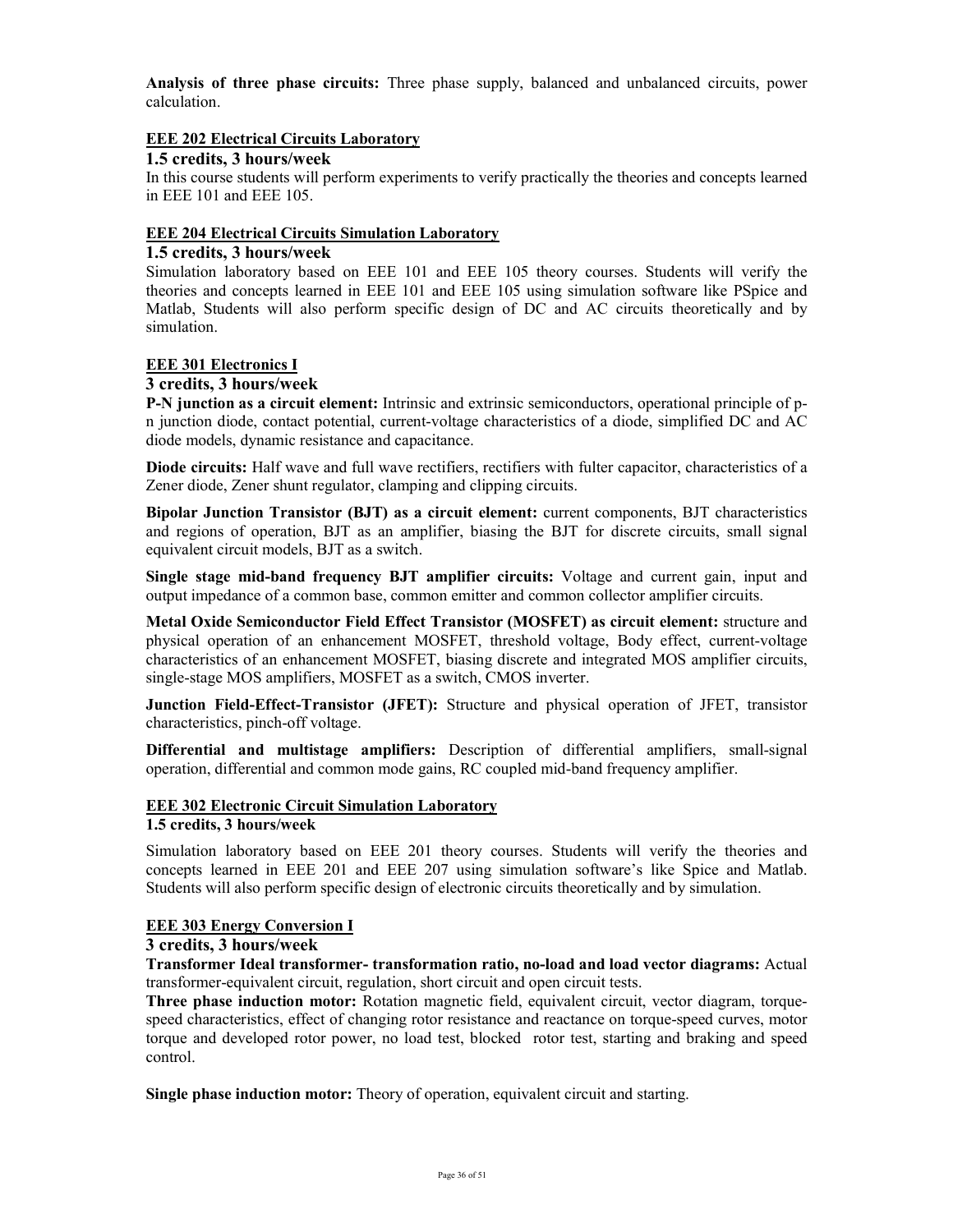#### **EEE 403 Electronics II**

**Frequency response of amplifiers:** Poles, zeros and Bode plots, amplifier transfer function, techniques of determining 3 dB frequencies of amplifier circuits, frequency of determining 3 dB frequencies of amplifier circuits, frequency response of single-stage and cascade amplifiers, frequency response of differential amplifiers.

**Operational amplifiers (Op-Amp):** Properties of ideal Op-Amps, non-inverting and inverting amplifiers, inverting integrators, differentiator, weighted summer and other applications of Op-Amp circuits, effects of finite open loop gain and bandwidth on circuit performance, logic signal operation of Op-Amp, DC imperfections.

**General purpose Op-Amp:** DC analysis, Small –signal analysis of different stages, gain and frequency response of 741 Op-Amp.

**Negative feedback:** Properties, basic topologies, feedback amplifiers with different topologies, stability, frequency compensation.

**Active filters:** Different types of filters and specifications, transfer, realization of first and second order low, high and band pass filters using Op-Amps.

**Signal generators:** Basic principle of sinusoidal oscillation, Op-Amp RC oscillators, LC and crystal oscillators.

**Power Amplifiers:** Classification of output stages, class A, B and AB output stages.

#### **EEE 404 Electronics Laboratory**

#### **1.5 credits, 3 hours/week**

In this course students will perform experiments to verify practically the theories and concepts learned in EEE 201 and EEE 207.

#### **EEE 405 Energy Conversion II**

#### **3 credits, 3 hours/week**

**Synchronous Generator:** excitation systems, equivalent circuit, vector diagrams at different loads, factors affecting voltage regulation, synchronous impedance, synchronous impedance method of predicting voltage regulation and its limitations.

**Parallel operation:** Necessary conditions, synchronizing circulating current and vector diagram. Synchronous motor: Operation, effect of loading under different excitation condition, effect of changing excitation, V-curves and starting.

**DC generator:** Types, no-load voltage characteristics, build-up of a self excited of speed on no-load and load characteristics and voltage regulation.

**DC motor:** Torque, counter emf, speed, torque-speed characteristics, starting and speed regulation. Introduction to wind turbine generators Construction and basic characteristics of solar cells.

#### **EEE 406 Energy Conversion Laboratory**

#### **1.5 credits, 3 hours/week**

This course consists of two parts. In the first part, students will perform experiments to verify practically the theories and concepts learned in EEE 203 and EEE 205. In the second part, students will design simple systems using the principles learned in EEE 203 and EEE 205.

#### **EEE 407 Engineering Electromagnetic**

#### **1.5 credits, 3 hours/week**

**Static electric field:** Postulates of electrostatics, Coulomb's law for discrete and continuously distributed charges, Gauss's law and its application, electric potential due to charge distribution, conductors and dielectrics in static electric field, flux density-boundary conditions; capacitanceelectrostatic energy and forces, energy in terms of field equations.

**Capacitance calculation of different geometries:** Boundary value problems-Poisson's and Laplace's equations in different co-ordinate systems.

**Steady electric current:** Ohm's law, continuity equation, Joule's law, resistance calculation.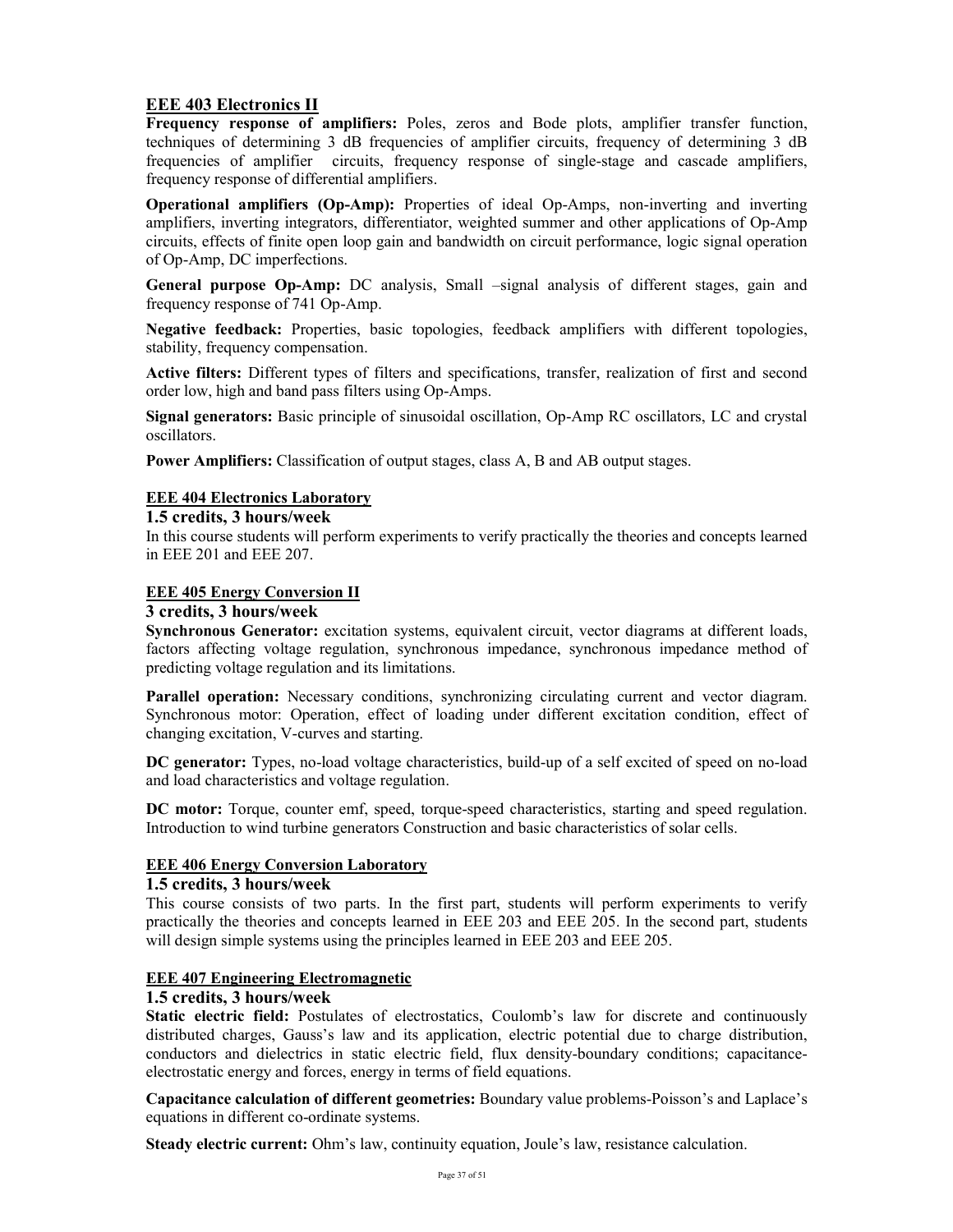**Static Magnetic field:** Postulates of magnetostatics, Biot-Savart's law, Ampere's law and applications, vector magnetic potential, magnetic dipole, magnetization, magnetic field intensity and relative permeability, boundary conditions for magnetic field, magnetic energy, magnetic forces, torque and inductance of different geometries.

**Time varying fields and Maxwell's equations:** Faraday's law of electromagnetic induction, Maxwell's equations-differential and integral forms, boundary conditions, potential functions: time harmonic fields and Pointing theorem.

**Plane electromagnetic wave:** Plane wave in loss less media-Doppler effect, transverse electromagnetic wave.

**Polarization of plane wave:** Plane wave in lossy media-low-loss dielectrics, good conductors; group velocity, instantaneous and average power densities, normal and oblique incidence of plane waves at plane boundaries for different polarization.

#### **EEE 410 Numerical Technique Laboratory**

#### **1.5 credits, 3 hours/week**

Laboratory on numerical techniques using computer solution of differentiation and integration problems, transcendental equations, linear and non-linear differential equations and partial differential equations.

#### **ME 401 Mechanical Engineering Fundamentals**

#### **3 credits, 3 hours/week**

Introduction to sources of energy: Steam generating units with accessories and mountings; steam turbines. Introduction to internal combustion engines and their cycles, gas turbines.

Refrigeration and air conditioning: applications; refrigerants, different refrigeration methods.

Fluid machinery: impulse and reaction turbines; centrifugal pumps, fans, blowers and compressors. Basics of conduction and convection: critical thickness of insulation.

#### **ME 402 Mechanical Engineering Fundamentals Sessional 1.5 credits, 3 hours/week**

Sessional based on ME 401.

#### **EEE 501 Continuous Signals and Linear Systems**

#### **3 credits, 3 hours/week**

**Classification of signals and systems:** signals-classification, basic operation on signals, elementary signals.

**Representation of signals using impulse function:** Systems-classification. Properties of Linear Time Invariant (LTI) systems: Linearity, causality, time invariance, memory, stability, invertibility.

**Time domain analysis of LTI systems:** Differential equations-system representation, order of the system, solution techniques, zero state and zero input response, system properties; impulse responseconvolution integral.

**Determination of system properties:** State variable-basic concept, state equation and time domain solution. Frequency domain analysis of LTI systems: Fourier series-properties, harmonic representation, system response.

**Frequency response of LTI systems:** Fourier transformation-properties, system transfer function, system response and distortion-less systems.

**Applications of time and frequency domain analyses:** solution of analog electrical and mechanical systems, amplitude modulation and demodulation, time-division and frequency-division multiplexing. Laplace transformation: properties, inverse transform, and frequency response and application.

#### **EEE 503 Digital Electronic**

#### **3 credits, 3 hours/week**

**Introduction to number systems and codes. Analysis and synthesis of digital logic circuits:** Basic logic functions, Boolean algebra, combinational logic design, minimization of combinational logic.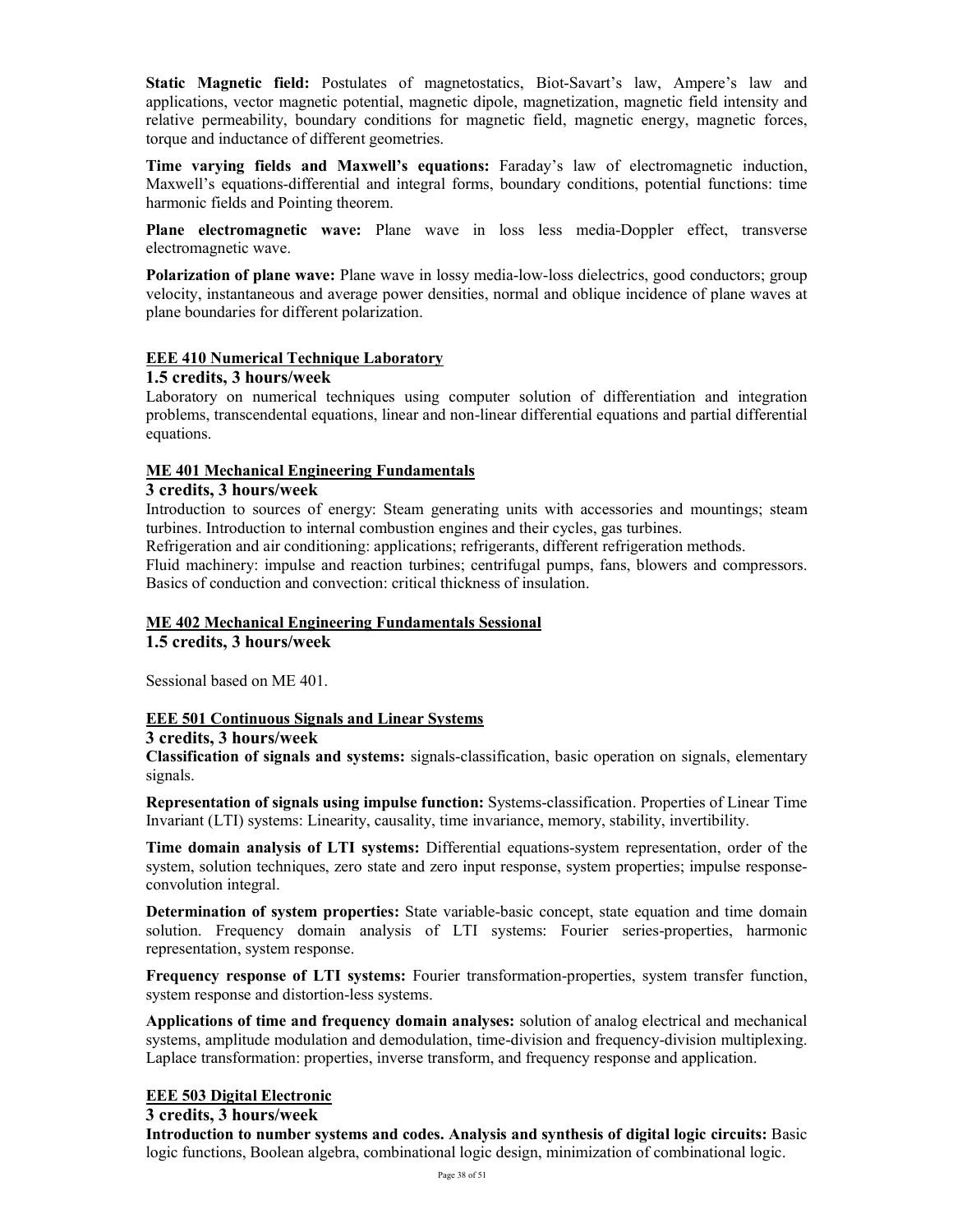**Implementation of basic static logic gates in CMOS and BiCMOS:** DC characteristics, noise margin and power dissipation. Power optimization of basic gates and combinational logic circuits.

**Modular combinational circuit design:** pass transistor, pass gates, multiplexer, demultiplexer and their implementation in CMOS, decoder, encoder, comparators, binary arithmetic elements and ALU design.

**Programmable logic devices:** Logic arrays, fiesd programmable logic arrays and programmable read only memory. Sequential circuits: different types of latches, flip-flips and their design using ASM approach, timing analysis and power optimization of sequential circuits.

**Modular sequential logic circuit design:** shift registers, counters and their applications.

#### **EEE 504 Digital Electronics Laboratory**

#### **1.5 credits, 3 hours/week**

This course consists of two parts. In the first part, students will perform experiments to verify practically the theories and concepts learned in EEE 203. In the second part, students will design simple systems using the principles learned in EEE 303.

#### **EEE 505 Power System I**

#### **3 credits, 3 hours/week**

**Network representation:** Single line and reactance diagram of power system and per unit.

**Line representation:** Equivalent circuit of short, medium and long lines.

**Load flow:** Gauss-Siedel and Newton Raphson Methods.

**Power flow control:** Tap changing transformer, phase shifting, booster and regulation transformer and shunt capacitor.

**Faulf analysis:** short circuit current and reactance of a synchronous machine.

**Symmetrical fault calculation methods:** Symmetrical components, sequence networks and unsymmetrical fault calculation.

**Protection:** Introduction to relays, differential protection and distance protection. Introduction to relays, differential protection and distance protection. Introduction to circuit breakers.

**Typical layout of a substation Load curves:** Demand factor, diversity factor, load duration curves, energy load curve, load factor, capacity factor and plant factor.

#### **EEE 506 Power System I Laboratory**

#### **1.5 credits, 3 hours/week**

This course consists of two parts. In the first part, students will perform experiments to verify practically the theories and concepts learned in EEE 305. In the second part, students will design simple systems using the principles learned in EEE 305.

#### **EEE 507 Electrical Properties of Materials**

**3 credits, 3 hours/week** 

**Crystal structures:** Types of crystals, lattice and basis, Bravais lattice and Miller indices.

**Classical theory of electrical and thermal conduction:** Scattering, mobility and resistively, temperature dependence of metal resistivity, Mathiessen's rule, Hall effect and thermal conductivity.

**Introduction to quantum mechanics:** Wave nature of electrons, Schrödinger's equation, onedimensional quantum problems-infinite quantum well, potential step and potential barrier; Heisenbergs's uncertainty principle and quantum box.

**Band theory of solids:** Band theory from molecular orbital, Bloch theorem, Kronig-penny model, effective mass, density-of-states.

**Carrier statistics:** Maxwell-Boltzmann and Fermi-Dirac distributions, Fermi energy.

**Modern theory of metals:** Determination of Fermi energy and average energy of electrons, classical and quantum mechanical calculation of specific heat.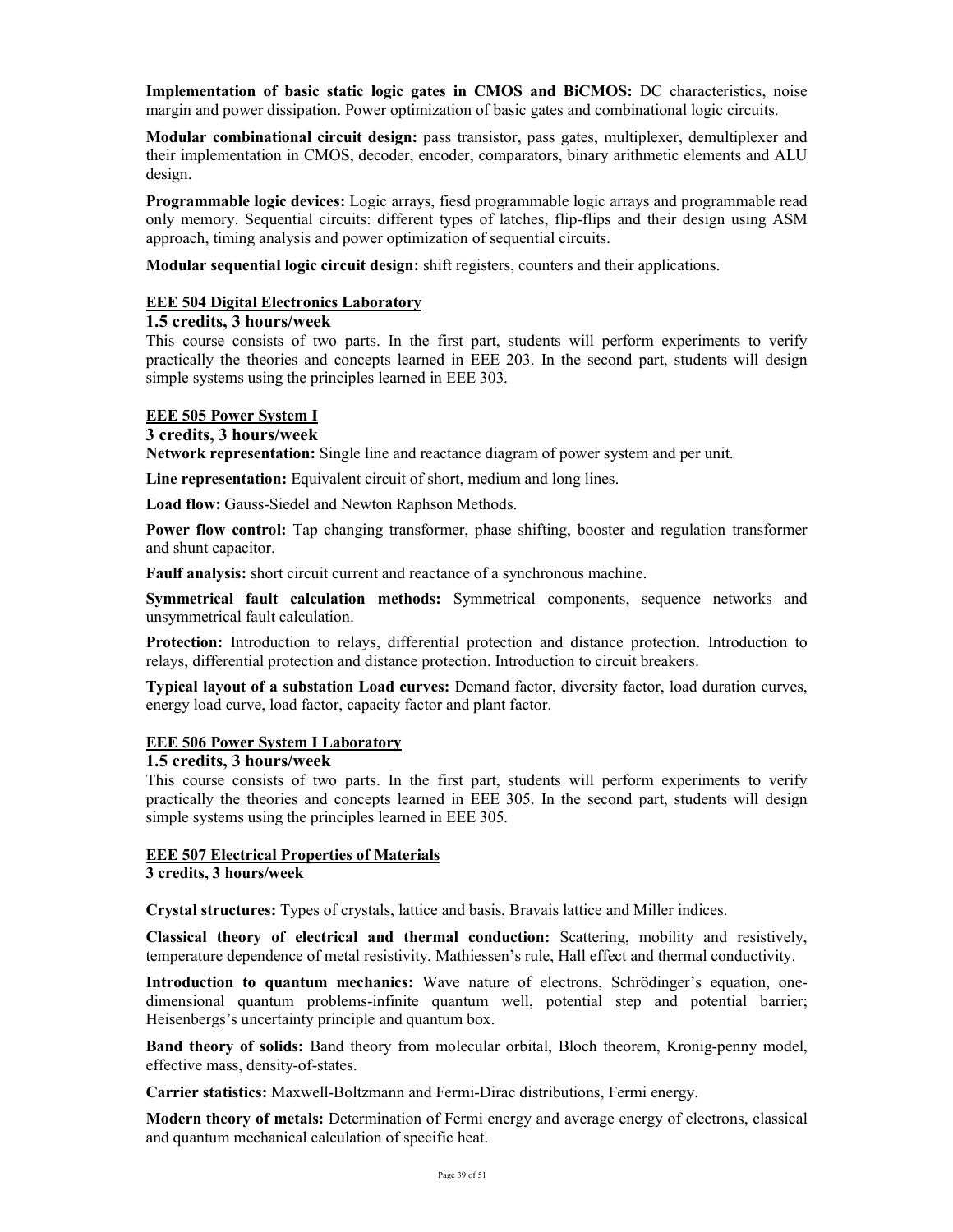**Dielectric properties of materials:** Dielectric constant, polarization-electronic, ionic and orientational; internal field, Clausius-Mosotti equation, spontaneous polarization, frequency dependence of dielectric constant, dielectric loss and piezoelectricity.

**Magnetic properties of materials:** Magnetic moment, magnetization and relative permitivity, different types of magnetic materials, origin of ferromagnetism and magnetic domains.

**Introduction to superconductivity:** Zero resistance and magnetic domains.

**Introduction to superconductivity:** Zero resistance and Meissner effect, Type I and Type II superconductors and critical current density.

#### **EEE 510 Electrical Services Design**

#### **1.5 credits, 3 hours/week**

Wiring system design, drafting, estimation. Design for illumination and lighting. Electrical installations system design: substation, BBT and protection, air-conditioning, heating and lifts. Design for intercom, public address systems, telephone system and LAN. Design of security systems including CCTV, fire alarm, smoke detector, burglar alarm, and sprinkler system. A design problem on a multi-storied building.

#### **IPE 601 Industrial Management**

#### **3 credits, 3 hours/week**

**Management Functions and Organization:** Evolution, management function: organization, theory and structure, span of control, authority delegation, manpower planning.

**Personal Management:** Importance, need hierarchy, motivation, leadership, wage incentives, performance appraisal, participative management.

**Operation Management:** Production planning and control (PPC) functions, quantitative methods applied in production, quality management, location and layout planning safety and loss management. Cost and Financial Management: Elements of cost products, cost analysis, investment analysis, benefit cost analysis, risk analysis.

**Management Accounting:** Cost planning and control, budget and budgetary control.

**Marketing Management:** Concepts, strategy, sales promotion, patent laws.

**Technology Management:** Management of innovation and changes, technology life cycle. Case studies.

#### **EEE 601 Communication Theory**

#### **3 credits, 3 hours/week**

**Overview of communication systems:** Basic Principles, fundamental elements, system limitations, message source, bandwidth requirements, transmission media types, bandwidth and transmission capacity.

**Noise:** Source, characteristics of various types of noise and signal to noise ratio.

**Information theory:** Measure of information, source encoding, error free communication over a noisy channel, channel capacity of a continuous system and channel capacity of a discrete memory less system.

**Communication systems:** Analog and digital.

**Continuous wave modulation:** Transmission types-base-band transmission.

**Crrier transmission:** amplitude modulation-introduction, double side band, single side band, vestigial side band, quadrate, spectral analysis of each type, envelope and synchronous detection; angle modulation-instantaneous frequency, frequency modulation (FM) and phase modulation (PM), spectral analysis, demodulation of FM and PM.

**Pulse modulation:** Sampling-sampling theorem, Nyquist criterion, aliasing, instantaneous and natural sampling; pulse amplitude modulation-principle, bandwidth requirements; pulse code modulation (PCM)-quantization principle quantization noise, non-uniform quantization signal to quantization error ratio, differential PCM, demodulation of PCM; delta modulation (DM)-principle adaptive DM; line coding-formats and bandwidths.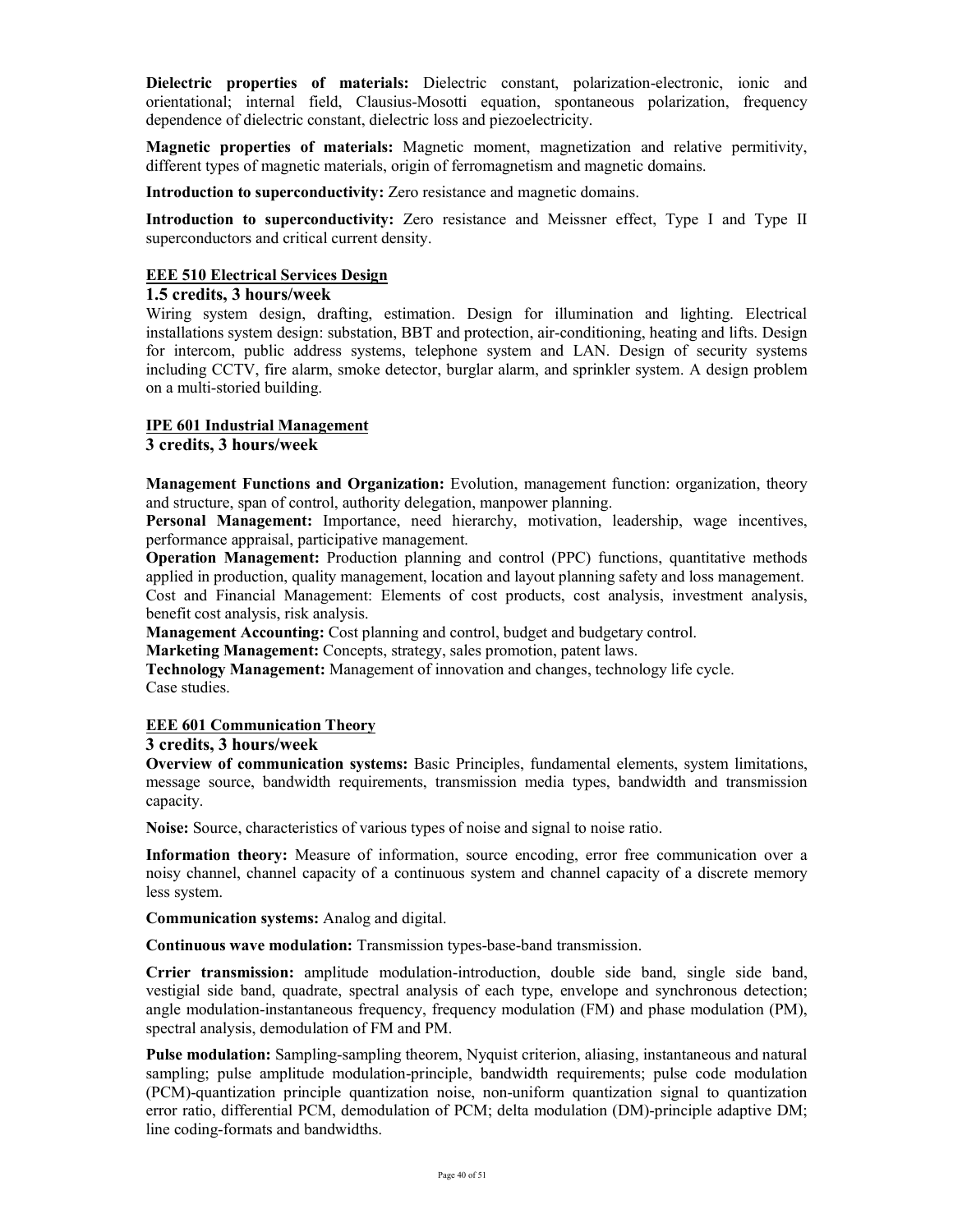**Digital modulation:** Amplitude-shift Keying-principle, ON-OFF keying, bandwidth requirements, detection, noise performance; phase-shift keying (PSK)- principle, bandwidth requirements, detection, differential PSK, quadrature PSK, noise performance; frequency-shift keying (FSK)-principle, continuous and discontinuous phase FSK, minimum shift keying, bandwidth requirements, detection of FSK. Multiplexing: Time-division multiplexing (TDM)-principle, receiver synchronization, frame synchronization, TDM of multiple bit rate systems; frequency-division multiplexing (FDM)-principle, de-multiplexing; wavelength-division multiplexing, multiple-access network-time-division multipleaccess (TDMA), frequency-division multiple access (FDMA); code-division multiple-access (CDMA)-spread spectrum multiplexing, coding techniques and constraints of CDMA. Communication system design: design parameters, channel selection criteria and performance simulation.

### **EEE 602 Communication Laboratory**

#### **1.5 credits, 3 hours/week**

This course consists of two parts. In the first part, students will perform experiments to verify practically the theories and concepts learned in EEE 309. In the second part, students will design simple systems using the principles learned in EEE 309.

#### **EEE 603 Digital Signal Processing I**

#### **3 credits, 3 hours/week**

**Introduction to digital signal processing (DSP) :** Discrete-time signals and systems, analog to digital conversion, impulse response, finite impulse response (FIR) and infinite impulse response (IIR) of discrete-time systems, difference equation, convolution, transient and steady state response.

**Discrete transformations:** Discrete Fourier series, discrete-time Fourier series, discrete Fourier transform (DFT) and properties, fast Fourier transform (FFT), inverse fast Fourier transform, ztransformation-properties, transfer function, poles and zeros and inverse z-transform.

**Correlation:** circular convolution, auto-zeros and inverse z-transform.

**Correlation:** circular convolution, auto-correlation and cross correlation.

**Digital Filters:** FIR filters- linear phase filters, specification, design using window, optimal and frequency sampling methods; IIR filters-specifications, design using impulse invariant, bi-linear ztransformation, least-square methods impulse invariant, bi-linear z-transformation, least-square methods and finite precision effects.

#### **EEE 604 Digital Signal Processing I Laboratory**

#### **1.5 credits, 3 hours/week**

This course consists of two parts. In the first part, students will perform experiments to verify practically the theories and concepts learned in EEE 311. In the second part, students will design simple systems using the principles learned in EEE 311.

#### **EEE 605 Microprocessor and Interfacing**

#### **3 credits, 3 hours/week**

**Introduction to microprocessors. Intel 8086 microprocessor:** Architecture, addressing modes, instruction sets, assemble language programming, system design and interrupt.

**Interfacing:** programmable peripheral interface, programmable timer, serial communication interface, programmable interrupt controller, direct momory access, keyboard and display interface. Introduction to micro-controllers.

#### **EEE 606 Microprocessor and Interfacing Laboratory**

#### **1.5 credits, 3 hours/week**

This course consists of two parts. In the first part, students will perform experiments to verify practically the theories and concepts learned in EEE 315. In the second part, students will design simple systems using the principles learned in EEE 315.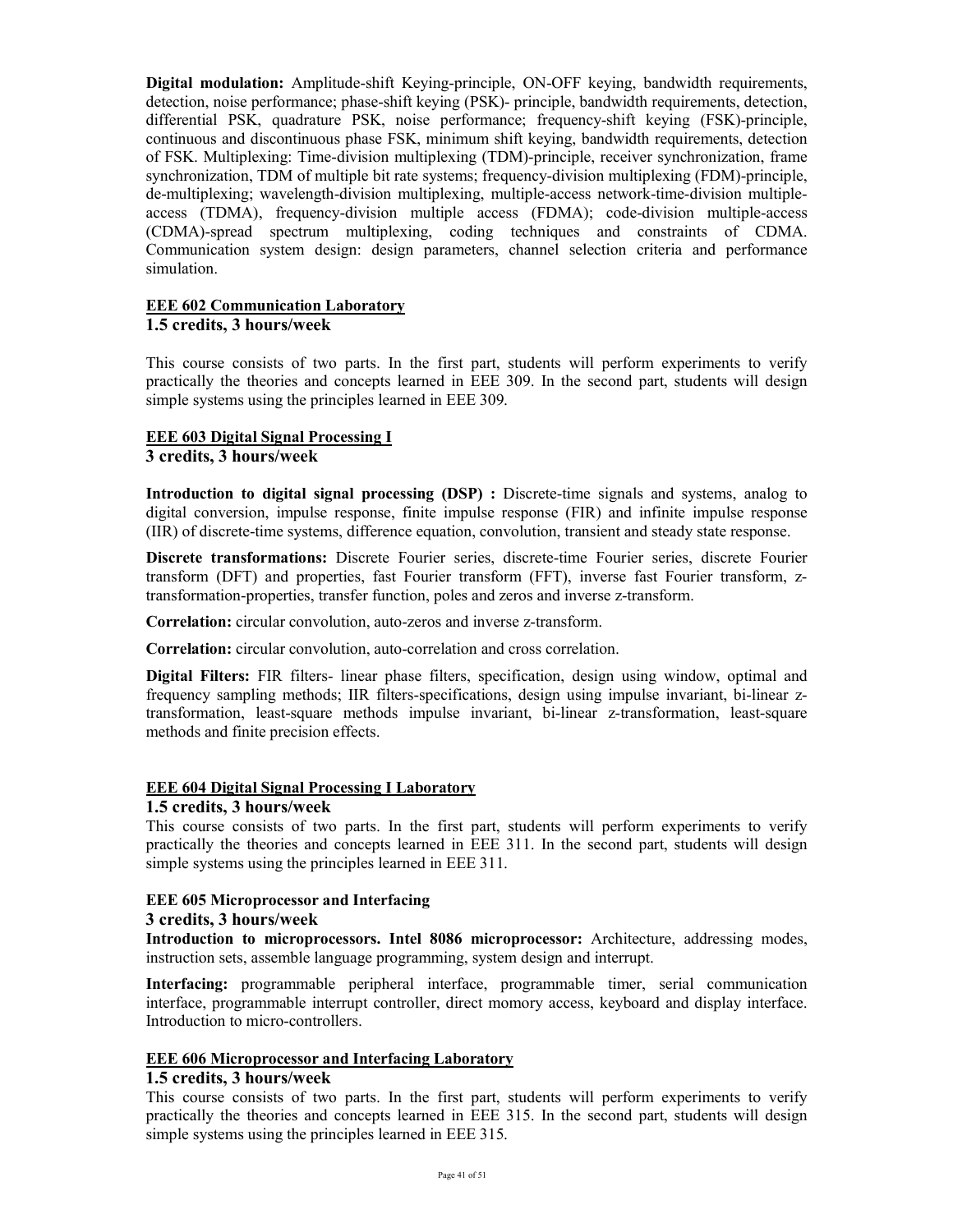#### **EEE 607 Power System II**

#### **3 credits, 3 hours/week**

**Transmission lines cables:** overhead and underground.

**Stability:** swing equation, power angle equation, equal area criterion, multi-machine system, step by step solution of swing equation. Factors affecting stability. Reactive power compensation. Flexible AC transmission system (FACTS). High voltage DC transmission system. Power quality: harmonics, sag and swell.

#### **EEE 609 Analog Integrated Circuits**

#### **3 credits, 3 hours/week**

**Review of FET amplifiers:** Passive and active loads and frequency limitation. Current mirror: Basic, cascode and active current mirror.

**Differential Amplifier:** Introduction, Large and small signal analysis, common mode analysis and differential amplifier with active load.

**Noise:** Introduction to noise, types, representation in circuits, noise in single stage and differential amplifiers and bandwidth.

**Band-gap regencies:** Supply voltage independent biasing, temperature independent biasing, proportional to absolute temperature current generation and constant transconductance biasing.

**Switch capacitor circuits:** Sampling switches, switched capacitor circuits including unity gain buffer, amplifier and integrator.

**Phase Locked Loop (PLL):** Introduction, basic PLL and charge pumped PLL.

#### **EEE 611 Random Signals and processes**

#### **3 credits, 3 hours/week**

Probability and random variables. Distribution and density functions and conditional probability.

**Expectation:** moments and characteristic functions. Transformation of a random variable. Vector random variables. Joint distribution and density. Independence, Sums of random variables. Random Processes. Correlation functions. Process measurements. Gaussian and Poisson random processes. Noise models. Stationary and Ergodicity. Spectral Estimation. Correlation and power spectrum. Cross spectral densities. Response of linear systems to random inputs. Introduction to discrete time processes, Mean-square error estimation, Detection and linear filtering.

#### **EEE 700 project/Thesis**

#### **3 credits, 6 hours/week for Semester-7**

Study of practical problems in the fields of electrical and electronic engineering.

#### **EEE 701 Solid state Devices**

#### **3 credits, 3 hours/week**

**Semiconductors in equilibrium:** Energy bands, intrinsic and extrinsic semiconductors, Fermi levels, electron and hole concentrations, temperature dependence of carrier concentrations and invariance of Fermi level.

**Carrier transport processes and excess carriers:** Drift and diffusions, generation and recombination of excess carriers, built-in field, Einstein relations, continuity and diffusinon equations for holes and electrons and quasi-Fermi level.

**PN junction:** Basic structure, equilibrium conditions, contact potential, equilibrium Fermi level, space charge, non-equilibrium condition, forward and reverse bias, carrier injection. minority and majority carrier currents, transient and AC conditons, time variation of stored charge, reverse recovery transient and capacitance.

**Bipolar Junction Transistor:** Basic principle of PNP and NPN transistors, emitter efficiency, base transport factor and current gain, diffusion equation in the base, terminal currents, coupled-diode model and charge control analysis, Ebers-Moll equations and circuit synthesis.

**Metal-semiconductor junction:** Energy band diagram of metal semiconductor junctions, rectifying and ohmic contacts.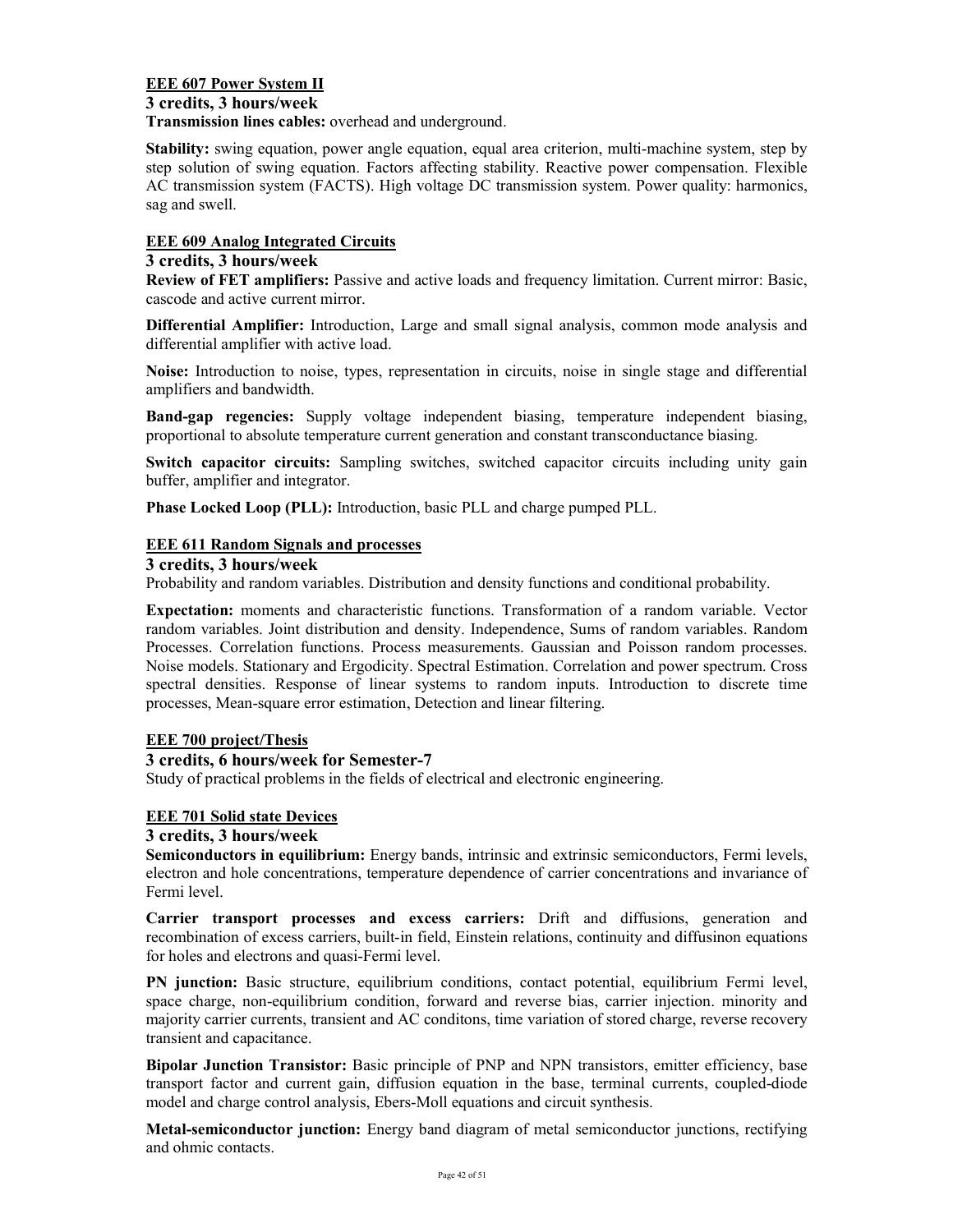**MOS structure:** MOS capacitor, energy band diagrams and flat band voltage, threshold voltage and control of threshold voltage, static C-V characteristics, qualitative theory of MOSFET operation, body effect and current-voltage relationship of a MOSFET.

**Junction Field-Effect-Transistor:** Introduction, qualitative theory of operation, pinch-off voltage and current-voltage relationship.

#### **EEE 703 Control System I**

#### **3 credits, 3 hours/week**

**Introduction to control systems. Linear system models:** transfer function, block diagram and signal flow graph (SFG).

**State variables:** SFG to state variables, transfer function to state variable and state variable to transfer function.

**Feedback control system:** Closed loop systems, parameter sensitivity, transient characteristics of control systems, effect of additional pole and zero on the system response and system types and steady. Root stability criterion.

**Analysis of feedback control system:** Root locus method and frequency response method.

**Design of feedback control system:** Controllability and observability, root locus, frequency response and state variable methods.

**Digital control systems:** introduction, sampled data systems, stability analysis in Z-domain.

#### **EEE 704 Control System I Laboratory**

#### **1.5 credits, 3 hours/week**

This course consists of two parts. In the first part, students will perform experiments to verify practically the theories and concepts learned in EEE 401. In the second part, students will design simple systems using the principles learned in EEE 401.

#### **EEE 705 Energy Conversion III**

#### **3 credits, 3 hours/week**

**Special machines:** series universal motor, permanent magnet DC motor, unipolar and bipolar brush less DC motors, stepper motor and control circuits. Reluctance and hysteresis motors with drive circuits, switched reluctance motor, electro static motor, repulsion motor, electro static motor, repulsion motor, synchros and control transformers. Permanent magnet synchronous motors.

**Acyclic machines:** Generators, conduction pump and induction pump. Maneto hydrodynamic generators. Fuel Cells, thermoelectric generators, flywheels. Vector control, linear motors and traction.

**Photovoltaic systems:** stand alone and grid interfaced.

**Wind turbine generators:** induction generator, AC-DC-AC conversion.

#### **EEE 707 Processing and Fabrication Technology**

#### **3 credits, 3 hours/week**

**Substrate materials:** Crystal growth and wafer preparation, epitaxial growth technique, molecular beam epitaxy, chemical vapor phase epitaxy and chemical vapor deposition (CVD).

**Doping techniques:** Diffusion and ion implantation. Growth and deposition of dielectric layers: Thermal oxidation, CVD, plasma CVD, sputtering and silicon-nitride growth.

**Etching:** Wet chemical etching, silicon and Gas etching, anisotropic etching, selective etching, dry physical etching, ion beam etching, sputtering etching and reactive ion etching.

**Cleaning:** Surface cleaning, organic cleaning and RCA cleaning.

**Lithography:** Photo-reactive materials, pattern generation, pattern transfer and metalization.

**Discrete device fabrication:** Diode, transistor, resistor and capacitor.

**Integrated circuit fabrication:** Isolation-pn junction isolation, mesa isolation and oxide isolation. BJT based microcircuits, p-channel and n-channel MOSFETs, complimentary MOSFETs and silicon on insulator devices. Testing, bonding and packaging.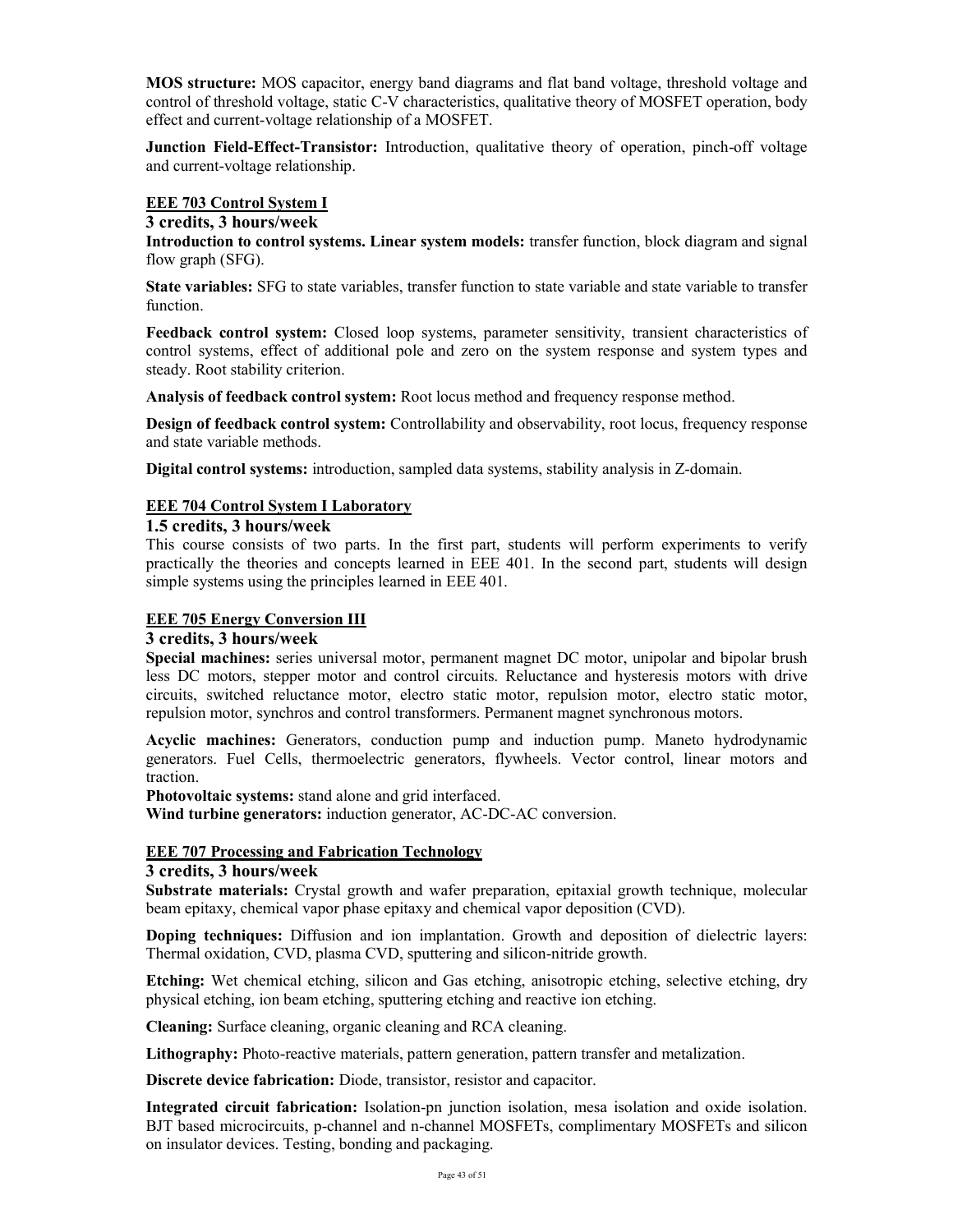#### **EEE 709 Multimedia Communications**

#### **3 credits, 3 hours/week**

Types of media. Multimedia signal characteristic: sampling, digital representation, signal formats. Signal coding and compression: entropy coding, transform coding, vector quantization. Coding standards: h.26x, LPEG, MPEG. Multimedia communication networks: network topologies and layers, LAN, MAN, WAN, PSTN, ISDN, ATM, internetworking devices, the internet and access technologies, enterprise networks, wireless LANs and wireless multimedia. Entertainment networks: cable, satellite and terrestrial TV networks, ADSL and VDSL, high speed modems. Transport protocols: TCP, UDP, IP Ipv4, Ipv6, FTP, RTP and RTCP, use of MPLS and WDMA. Multimedia synchronization, security, QoS and resource management. Multimedia applications: The WWW, Internet telephony, teleconferencing, HDTV, email and e-commerce.

#### **EEE 711 Power Electronics**

#### **3 credits, 3 hours/week**

**Power semiconductor switches and triggering devices:** BJT, MOSFET, SCR, IGBT, GTO, TRIAC, UJT and DIAC.

**Rectifiers:** Uncontrolled and controlled single phase and three phase.

**Regulated power supplies:** Linear-series and shunt, switching buck, buckboost, boost and Cuk regulators.

**AC voltage controllers:** single and three phase. Choppers, DC motor control. Single phase cycloconverter.

**Inverters:** Stepper motor control. Resonance inverters. Pulse width modulation control of static converters.

#### **EEE 712 Power Electronics Laboratory**

#### **1.5 credits, 3 hours/week**

This course consists of two parts. In the first part, students will perform experiments to verify practically the theories and concepts learned in EEE 473. In the second part, students will design simple systems using the principles learned in EEE 473.

#### **EEE 713 VLSI I**

#### **3 credits, 3 hours/week**

**VLSI technology :** Top down design approach, technology trends and design styles.

**Review of MOS transistor theory:** Threshold voltage, body effect, I-V equations and characteristics, latch-up problems, NMOS inverter, CMOS inverter, pass-transistor and transmission gates.

**CMOS circuit characteristics and performance estimation:** Resistance, capacitance, rise and fall times, delay, gate transistor sizing and power consumption.

**CMOS circuit and logic design:** Layout design rules and physical design of simple logic gates.

**CMOS subsystem design:** Adders, multiplier and memory system, arithmetic logic unit. Programmable logic arrays. I/O systems. VLSI testing.

#### **EEE 714 VLSI I Laboratory**

#### **1.5 credits, 3 hours/week**

This course consists of two parts. In the first part, students will perform experiments to verify practically the theories and concepts learned in EEE 453. In the second part, students will design simple systems using the principles learned in EEE 453.

#### **EEE 715 Microwave Engineering**

#### **3 credits, 3 hours/week**

**Transmission lines:** Voltage and current in ideal transmission lines, reflection, transmission, standing wave, impedance transformation, Smithy chart, impedance matching and lossy transmission lines. **Waveguides:** general formulation, modes of propagation and losses in parallel plate, rectangular and circular waveguides.

**Microstrips:** Structures and characteristics.

**Rectangular resonant cavities:** Energy storage, losses and Q.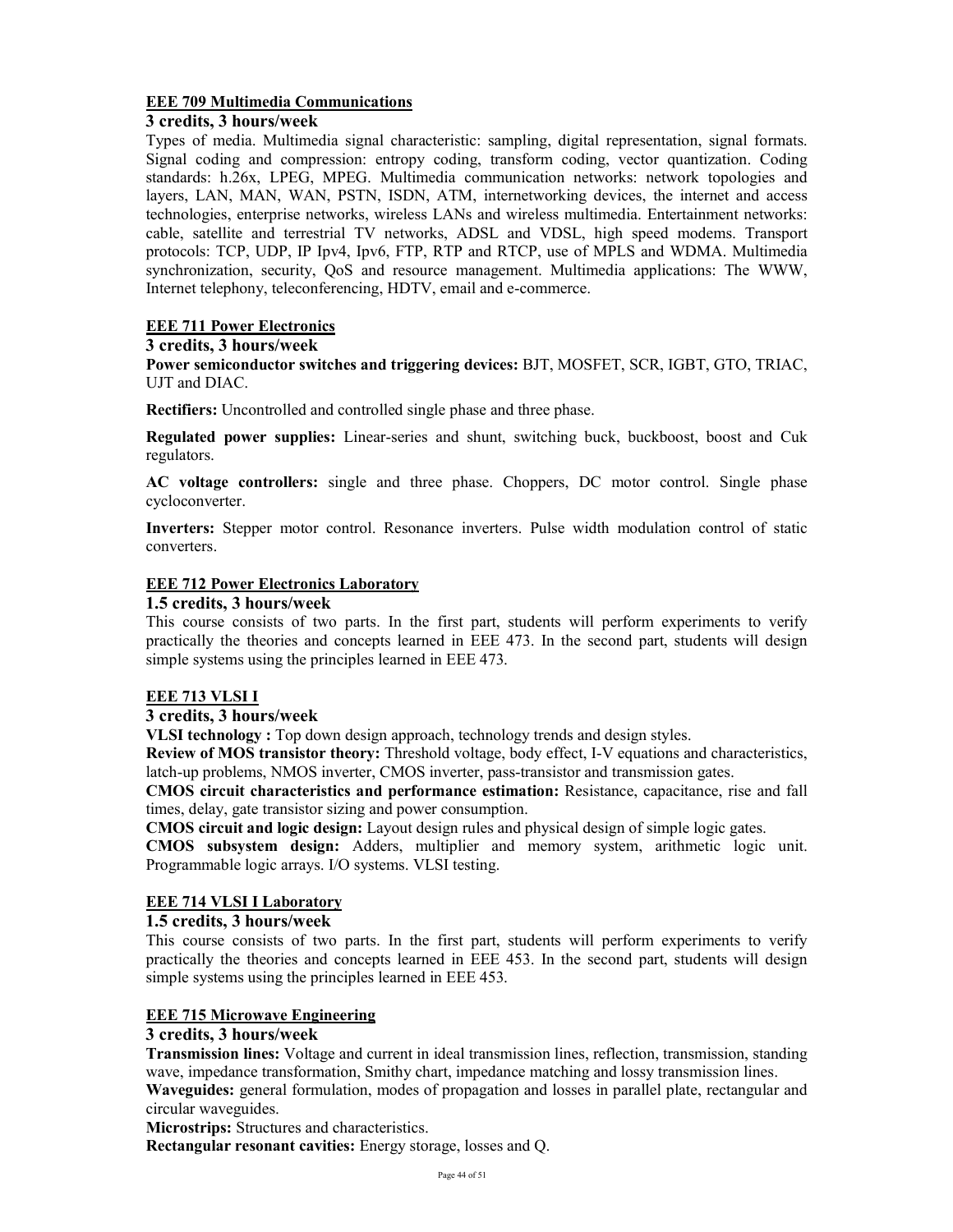**Radiation:** Small current element, radiation resistance, radiation pattern and properties, Hertzian and halfwave dipoles.

**Antennas:** Mono pole, horn, rhombic and parabolic reflector, array, and Yagi-Uda antenna.

#### **EEE 716 Microwave Engineering Laboratory**

#### **1.5 credits, 3 hours/week**

This course consists of two parts. In the first part, students will perform experiments to verify practically the theories and concepts learned in EEE 433. In the second part, students will design simple systems using the principles learned in EEE 433.

#### **EEE 717 Power Plant Engineering**

#### **3 credits, 3 hours/week**

**Power plants:** general layout and principles, steam turbine, gas turbine, combined cycle gas turbine, hydro and nuclear. Power plant instrumentation.

**Selection of location:** Technical, economical and environmental factors. Load forecasting.

**Generation scheduling:** deterministic and probabilistic.

**Electricity tariff:** formulation and types.

#### **EEE 719 Compound Semiconductor and Hetero-Junction Devices**

#### **3 credits, 3 hours/week**

**Compound semiconductor:** Zincblend crystal structures, growth techniques, alloys, band gap, density of carriers in intrinsic and doped compound semiconductors.

**Hetero-Junctions:** Band alignment, band offset, Anderson's rule, single and double sided heterojunctions, quantum wells and quantization effects, lattice mismatch and strain and common heterostructure material systems.

**Hetero-Junction diode:** Band banding, carrier transport and I-V characteristics.

**Hetero-junction field effect transistor:** Structure and principle, band structure, carrier transport and I-V characteristics.

**Hetero-structure bipolar transistor (HBT):** Structure and operating principle, quasi-static analysis, extended Gummel-Poon model, Ebers-Moll mode, secondary effects and band diagram of a graded alloy base HBT.

#### **EEE 721 Optical Fiber Communications**

#### **3 credits, 3 hours/week**

**Introduction Light propagation through optical Fiber:** Ray optics theory and mode theory.

**Optical fiber:** Types and characteristics, transmission characteristics, fiber joints and fiber couplers. **Light sources:** Light emitting diodes and laser diodes.

**Detectors:** PIN photo detector and avalanche photo-detectors.

**Receiver analysis:** Direct detection and coherent detection, noise and limitations.

**Transmission limitations:** Chromatic dispersion, nonlinear refraction, four wave mixing and laser phase noises.

**Optical amplifier:** Laser and fiber amplifiers, applications and limitations.

**Multi-channel optical system:** Frequency division multiplexing, wavelength division multiplexing and co-channel interference.

#### **EEE 800 project/Thesis**

#### **3 credits, 6 hours/week for Semester-8**

Study of practical problems in the fields of electrical and electronic engineering.

#### **EEE 801 Power System Protection**

#### **3 credits, 3 hours/week**

Purpose of power system protection.

**Criteria for detecting faults:** over current, differential current, difference of phase angles over and under voltages, power direction, symmetrical components of current and voltages, impedance, frequency and temperature.

#### **Instrument transformers:** CT and PT.

**Electromechanical, electronic and digital Relays:** basic modules, over current, differential, distance and directional. Trip circuits.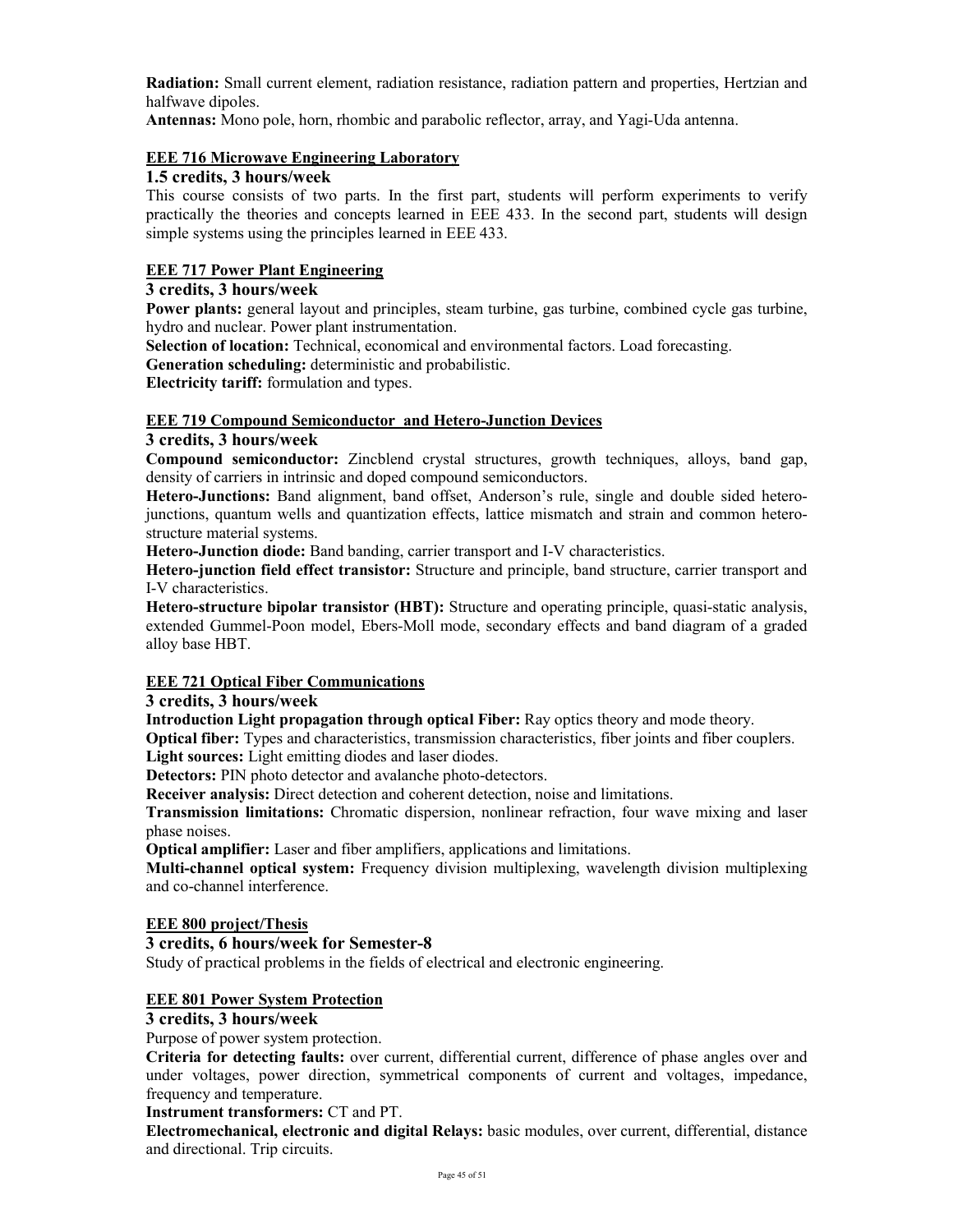**Unit protection schemes:** Generator, transformer, motor, bus bar, transmission and distribution lines. **Miniature selection criteria and ratings of circuit breakers:** Principle of are extinction, selection criteria and ratings of circuit breakers, types-air, oil, SF6 and vacuum.

#### **EEE 802 Power System Protection Laboratory**

#### **1.5 credits, 3 hours/week**

This course consists of two parts. In the first part, students will perform experiments to verify practically the theories and concepts learned in EEE 477. In the second part, students will design simple systems using the principles learned in EEE 477.

#### **EEE 803 VLSI II**

#### **3 credits, 3 hours/week**

**VLSI MOS system design:** Layout extraction and verification, full and semi-full custom design styles and logical and physical positioning.

**Design entry tools:** Schematic capture and HDL. Logic and switch level simulation. Static timing. Concepts and tools of analysis, solution techniques for floor planning, placement, global routing and detailed routing. Application specific integrated circuit design including FPGA.

#### **EEE 804 VLSI II Laboratory**

#### **1.5 credits, 3 hours/week**

This course consists of two parts. In the first part, students will perform experiments to verify practically the theories and concepts learned in EEE 457. In the second part, students will design simple systems using the principles learned in EEE 457.

#### **EEE 805 Digital Communication**

#### **3 credits, 3 hours/week**

Introduction. Communication channels, mathematical model and characteristics. Probability and stochastic processes.

**Source coding:** Mathematical models of information, entropy, Huffman code and linear predictive coding.

**Digital transmission system:** Base band digital transmission, inter-symbol interference, bandwidth, power efficiency, modulation and coding trade-off.

**Receiver for AWGN channels:** Correlation demodulator, matched filter demodulator and maximum likelihood receiver.

**Channel capacity and coding:** Channel models and capacities and random selection of codes.

**Black codes and conventional codes:** Linear block codes, convolution codes and coded modulation. Spread spectrum signals and system.

#### **EEE 806 Digital Communication Laboratory**

#### **1.5 credits, 3 hours/week**

This course consists of two parts. In the first part, students will perform experiments to verify practically the theories and concepts learned in EEE 437. In the second part, students will design simple systems using the principles learned in EEE 437.

#### **EEE 807 Power System Reliability**

#### **3 credits, 3 hours/week**

#### Review of probability concepts.

**Probability distribution:** Binomial, Poisson, and Normal. Reliability concepts. Failure rate, outage, mean time to failure, series and parallel systems and redundancy. Markov process. Probabilistic generation and load models.

**Reliability indices:** Loss of load probability and loss of energy probability. Frequency and duration. Reliability evaluation techniques of single area system.

#### **EEE 809 Optoelectronics**

#### **3 credits, 3 hours/week**

**Optical properties in semiconductor:** Direct and indirect band-gap materials, radioactive and nonradioactive recombination, optical absorption, photo-generated excess carriers, minority carrier life time, luminescence and quantum efficiency in radiation.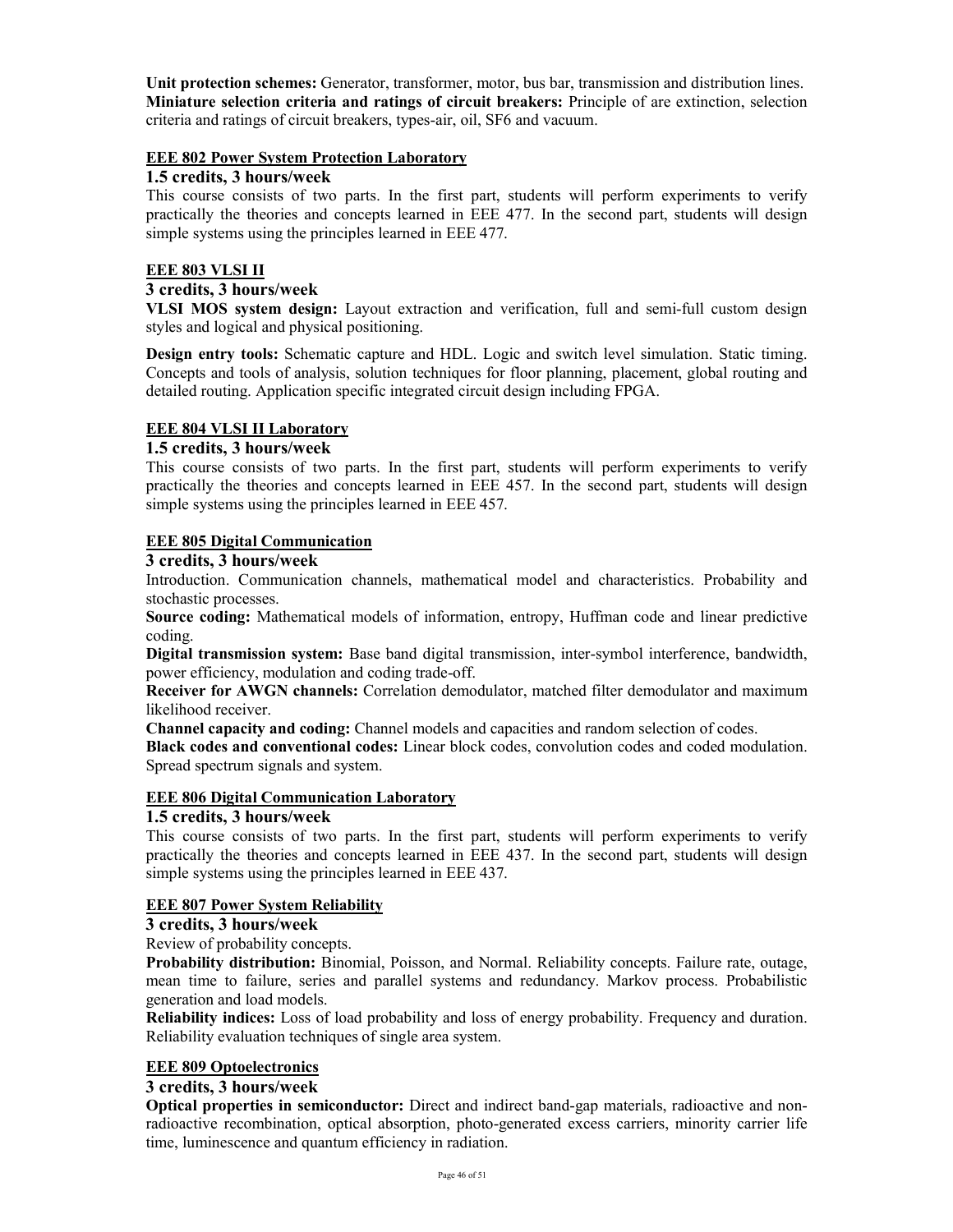**Properties of light:** Particle and wave nature of light, polarization, interference, diffraction and blackbody radiation.

**Light emitting diode (LED):** Principles, materials for visible and infrared LED, internal and external efficiency, loss mechanism, structure and coupling to optical fibers.

**Stimulated emission and light amplificaiton:** Spontaneous and stimulated emission, Einstein relations, population inversion, absorption of radiation, optical feedback and threshold conditions.

**Semiconductor Lasers:** Population inversion in degenerate semiconductors, laser cavity, operating wavelength, threshold current density, power output, hetero-junction lasers, optical and electrical confinement. Introduction to quantum well lasers.

**Photo-detectors:** Photoconductors, junction photo-detectors, PIN detectors, avalanche photodiodes and phototransistors.

**Solar cells:** Solar energy and spectrum, silicon and Schottkey solar cells. Modulation of light: Phase and amplitude modulation, electro-optic effect, acousto-optic effect and magneto-optic devices. Introduction to integrated optics.

#### **EEE 811 Mobile Cellular Communications**

#### **3 credits, 3 hours/week**

**Introduction:** Concept, evolution and fundamentals. Analog and digital cellular systems.

**Cellular Radio System:** Frequency reuse, co-channel interference, cell splitting and components.

**Mobile radio propagation:** Propagation characteristics, models for radio propagation antenna at cell site and mobile antenna. Frequency Management and Channel Assignment: Fundamentals, spectrum utilization, fundamentals of channel assignment, fixed channel assignment, non-fixed channel assignment, traffic and channel assignment.

**Handoffs and Dropped Calls:** Reasons and types, forced handoffs, mobile assisted handoffs and dropped call rate.

**Diversity Techniques:** Concept of diversity branch and signal paths, carrier to noise and carrier to interference ratio performance.

**Digital cellular systems:** Global system for mobile, time division multiple access and code division multiple access.

#### **EEE 813 Power System Operation and control**

#### **3 credits, 3 hours/week**

**Principles of power system operation:** SCADA, conventional and competitive environment. Unit commitment, static security analysis, state estimation, optimal power flow, automatic generation control and dynamic security analysis.

#### **EEE 815 Semiconductor Device Theory**

#### **3 credits, 3 hours/week**

**Lattice vibration:** Simple harmonic model, dispersion relation, acoustic and optical phonons.

**Band structure:** Isotropic and anisotropic crystals, band diagrams and effective masses of different semiconductors and alloys.

**Scattering theory:** Review of classical theory, Fermi-Golden rule, scattering rates of different processes, scattering mechanisms in different semiconductors, mobility.

**Different carrier transport models:** Drift-diffusion theory, ambipolar transport, hydrodynamic model, Boltzman transport equations, quantum mechanical model, simple applications.

#### **EEE 817 Telecommunication Engineering**

#### **3 credits, 3 hours/week**

**Introduction :** Principle, evolution, networks, exchange and international regulatory bodies.

**Telephone apparatus:** Microphone, speakers, ringer, pulse and tone dialing mechanism, side-tone mechanism, local and central batteries and advances features. Switching system: Introduction to analog system, digital switching systems-space division switching, blocking probability and multistage switching, time division switching and two dimensional switching.

**Traffic analysis:** Traffic characterization, grades of service, network blocking probabilities, delay system and queuing.

**Modern telephone services and network:** Internet telephony, facsimile, integrated ser vices digital network, asynchronous transfer mode and intelligent networks. Introduction to cellular telephony and satellite communication.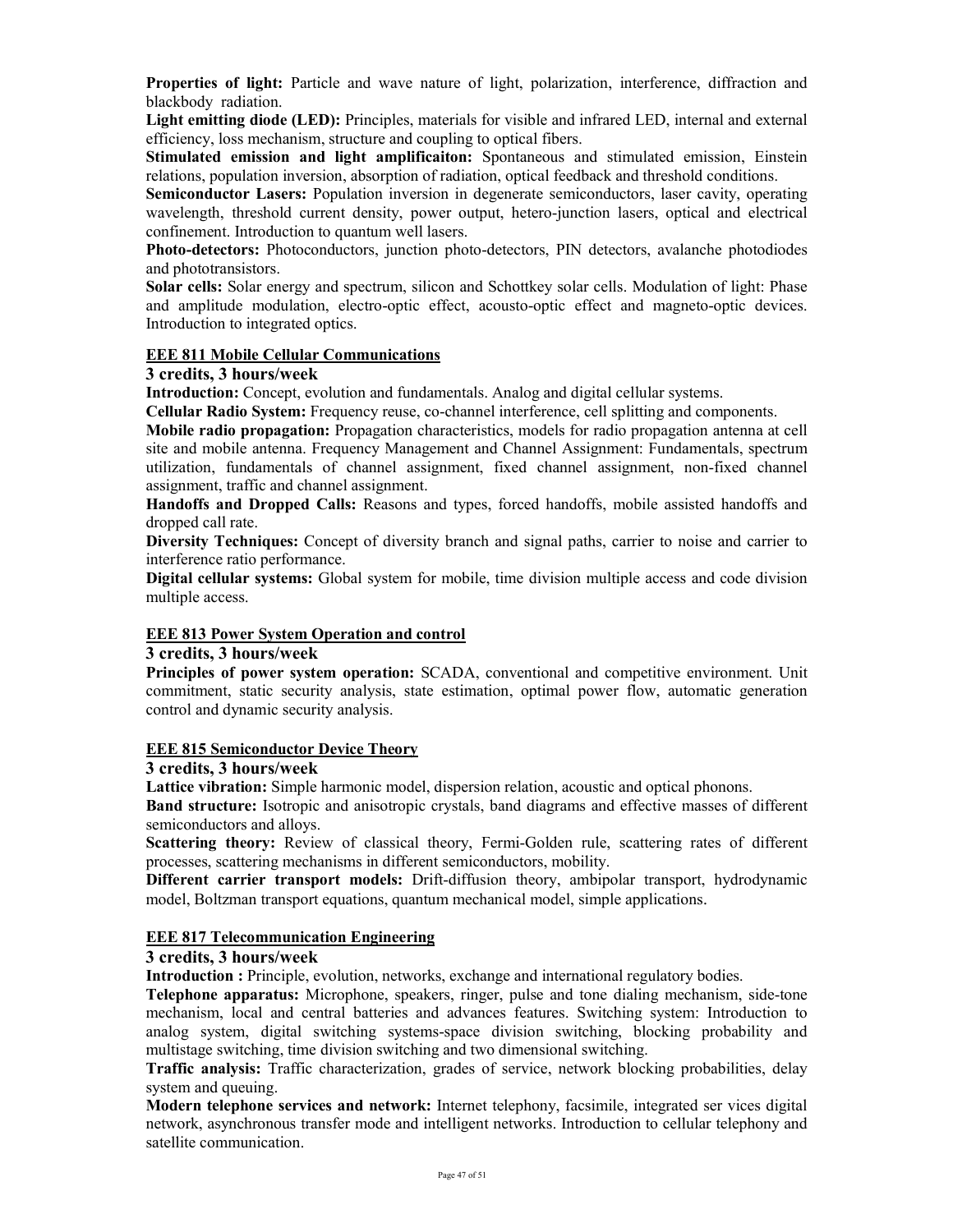#### **EEE 819 Control System II**

#### **3 credits, 3 hours/week**

Compensation using pole placement technique. State equations of digital systems with sample and hokd, state equation of digital systems, digital simulation and approximation. Solution of discrete state equations: by z-transform, state equation and transfer function, state diagrams, state plane analysis, Stability of digital control systems. Digital simulation and digital redesign. Time domain analysis. Frequency domain analysis. Controllability and observability. Optimal linear digital regulator design. Digital state observer. Microprocessor control. Introduction to neural network and fuzzy control, adaptive control. H.Contro, nonlinear control.

#### **EEE 820 Control System II Laboratory**

#### **3 credits, 3 hours/week**

This course consists of two parts. In the first part, students will perform experiments to verify practically the theories and concepts learned in EEE 421. In the second part, students will design simple systems using the principles learned in EEE 421.

#### **EEE 821 Numerical Methods**

#### **3 credits, 3 hours/week**

**Introduction:** Motivation and errors in numerical techniques.

**Taylor series, Finite difference calculus:** Forward, backward, divided, and central difference and difference of a polynimial.

**Interpolation:** Newton's formula, Lagrange, spline, Chebyshev and inverse.

**Extrapolation. Nonlinear equations:** Iteration, bisection, false position, Raphson, secant and Muller's methods.

**Simultaneous linear algebraic equations:** Cramer's Cramer's rule, inversion of matrices, Gauss elimination, Gauss-Jordan method, factorization and Gauss-Siedel iteration methods.

**Curve Fitting:** Linear and polynomial regression, fitting power, exponential and trigonometric functions.

**Ordinary differential equations:** Initial value problem, Taylor's series method, Picard's method of successive approximation, Euler's method and Runge Kutta method.

**Boundary value problems.** Numerical integration: general quadrature formula, trapezoidal rule and Simpson's rule. Numerical differentiation.

#### **EEE 822 Numerical Methods Laboratory**

**1.5 credits, 3 hours/week** 

Students will perform experiments to verify practically the theories and concepts learned in EEE 423.

#### **EEE 823 Measurement and Instrumentation**

#### **3 credits, 3 hours/week**

**Introduction:** Applications, functional elements of a measurement system and classification of instruments.

**Measurement of electrical quantities:** Current and voltage, power and energy measurement. Current and potential transformer.

**Transducers:** mechanical, electrical and optical.

**Measurement of non-electrical quantities:** Temperature, pressure, flow, level, strain, force and torque.

**Basic elements of DC and AC signal conditioning:** Instrumentation amplifier, noise and source of noise, noise elimination compensation, function generation and linearization, A/D and D/A converters, sample and hold circuits.

**Data transmission and telemetry:** system and digital data transmission. Recording and display devices. Data acquisition system and microprocessor applications in instrumentation.

#### **EEE 824 Measurement and Instrumentation Laboratory**

#### **1.5 credits, 3 hours/week**

This course consists of two parts. In the first part, students will perform experiments to verify practically the theories and concepts learned in EEE 427. In the second part, students will design simple systems using the principles learned in EEE 427.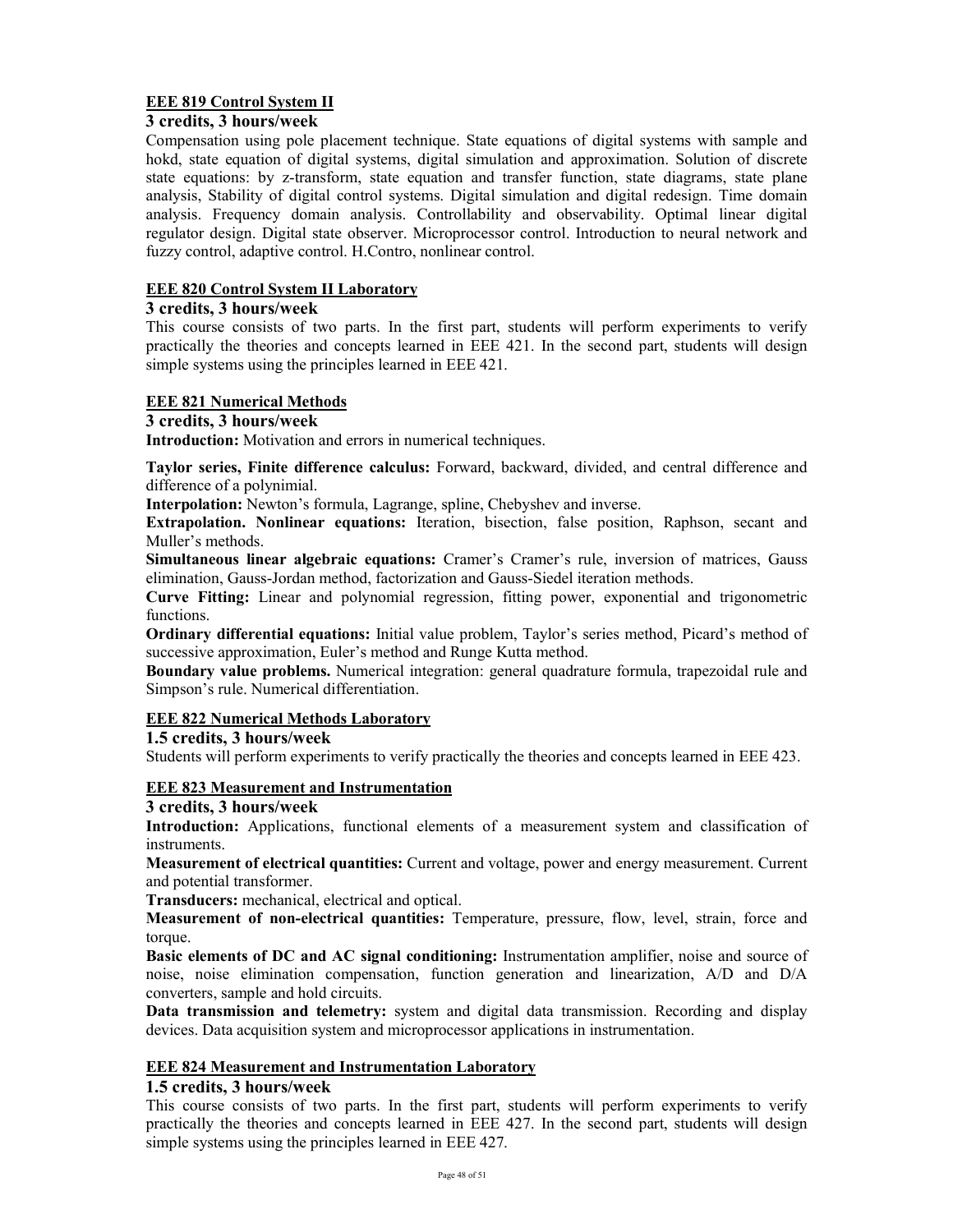#### **PHY 111 Waves and Oscillations, Optics and Thermal Physics**

#### **3 credits, 3 hours/week**

Waves and oscillations: Differential equation of simple harmonic oscillator, total energy and average energy, combination of simple harmonic oscillations, spring mass system, torsional pendulum; two body oscillation, reduced mass, damped oscillation, forced oscillation, resonance, progressive wave, power and intensity of wave, stationary wave, group and phase velocities.

**Optics:** Defects of images: spherical aberration, astigmatism, coma, distortion, curvature, chromatic aberration. Theories of light; Interference of light: Young's double slit experiment, displacement of fringes and its uses, Fresnel bi-prism, interference in thin films, Newton's rings, interferometers; Diffraction: Diffraction by single slit, diffraction from a circular aperture, resolving power of optical instruments, diffraction at double slit and N-slits, diffraction grating; polarization: Production and analysis of polarized light, Brewster's law, Malus law, polarization by double refraction, Nicol prism, optical activity, Polarimeters.

**Thermal Physics:** Heat and work-the first law of thermodynamics and its applications; Kinetic Theory of gases-Kinetic interpretation of temperature, specific heats of ideal gases, equipartition of energy, mean free path, Maxwell's distribution of molecular speeds, reversible and irreversible processes, Carnot's cycle, second law thermodynamics, Carnot's theorem, entropy, Thermodynamic functions, Maxwell relations, Clausius and Clapeyron equation.

#### **PHY 112 Physics Sessional**

**1.5 credits, 3 hours/week**

**Laboratory experiments based on PHY 111.**

#### **PHY 211 Electricity and Magnetis, Modern Physics and Mechanics**

#### **3 credits, 3 hours/week**

Electricity and Magnetism: electric charge and Coulomb's law, Electric field, concept of electric flux and the Gauss's law-some applications of Gauss's law, Gauss's law in vector form, Electric potential, relation between electric field and electric potential, capacitance and dielectrics, gradient, Laplace's and Poisson's equations, Current, Current density, relativity, the magnetic field, Ampere's law, Biot-Savart law and their applications, Laws of electromagnetic induction-Maxwell's equation.

**Modern physics:** Galilean relativity and Einstein's special theory of relativity; Lorentz transformation equations, Length contraction, Time dilation and mass-energy relation, photoelectric effect, Compton effect; De Broglie matter waves and its success in explaining Bohr's theory, Pauli's exclusion principle, Constituent of atomic nucleus, Nuclear binding energy, different types of radioactivity, radioactive decay law; Nuclear reactions, nuclear fission, nuclear fusion, atomic power plant.

**Mechanics:** Linear momentum of a particle, linear momentum of a system of particles, conservation of linear momentum of a particle, angular momentum of a system of particles, Kepler's law of planetary motion, the law of universal Gravitation, the motion planets and satellites, introductory quantum mechanics; Wave functio; Uncertainty principle, postulates, Schrodinger time independent equation, expectation value, Prohability, Particle in a zero potential, calculation of energy.

### **PHY 212 Physics Sessional**

**1.5 credits, 3 hours/week**

#### **Laboratory experiments based on PHY 211.**

#### **CHEM 211 Chemistry I**

#### **3 credits, 3 hours/week**

Atomic Structure, quantum numbers, electronic configuration, periodic table. Properties and uses of noble gases. Different types of chemical bonds and their properties. Molecular structures of compounds. Selective organic reactions.

Different types of solutions and their compositions. Phase rule, phase diagram of monocomponent system. Properties of dilute solutions. Thermochemistry, chemical kinetics, chemical equilibria. Ionization of water and pH concept. Electrical properties of solution.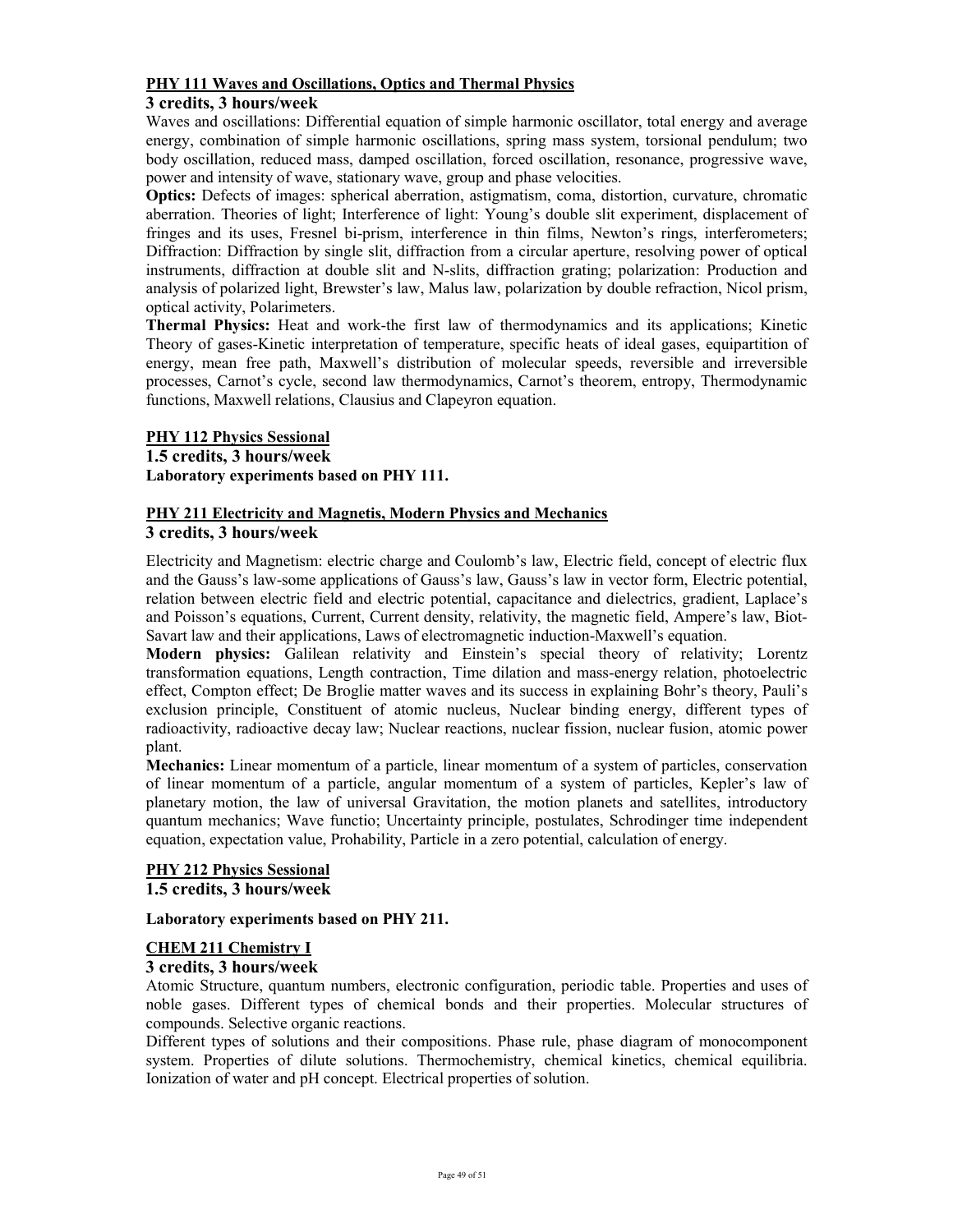#### **CHEM 212 Inorganic, Quantitative Analysis Sessional**

#### **1.5 credits, 3 hours/week**

Volumetric analysis: acid-base titration, oxidation-reduction titrations, determination of Fe, CU and Ca volumetrically.

#### **MATH 111 Calculus I**

#### **3 credits, 3 hours/week**

**Differential Calculus:** Limits, continuity and differentiability. Successive differentiation of various types of functions. Leibnitz's theorem. Rolle's theorem, Mean value theorem, Taylor's and Maclaurin's theorems in finite and infinite forms. Lagrange's form of remainders. Cauchy's form of remainders. Expansion of functions, evaluation of indeterminate forms of L' Hospital's rule. Partial differentiation. Euler's theorem. Tangent and normal. Subtangent and subnormal in Cartesian and polar co-ordinates. Determination of maximum and minimum values of functions. Curvature. Asymptotes. Curve tracing.

**Integral Calculus:** Integration by the method of substitution. Standard integrals. Integration by successive reduction. Definite integrals, its properties and use in summing series. Walli's formulae. Improper integrals. Beta function and Gamma function. Area under a plane curve an darea of a region enclosed by two curves in Cartesian and polar co-ordinates. Volumes and surface areas of solids of revolution.

#### **MATH 113 Calculus II**

#### **3 credits, 3 hours/week**

**Complex Variable:** Complex number system. General functions of a complex variable. Limits and continuity of a function of complex variable and related theorems. Complex differentiation and the Cauchy-Reimann equations. Infinite series. Convergence and uniform convergence. Line integral of a complex function. Cauchy's integral formula. Liouville's theorem. Taylor's and Laurent's theorem. Singular points. Residue. Cauchy's residue theorem.

**Vector Analysis:** Multiple product of vectors. Linear dependence and independence of vectors. Differentiation and integration of vectors. Differentiation and integration of vectors together with elementary applications. Line, surface and volume integrals. Gradient of a scalar function, divergence and curl of a vector function, various formulae. Integral forms of gradient, divergence and curl. Divergence theorem. Stoke's theorem, Green's theorem and Gauss's theorem.

#### **MATH 215 Ordinary and Partial Differential Equations**

#### **3 credits, 3 hours/week**

**Ordinary Differential Equations:** Degree and order of ordinary differential equations, formation of differential equations. Solution of first order differential equations by various methods. Solution of general linear equations of second and higher orders with constant coefficients. Solution of homogeneous linear equations. Solution of differential equations of the higher order when the dependent or independent variables are absent. Solution of differential equation by the method based on the factorization of the operators. Frobenius method.

**Partial Differential Equations:** Introduction. Linear and Non-linear first order equations. Standard forms. Linear equations of higher order. Equations of the second order with variable coefficients. Wave equations. Particular solution with boundary and initial conditions.

#### **MATH 317 Linear Algebra**

#### **3 credits, 3 hours/week**

Introduction to systems of linear equations. Gaussian elimination. Definition of matrices. Algebra of matrices. Transpose of a matrix and inverse of matrix. Factorization. Determinants. Quadratic forms. Matrix polynomials. Euclidean n-space. Linear transformation form  $IR<sup>n</sup>$  to  $IR<sup>m</sup>$ . Properties of linear transformation from IR<sup>n</sup> to IR<sup>m</sup>. Real vector spaces and subspaces. Basis and dimension. Rank and nullity. Inner product spaces. Gram-Schmidt process and QR-decomposition. Eigenvalues and eigenvectors. Diagonalization. Liner transformations. Kernel and Range. Application of linear algebra to electric networks.